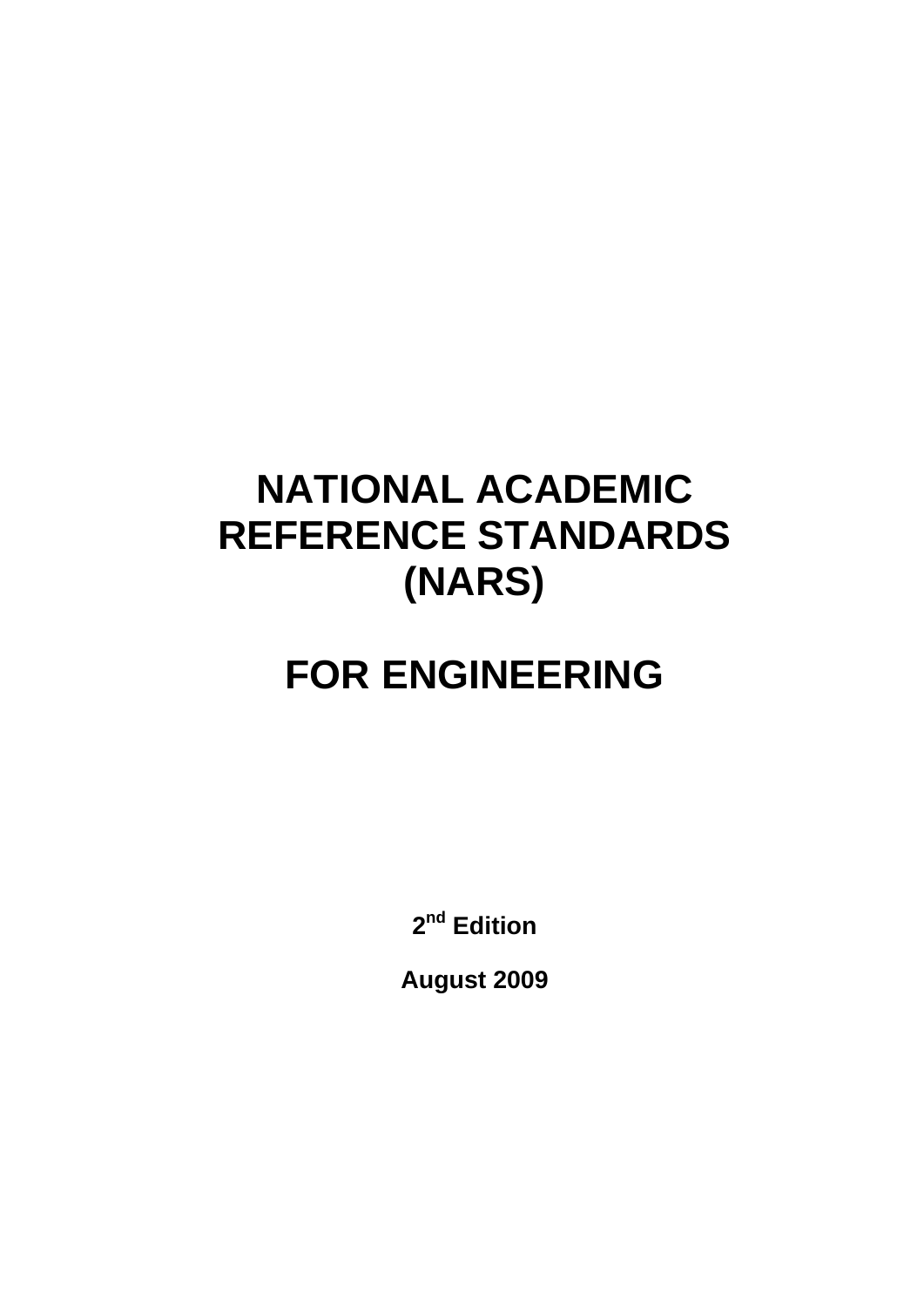# **CONTENTS**

| <b>Section 1</b>  | <b>NARS</b> for Engineering                                            | 6  |
|-------------------|------------------------------------------------------------------------|----|
| <b>Section 2</b>  | NARS Characterization of Aerospace Engineering                         | 9  |
| <b>Section 3</b>  | NARS Characterization of Architectural Engineering                     | 12 |
| <b>Section 4</b>  | NARS Characterization of Automotive Engineering                        | 15 |
| <b>Section 5</b>  | NARS Characterization of Construction Engineering                      | 18 |
| <b>Section 6</b>  | NARS Characterization of Chemical Engineering                          | 21 |
| <b>Section 7</b>  | <b>NARS Characterization of Civil Engineering</b>                      | 24 |
| <b>Section 8</b>  | NARS Characterization of Computer Engineering                          | 26 |
| <b>Section 9</b>  | NARS Characterization of Electrical Power Engineering                  | 28 |
| <b>Section 10</b> | NARS Characterization of Electronic Engineering                        | 32 |
| <b>Section 11</b> | NARS Characterization of Industrial Engineering                        | 35 |
| <b>Section 12</b> | NARS Characterization of Marine Engineering and Naval<br>Architecture  | 38 |
| <b>Section 13</b> | NARS Characterization of Mechanical Agriculture<br>Engineering         | 40 |
| <b>Section 14</b> | NARS Characterization of Mechanical Design & Production<br>Engineering | 43 |
| <b>Section 15</b> | NARS Characterization of Mechanical Power Engineering                  | 46 |
| <b>Section 16</b> | NARS Characterization of Mechatronics Engineering                      | 49 |
| <b>Section 17</b> | NARS Characterization of Metallurgical Engineering                     | 51 |
| <b>Section 18</b> | NARS Characterization of Mining Engineering                            | 55 |
| <b>Section 19</b> | <b>NARS Characterization of Nuclear Engineering</b>                    | 58 |
| <b>Section 20</b> | <b>NARS Characterization of Petroleum Production</b><br>Engineering    | 61 |
| <b>Section 21</b> | NARS Characterization of Marine Engineering (Marine -<br>Offshore)     | 64 |
| <b>Section 22</b> | NARS Characterization of Textile Engineering                           | 67 |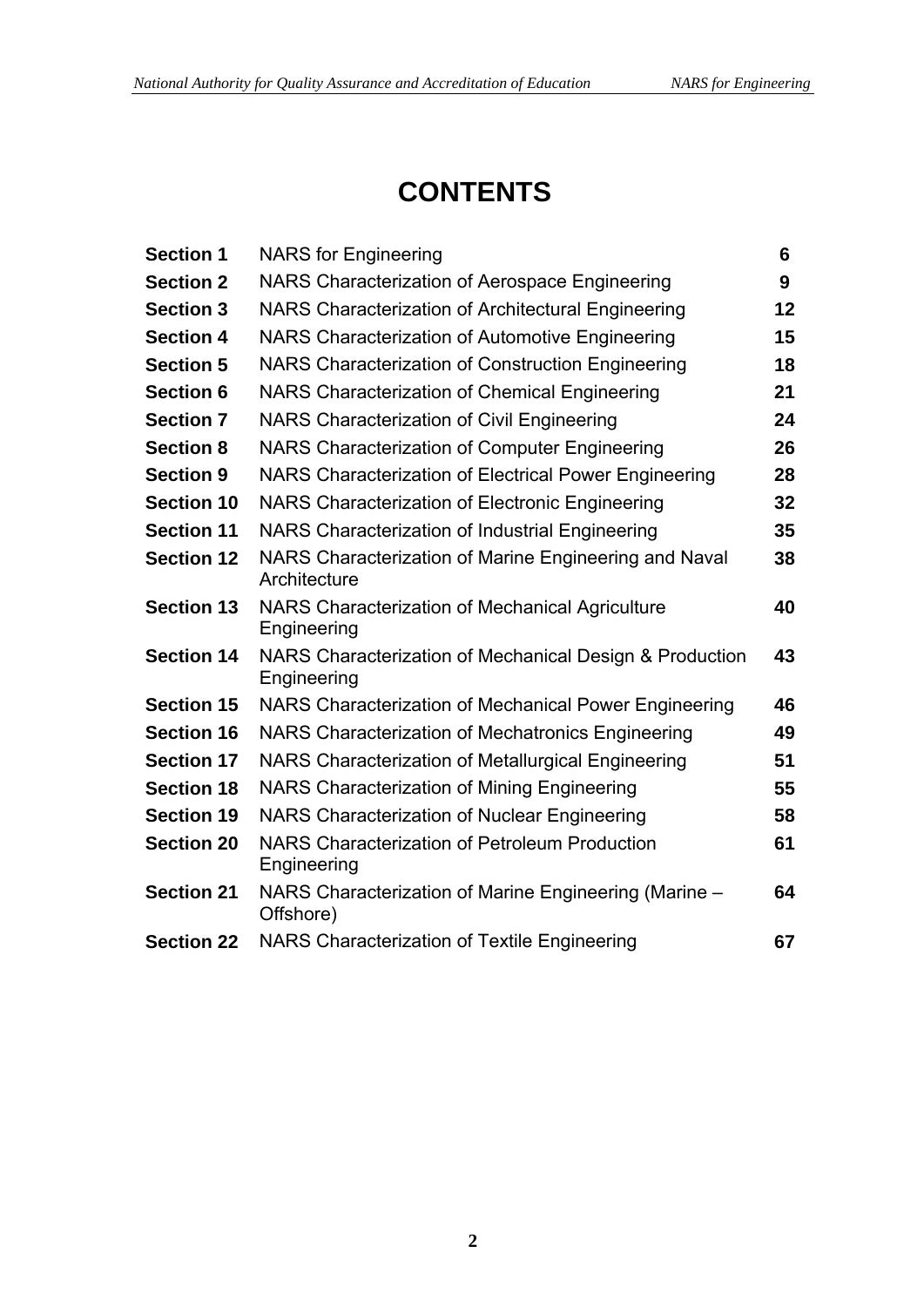# **SECTION 1 NATIONAL ACADEMIC REFERENCE STANDARDS (NARS) FOR ENGINEERING**

## **1.1 INTRODUCTION**

Engineers solve real-life problems. They find the best solutions through the application of their knowledge, experience and skills. Engineers help to define and refine the way of life by providing innovative, higher-performance, safer, cleaner or more comfortable daily-used facilities for human beings. They seek improvements through the processes of invention, design, manufacturing and construction.

The products of engineering activities are intended to be sustainable. However, drawbacks are associated with such activities; for example, the water, air, environment and acoustic pollutions have been aggravated by many engineering marvels created throughout the past decades.

The engineer's problem-solving complexity grows as the world's social and technological problems become more closely related. For example, the problem of air pollution cannot be solved physically without considering the social, legal, political, and ethical conflicts. Moreover, the impact of the available engineering solutions on the interests of the individuals and groups should be considered.

Engineering studies provide students with the advanced, effective, technologybased education that should meet the expected needs of future science and technology. They should also promote the technical understanding and problemsolving skills required to face the engineering challenges of tomorrow.

The NARS for Engineering set out generic statements which represent general expectations about standards for the Bachelor of Science (B.Sc.) degree in Engineering. These statements clarify the attributes associated with the award of engineering degrees:

- $\triangleright$  The awards are in accord with the frameworks for contemporary engineering education.
- $\triangleright$  The Engineering degrees address the national expectations of the graduate engineers.
- $\triangleright$  The degrees satisfy the actual and expected market needs.

According to the Accreditation Board for Engineering and Technology (ABET), Engineering is the knowledge of the mathematical and natural sciences, gained by study, experience, and practice, applied with judgment to develop ways to economically utilize the materials and forces of nature for the benefit of mankind. It is the ability to initiate and conduct activities associated with engineering processes, systems, problems, opportunities, history, future impacts and ethics with minimal negative consequences. It involves knowledge, ways of thinking, action coordination and capability development. It helps preparing individuals to make well-informed choices whether they act as consumers, workers, citizens or members of the global community.

The engineering education should achieve excellence in undergraduate and graduate education, research, public service and advancement of the state-of-theart within the discipline. It aims to produce able, broadly educated, highly qualified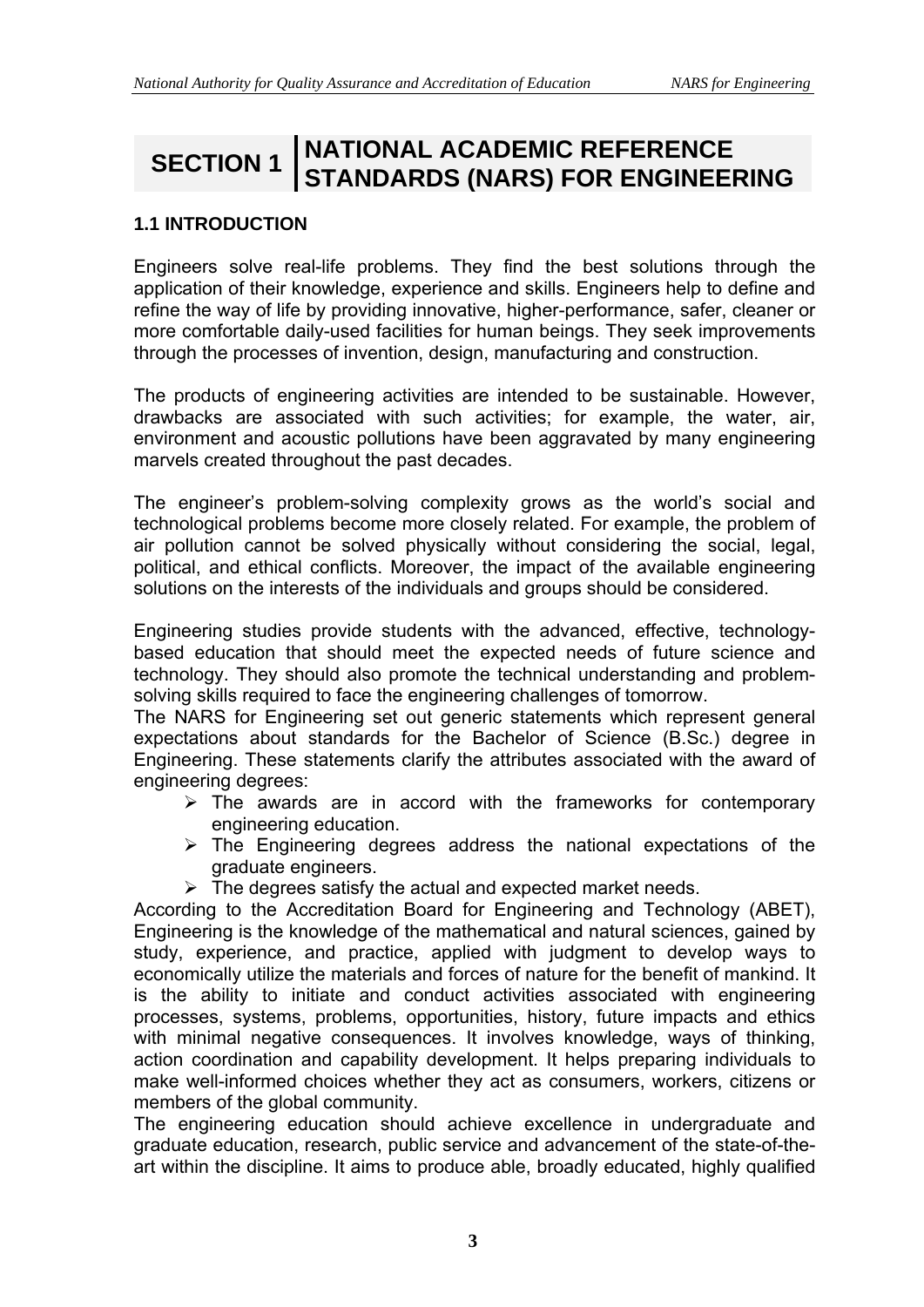engineers through academic excellence. Moreover, it motivates students, faculty and staff to learn, grow, achieve and serve the needs of society nationally, regionally and internationally. It also prepares students for a productive and rewarding career in engineering based on strong moral and ethical foundation.

# **1.2 THE ATTRIBUTES OF THE ENGINEER**

The graduates of the engineering programs should be able to:

- a) Apply knowledge of mathematics, science and engineering concepts to the solution of engineering problems.
- b) Design a system; component and process to meet the required needs within realistic constraints.
- c) Design and conduct experiments as well as analyze and interpret data.
- d) Identify, formulate and solve fundamental engineering problems.
- e) Use the techniques, skills, and appropriate engineering tools, necessary for engineering practice and project management.
- f) Work effectively within multi-disciplinary teams.
- g) Communicate effectively.
- h) Consider the impacts of engineering solutions on society & environment.
- i) Demonstrate knowledge of contemporary engineering issues.
- j) Display professional and ethical responsibilities; and contextual understanding
- k) Engage in self- and life- long learning.

## **1.3 NATIONAL ACADEMIC REFERENCE STANDARDS (NARS) FOR ENGINEERING**

The academic reference standards represent the general expectations about the qualifications, attributes and capabilities that graduates of the engineering programs should be able to demonstrate.

## **1.3.1 Knowledge and Understanding:**

The graduates of the engineering programs should be able to demonstrate the knowledge and understanding of:

- a) Concepts and theories of mathematics and sciences, appropriate to the discipline.
- b) Basics of information and communication technology (ICT)
- c) Characteristics of engineering materials related to the discipline.
- d) Principles of design including elements design, process and/or a system related to specific disciplines.
- e) Methodologies of solving engineering problems, data collection and interpretation
- f) Quality assurance systems, codes of practice and standards, health and safety requirements and environmental issues.
- g) Business and management principles relevant to engineering.
- h) Current engineering technologies as related to disciplines.
- i) Topics related to humanitarian interests and moral issues.
- j) Technical language and report writing
- k) Professional ethics and impacts of engineering solutions on society and environment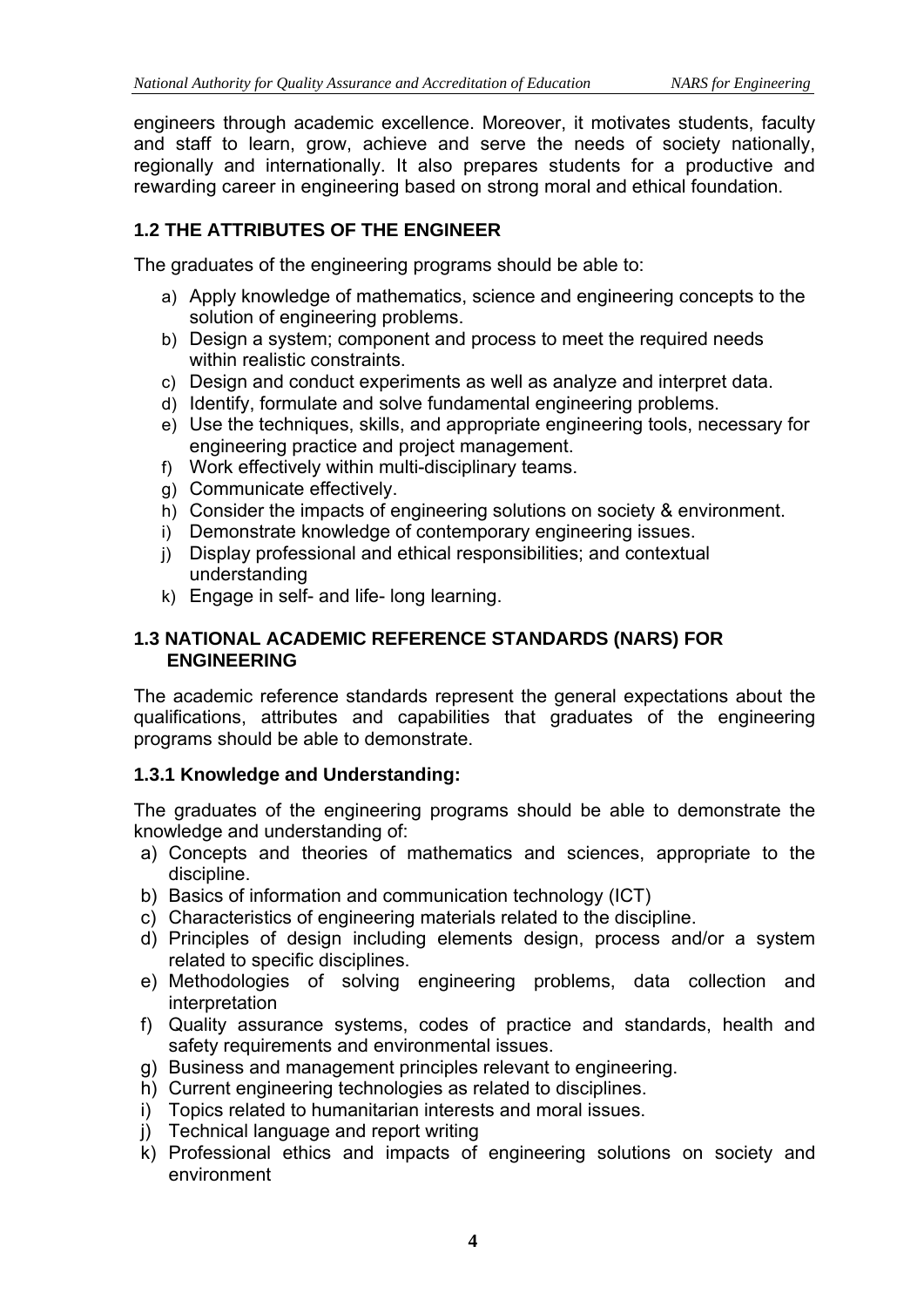l) Contemporary engineering topics.

# **1.3.2 Intellectual Skills**

The graduates of the engineering programs should be able to:

- a) Select appropriate mathematical and computer-based methods for modeling and analyzing problems.
- b) Select appropriate solutions for engineering problems based on analytical thinking.
- c) Think in a creative and innovative way in problem solving and design.
- d) Combine, exchange, and assess different ideas, views, and knowledge from a range of sources.
- e) Assess and evaluate the characteristics and performance of components, systems and processes.
- f) Investigate the failure of components, systems, and processes.
- g) Solve engineering problems, often on the basis of limited and possibly contradicting information.
- h) Select and appraise appropriate ICT tools to a variety of engineering problems.
- i) Judge engineering decisions considering balanced costs, benefits, safety, quality, reliability, and environmental impact.
- j) Incorporate economic, societal, environmental dimensions and risk management in design.
- k) Analyze results of numerical models and assess their limitations.
- l) Create systematic and methodic approaches when dealing with new and advancing technology.

## **1.3.3 Practical and Professional Skills**

The graduates of the engineering programs should be able to:

- a) Apply knowledge of mathematics, science, information technology, design, business context and engineering practice integrally to solve engineering problems.
- b) Professionally merge the engineering knowledge, understanding, and feedback to improve design, products and/or services.
- c) Create and/or re-design a process, component or system, and carry out specialized engineering designs.
- d) Practice the neatness and aesthetics in design and approach.
- e) Use computational facilities and techniques, measuring instruments, workshops and laboratory equipment to design experiments, collect, analyze and interpret results.
- f) Use a wide range of analytical tools, techniques, equipment, and software packages pertaining to the discipline and develop required computer programs.
- g) Apply numerical modeling methods to engineering problems.
- h) Apply safe systems at work and observe the appropriate steps to manage risks.
- i) Demonstrate basic organizational and project management skills.
- j) Apply quality assurance procedures and follow codes and standards.
- k) Exchange knowledge and skills with engineering community and industry.
- l) Prepare and present technical reports.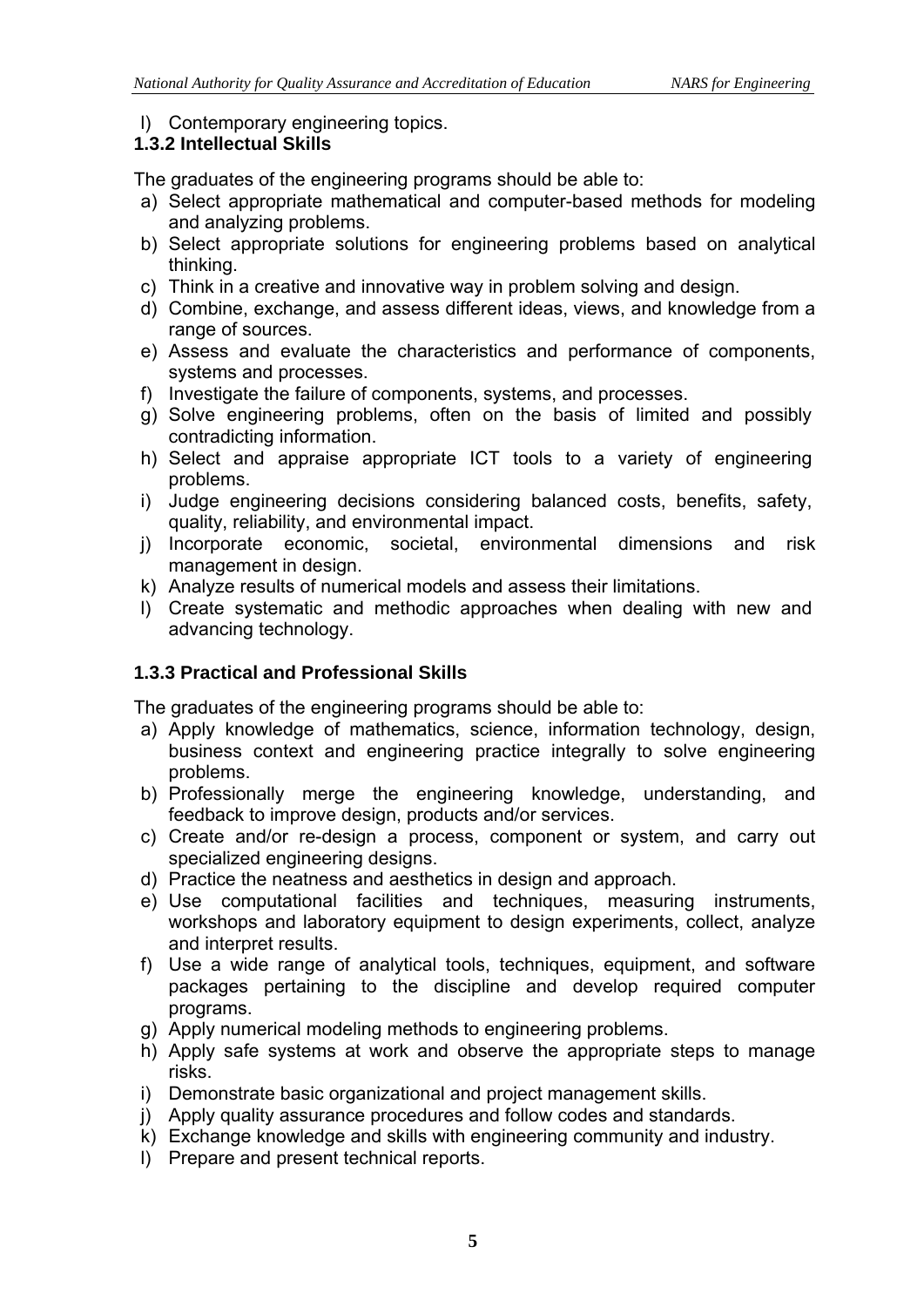# **1.3.4 General and Transferable Skills**

The graduates of the engineering programs should be able to:

- a) Collaborate effectively within multidisciplinary team.
- b) Work in stressful environment and within constraints.
- c) Communicate effectively.
- d) Demonstrate efficient IT capabilities.
- e) Lead and motivate individuals.
- f) Effectively manage tasks, time, and resources.
- g) Search for information and engage in life-long self learning discipline.
- h) Acquire entrepreneurial skills.
- i) Refer to relevant literatures.

# **1.4 NARS CHARACTERIZATION FOR ENGINEERING DISCIPLINES**

## **1.4.1 Indicative Curricula Content by Subject Area**

#### **Table 1:** Indicative curricula content by subject area

|              | <b>Subject Area</b>                                        | $\frac{9}{6}$ | <b>Tolerance</b> |
|--------------|------------------------------------------------------------|---------------|------------------|
| A            | Humanities and Social Sciences (Univ. Req.)                | 11            | $9-12%$          |
| B            | <b>Mathematics and Basic Sciences</b>                      | 21            | 20-26 %          |
| $\mathsf{C}$ | Basic Engineering Sciences (Faculty/Spec. Req.)            | 21            | 20-23 %          |
| D            | Applied Engineering and Design                             | 21            | 20-22 %          |
| E            | Computer Applications and ICT <sup>*</sup>                 | 10            | $9-11%$          |
| F            | Projects <sup>*</sup> and Practice                         | 9             | $8-10%$          |
|              | Subtotal                                                   | 93            | 92-94 %          |
| G            | Discretionary (Institution character-identifying) subjects |               | $6 - 8 \%$       |
|              | Total                                                      | 100           | 100%             |

\* This part of the curriculum may be served in separate course(s) and/or included in several courses and its hours should be indicated in the course specification

## **1.4.2 Definition of Subject Areas**

#### **A- Humanities and Social Sciences**

- a) Acquiring knowledge of non-engineering fields that strengthen the consciousness of the engineer of the society and its culture, including business, marketing, welfare, ethics, law, arts, etc.
- b) The ability to consider and evaluate the impact of the technology on the society, public health and safety.
- c) The ability to appreciate and engage in social and entrepreneurial activities essential to the engineering practice and reflect on the management of the economics and social science
- d) The ability to engage in life-long learning and respond effectively to the needs of the society.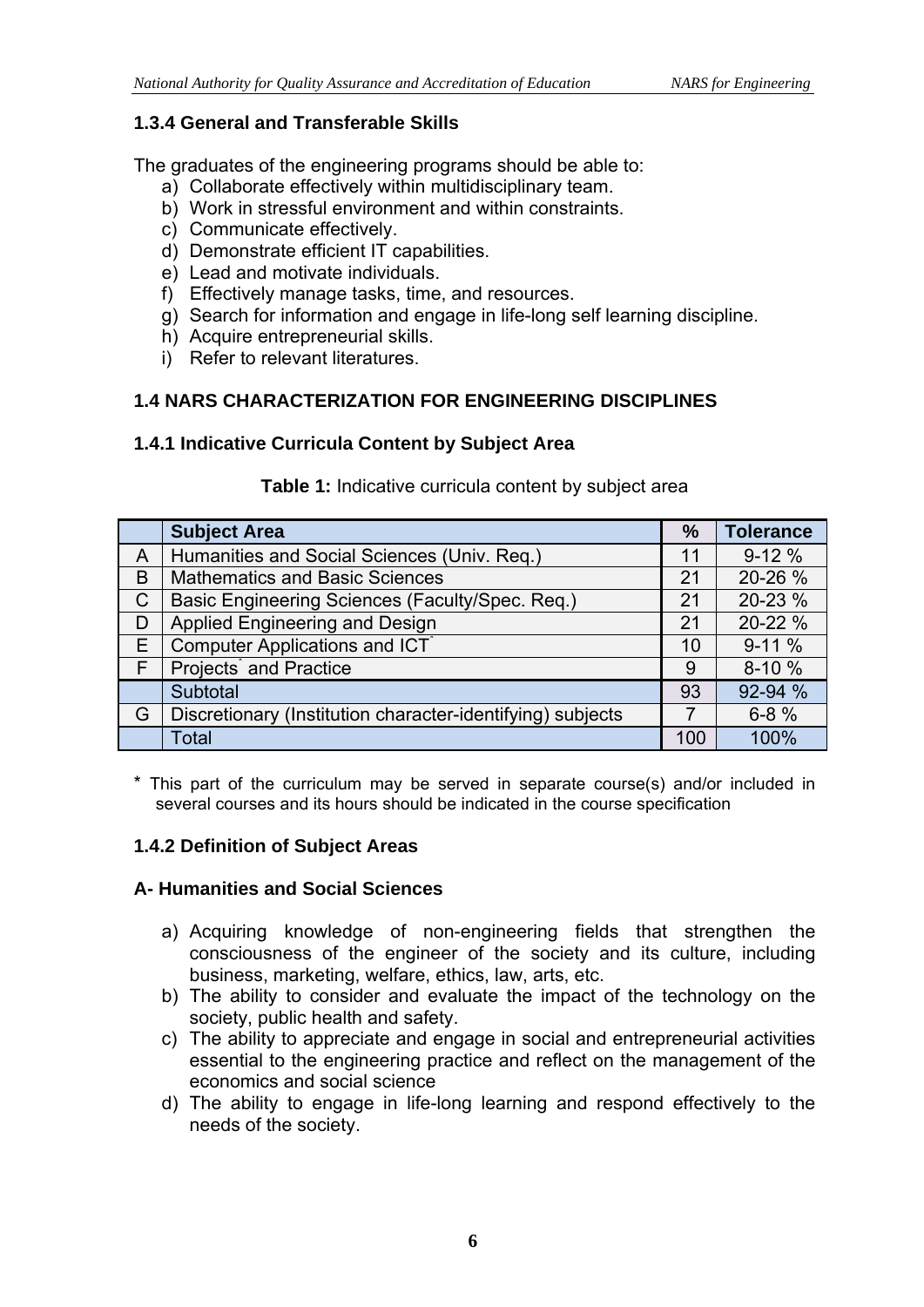#### **B- Mathematics and Basic Sciences**

#### **Mathematics**

- a) Acquiring knowledge in mathematical and analytical methods.
- b) The ability to reason about and conceptualize engineering components, systems or processes using analytical methods related to the discipline.
- c) The ability to analyze and model engineering components, systems and processes specific to the discipline.
- d) The skill of using probability and statistical methods.

#### **Basic Sciences**

- a) Acquiring knowledge of physics, chemistry, mechanics, earth sciences, biological sciences and other specific subjects which focus on understanding the physical world.
- b) The ability to select and apply scientific principles in practical problem solving.
- c) The ability to analyze, model and reason about engineering components, systems or processes using principles and knowledge of the basic sciences as applicable in each engineering disciplinary context.
- d) The ability to adopt scientific evidence-based techniques in problem solving.

## **C- Basic Engineering Sciences**

- a) Integrating knowledge and understanding of mathematics and physical sciences to develop basic engineering laws and concepts related to the discipline.
- b) The ability to extend knowledge and develop models and methods and use techniques, principles and laws of engineering sciences that lead to engineering applications across disciplinary boundaries.
- c) The ability to deal effectively with numbers and concepts to identify/solve complex and open ended engineering problems.

## **D- Applied Engineering and Design**

- a) Attaining knowledge of current practice, engineering codes and design techniques relevant to the discipline.
- b) The ability to apply engineering knowledge and creative, iterative and openended procedures when conceiving and developing components, systems and processes.
- c) The ability to integrate engineering knowledge, engineering codes, basic and mathematical sciences in designing a component, a system or a process.
- d) The ability to work under stress, taking into account time, economy, health and safety, social and environmental factors and binding laws.

## **E- Computing and ICT**

- a) Attaining knowledge of ICT principles.
- b) The ability to use computers, networks and software to support engineering activity, and to enhance personal/team productivity.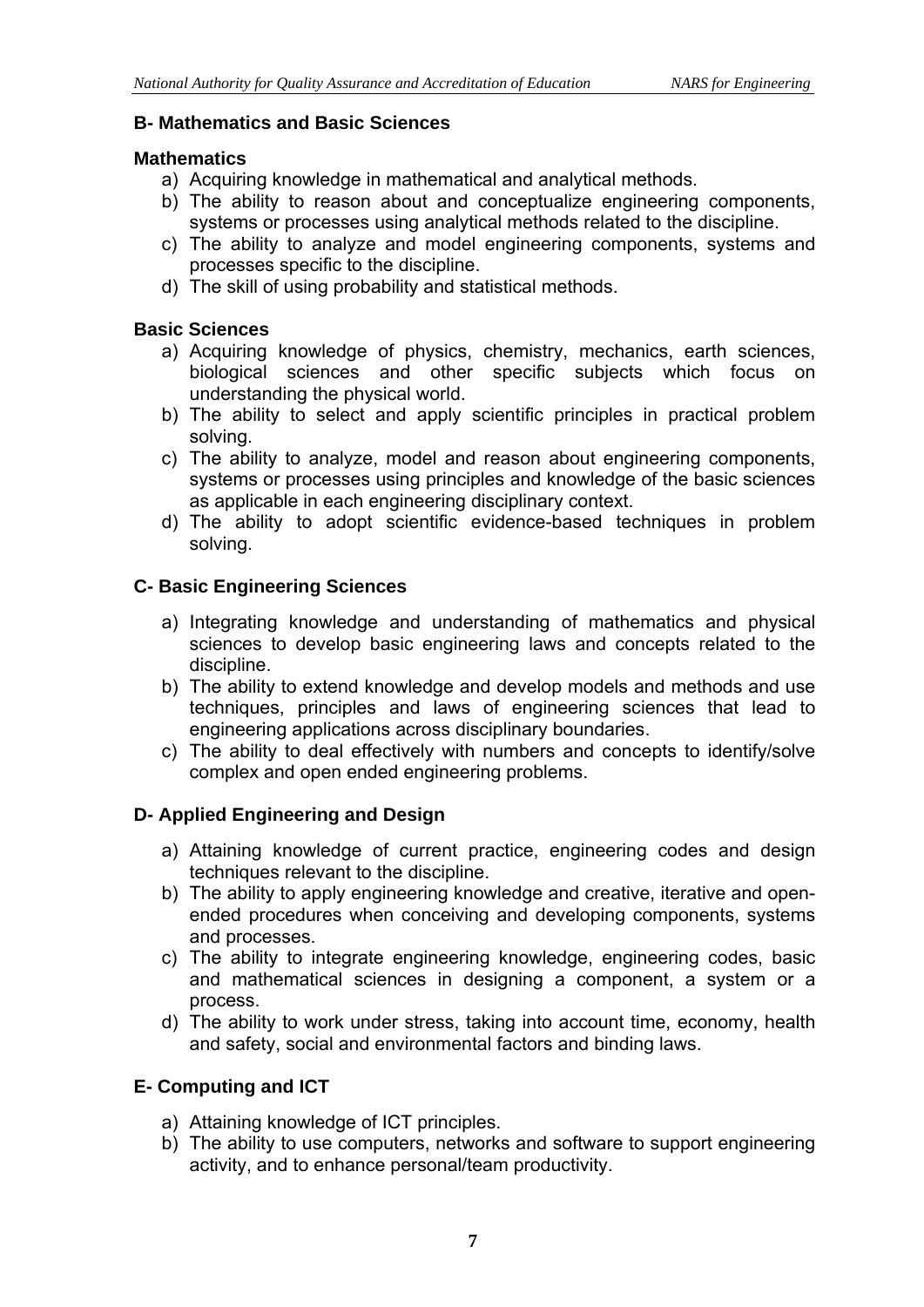- c) The ability to assess, use and validate results produced by packages and create software as required in discipline.
- d) The ability to use general ICT tools effectively.

# **F- Project**

- a) Gaining the knowledge and experience of applying the different principles and techniques introduced in the program of study.
- b) The ability to work within defined constraints, tackle work which lacks a well-defined outcome or which has a wide range of possible solutions and exhibit creativity in dealing with unfamiliar real-life problems.
- c) The ability to investigate, plan and execute technical research specific to the discipline over an extended period of time; meeting deadlines and putting technical work in a social and commercial context.
- d) The ability to work in a team, search published sources of information, interprets technical data and analyzes and presents findings in various ways.

# **G- Discretionary Subjects**

- a) Attaining knowledge and understanding of subjects selected by the institution to identify its character and/or satisfy the needs of the society.
- b) The ability to recognize, appreciate and respond effectively to the needs of the society via utilizing the technical knowledge specific to the discipline.
- c) The ability to lead and motivate people as well as organize and control tasks, people and resources.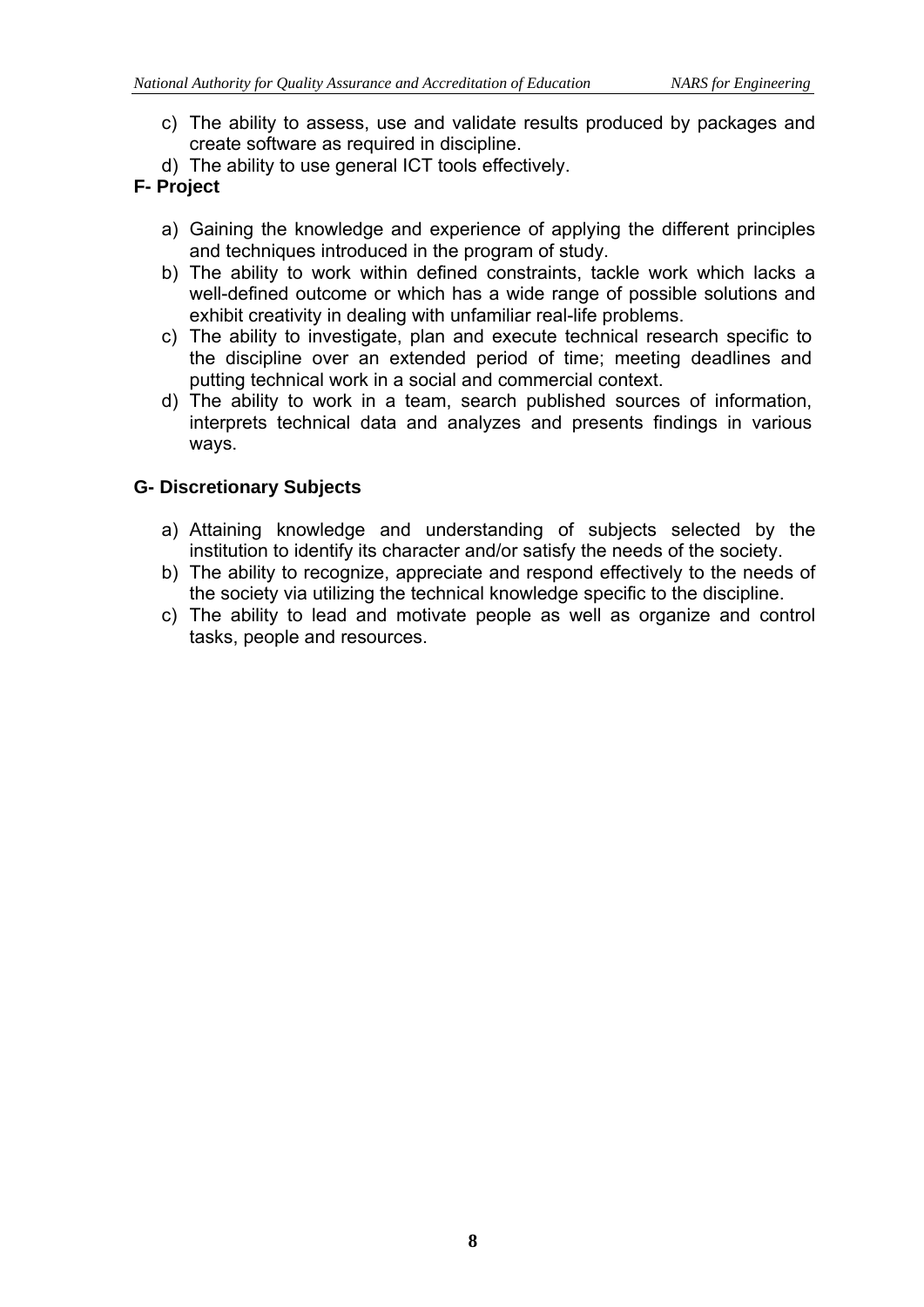# **SECTION 2**

# **NARS CHARACTERIZATION FOR AEROSPACE ENGINEERING PROGRAMS**

# **2.1 Introduction**

Aerospace engineering programs deals with the effective and efficient introduction and applications of the basic laws of physical, engineering, space, atmospheric, earth, life, social, and humanitarian sciences into the aerospace industries.

Aerospace engineers should be curious about how flying crafts in atmosphere and in space are made to work. They have a desire to solve problems and a talent for understanding the operation of mechanical, electrical and electronic devices in flying vehicles. Aerospace engineers conceive, plan, analyze, design and direct the production and manage the operation of a wide variety of installations such as control, aviation, propulsion, power generation, materials, structures and the aerodynamic systems of flying crafts whether in atmosphere or in space. Besides, an aerospace engineer needs to have sufficient knowledge of the atmospheric environment and space physics. Such engineer should effectively use the basic principles of motion, energy, momentum applied to fluid mechanics, material and structure mechanics, combustion and power generation, control theory, thermal science in addition to measurement theories and experimentation. The objective is to insure that the flying crafts or the onboard systems functions safely, efficiently, reliably, and are manufactured at a competitive cost with minimized environmental hazards.

Aerospace Engineering is a broad discipline which covers the fields of solid and fluid mechanics, aerospace structural and material mechanics, aerodynamics, thermodynamics, propulsion and power generation systems, control systems, navigation systems, engineering design, production technology, economics and management. Basic studies are devoted to acquiring sufficient knowledge on mechanical properties of materials and design of aerospace structures, aircraft aerodynamics, propulsion engine, control and aviation systems and power generation systems. These studies also provide knowledge on structural, aerodynamic control and measurement techniques that can be used in a variety of facet of modern society. Undergraduate educational programs in Aerospace engineering are, therefore, specifically designed to provide a wide variety of topics.

A B.Sc. degree in aerospace engineering is designed for students who seek careers as engineers in aviation companies, aerospace industry, aerospace and aviation activities, army, consulting firms and private and governmental agencies. This degree is also appropriate for students who plan to be researchers or who intend to pursue an advanced degree in engineering. A typical program curriculum incorporates analytical tools, creative thought and diversity of skills as well as the state of art of the profession.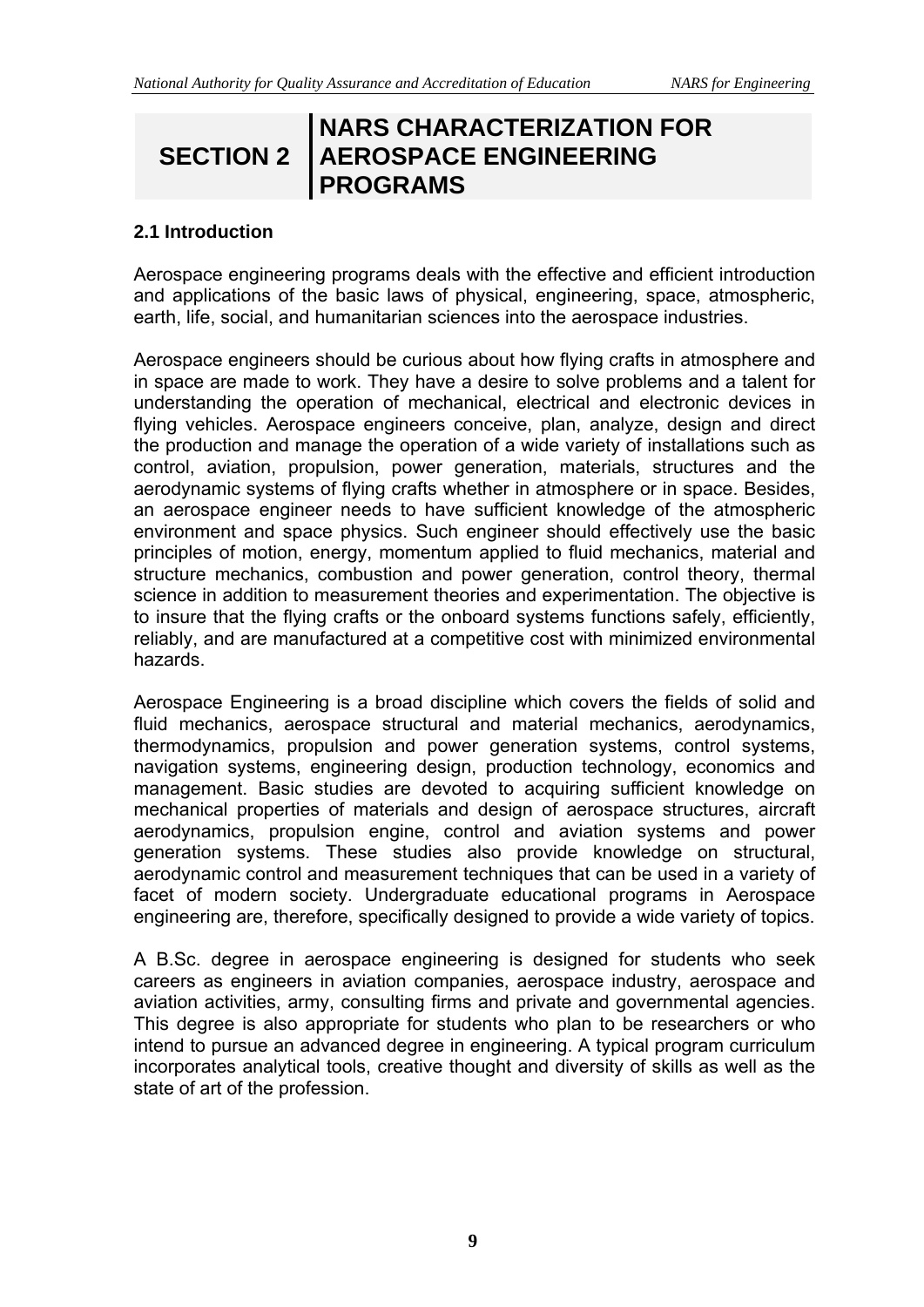#### **Job opportunities of Aerospace engineer**

Besides working directly in private and governmental aviation, aerospace companies and activities, the aerospace engineer is fit to inter-disciplinary private or governmental agencies requiring the capacities to design, manufacture, manage, develop and maintain light structural, aerodynamic, control, power generation, environmental, wind and solar energy, flight operations and information systems.

#### **2.2 The Attributes of Aerospace Engineer**

In addition to the general attributes of engineer, the aerospace engineer should be able to:

- a) Design, operate, test and maintain aerospace propulsion systems
- b) Calculate, design, test and repair aerospace structures and consider the engine-airframe integration.
- c) Design, maintain, repair and test control systems
- d) Analyze the controllability and stability of aerospace vehicles
- e) Analyze multi-disciplinary mechanical, electrical hydraulic and aerodynamic systems.
- f) Work as a chief engineer in the aerospace operational, maintenance and overhaul firms.

#### **2.3 NARS for Aerospace Engineering**

The following academic reference standards represent the general expectation about the qualifications attributes and capabilities that the graduates of Aerospace engineering programs should be able to demonstrate.

#### **2.3.1 Knowledge and Understanding:**

In addition to the knowledge and understanding of engineers, the graduates of aerospace engineering program should demonstrate knowledge and understanding of:

- a) Propulsion systems: classification, performance, applications, design concepts and operations
- b) Aerospace structures: theory, design and analysis techniques.
- c) Advanced alloys and composite materials: classification, specifications and manufacturing processes.
- d) Low and high speed aerodynamic and flight mechanics
- e) Classical and advanced control topics
- f) Contractions, special features, of different of specialized aerospace systems; Hydraulic, pneumatic, flight control, feeding and environmental control systems.

#### **2.3.2 Intellectual Skills**

In addition to the intellectual skills of engineers, the graduates of aerospace engineering program should be able to:

a) Analyze and judge propulsion systems performance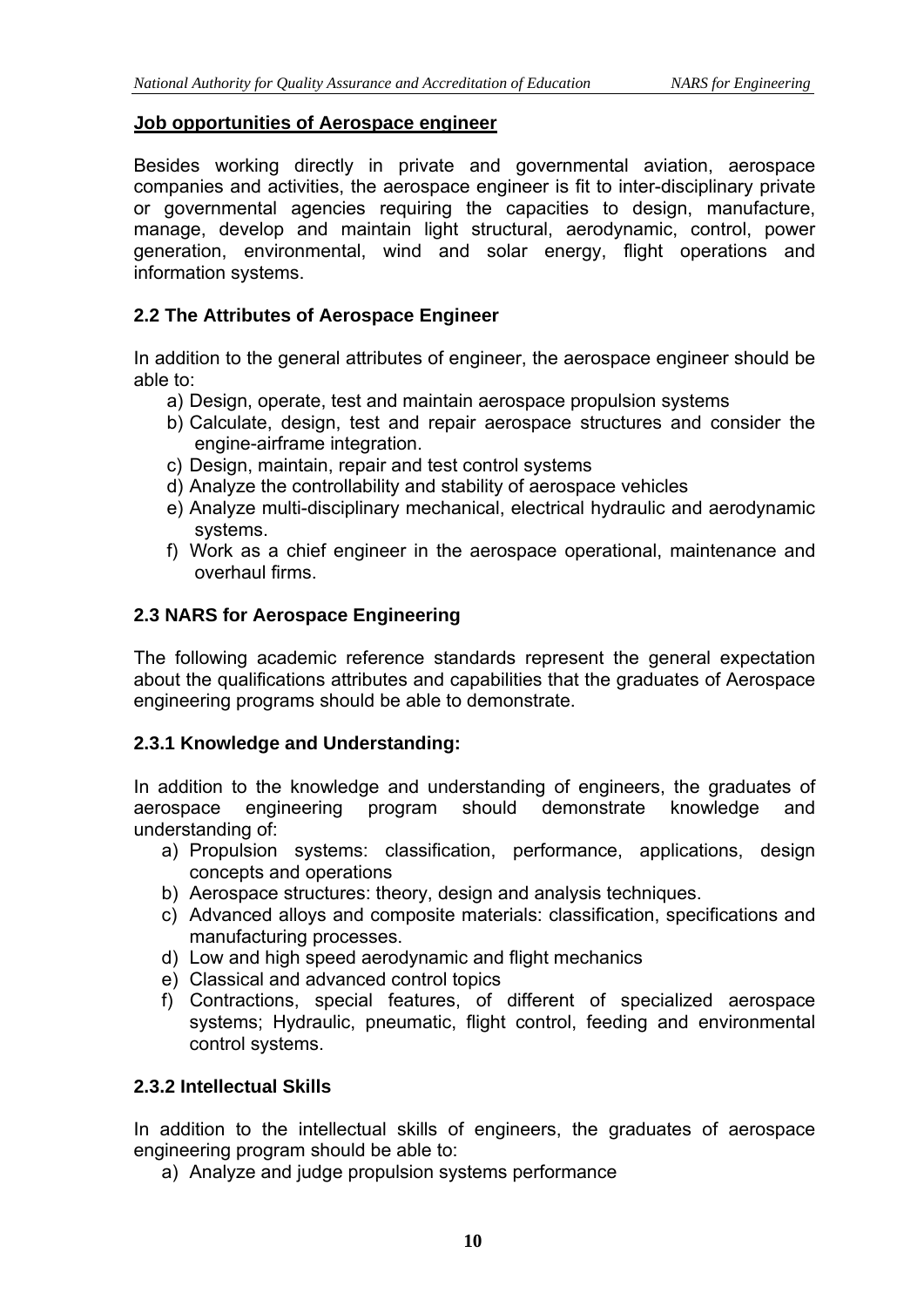- b) Investigate the effects of flight conditions on the propulsion system performance;
- c) Assess control system performance and give suggestions to improve controllability and stability.
- d) Investigate and analyze the impact of the aerodynamic features of aerospace structure on the stability and controllability.
- e) Consider the working constraints of aerospace structures and evaluate the geometrical limitations.
- f) Propose solutions to practical aerospace engineering problems.
- g) Analyze different aerodynamic configurations and their impact on the flight conditions.
- h) Analyze the orbital elements of orbiting satellites

## **2.3.3 Practical & Professional Skills**

In addition to the practical and professional skills of engineers, the graduates of aerospace engineering program should be able to:

- a) Design and calculate propulsion systems and their subsystems.
- b) Calculate the different operating modes of propulsion systems and their subsystems and components
- c) Calculate, design, manufacture and test basic aerospace structures
- d) Design and maintain different aerospace and control systems.
- e) Design space missions and launching element.
- f) Calculate different flight configurations and their impact on the flight stability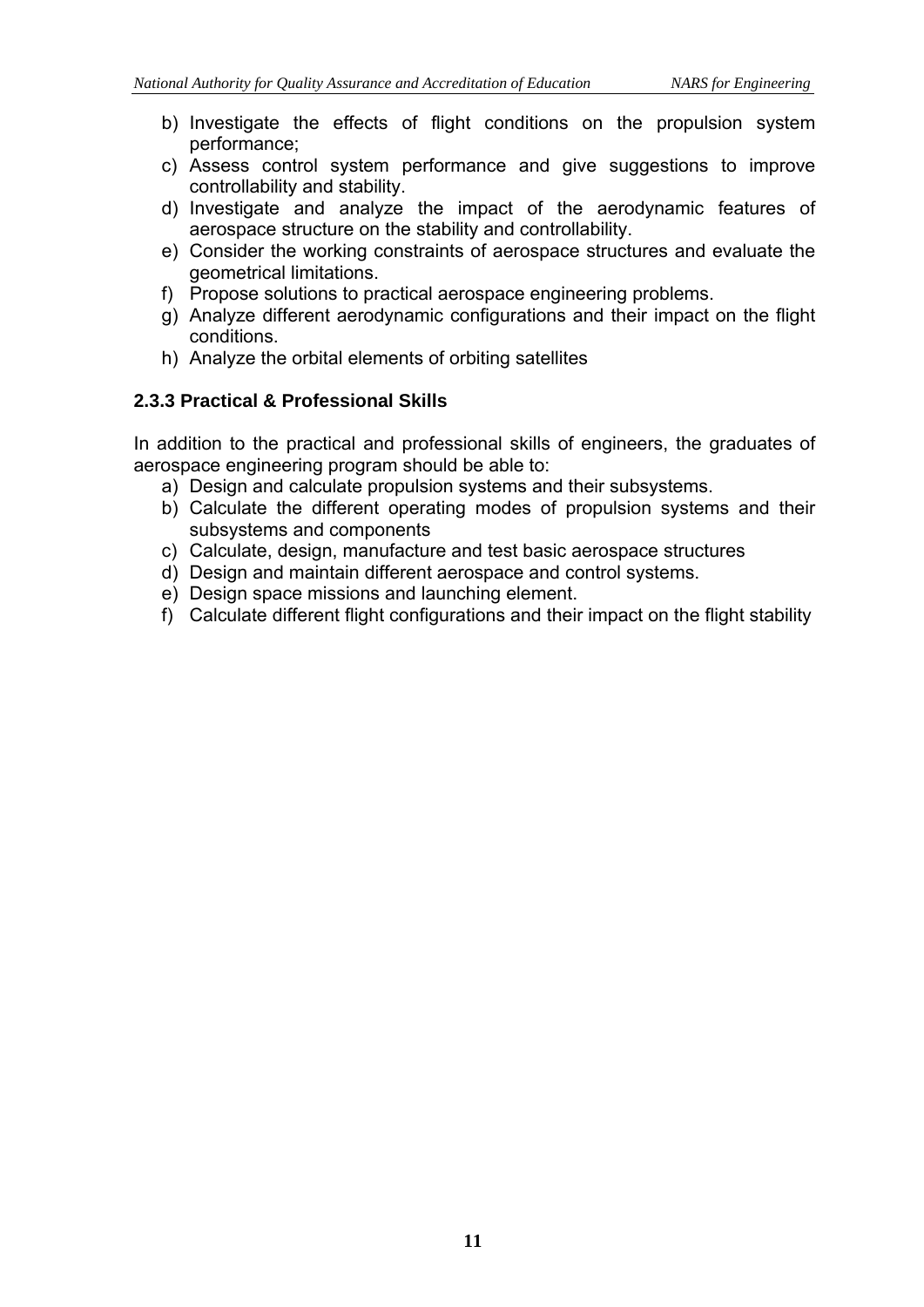# **SECTION 3 NARS CHARACTERIZATION OF ARCHITECTURAL ENGINEERING**

## **3.1 INTRODUCTION**

The discipline of architecture draws on knowledge and skills from the human and physical sciences, the humanities, and the fine and applied arts. It addresses the accommodation of all human activity in all places under all conditions, understanding our place within differing physical, historical, cultural, social, political and virtual environments. Architecture proposes, forms, and transforms our built environment, and does so through an engagement with the spaces, buildings, cities and landscapes in which we live. Architectural education is therefore rich, varied and by definition interdisciplinary.

While architectural education must be concerned with the constraints of the physical world and historical and cultural dimensions, it must also constantly adapt to a changing social, economic and environmental context nationally, regionally and internationally.

#### **3.2 THE ATTRIBUTES OF AN ARCHITECTURAL ENGINEER**

In addition to the general attributes of engineer, the architect must be able to:

- a) Design robust architectural projects with creativity and technical mastery.
- b) Demonstrate investigative skills, attention to details, and visualize/ conceptualize skills.
- c) Adopt a holistic problem solving approach for complex, ambiguous, and open-ended challenges and scenarios.
- d) Demonstrate knowledge of cultural diversity, differences and the impact of a building on community character and identity.
- e) Address urban issues, planning, and community needs through design work.
- f) Recognize the new role of architectural engineer as the leader of design projects— who has the ability to understand, assemble, and coordinate all of the disciplines— to create a sustainable environment.

#### **3.3 NARS FOR ARCHITECTURAL ENGINEERING**

The following academic reference standards represent the general expectation about the qualifications attributes and capabilities that the graduates of Architectural Engineering programs should be able to demonstrate.

#### **3.3.1 Knowledge and Understanding:**

In addition to the knowledge and understanding of engineers, the graduates of architectural engineering program should demonstrate knowledge and understanding of:

- a) Principles of architectural design, and the preparation and presentations of design projects in a variety of contexts, scales, types and degree of complexity.
- b) Principles of building technologies, structure & construction methods, technical installations, properties of materials, and the way they may influence design decisions.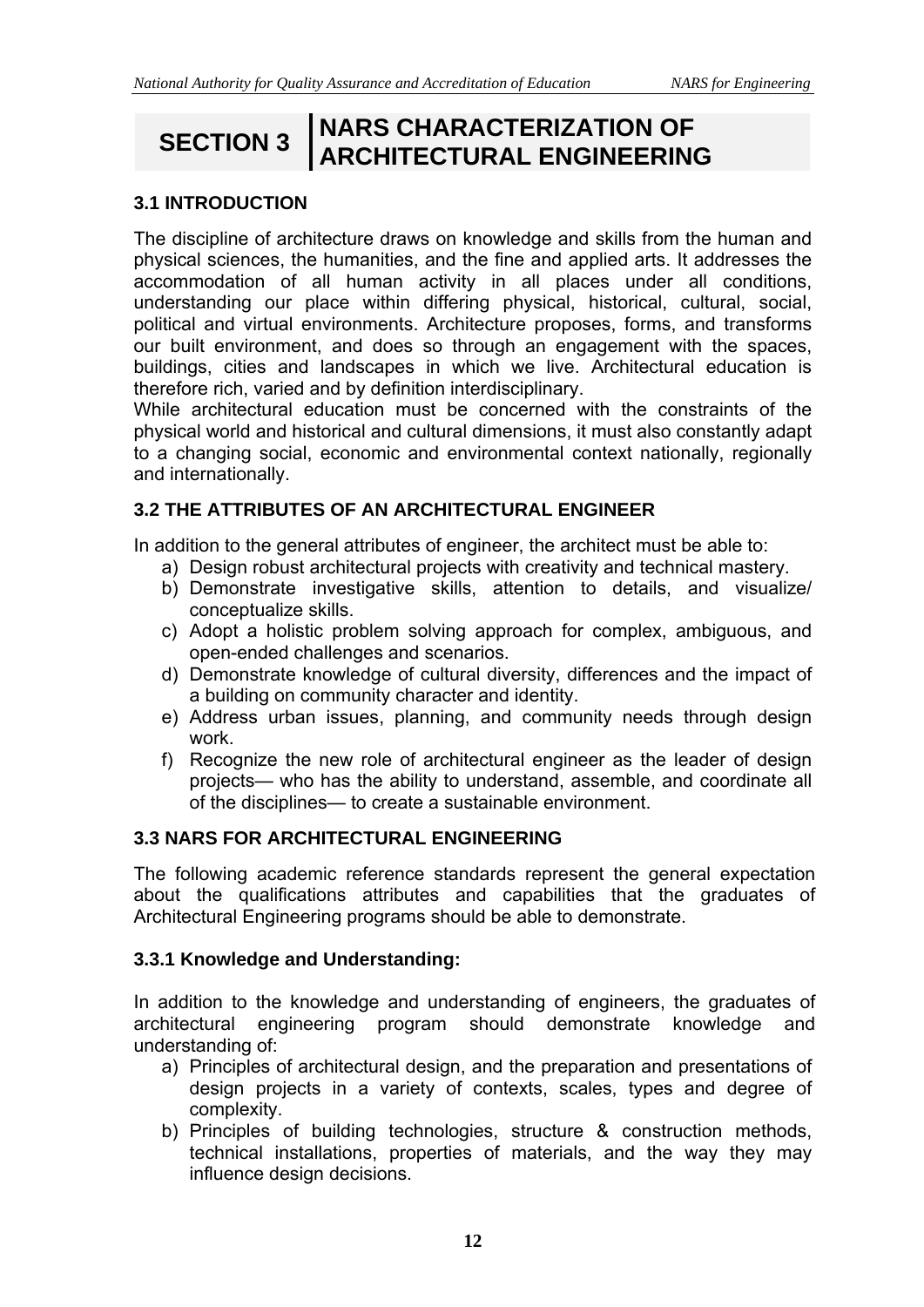- c) Fundamentals of building acquisition, operational costs, and of preparing construction documents and specifications of materials, components, and systems appropriate to the building.
- d) Theories and legislations of urban and regional planning.
- e) The processes of spatial change in the built and natural environments; patterns and problems of cities; and positive & negative impacts of urbanization.
- f) The significance of urban spaces and the interaction between human behavior, built environment and natural environment.
- g) Theories and histories of architecture, planning, urban design, and other related disciplines.
- h) Physical modeling, multi-dimensional visualization, multimedia applications, and computer-aided design.
- i) The role of the architecture profession relative to the construction industry and the overlapping interests of organizations representing the built environment.
- j) Various dimensions of housing problem and the range of approaches, policies, and practices that could be carried out to solve this problem.
- k) Principles of sustainable design, climatic considerations, and energy consumption and efficiency in buildings and their impacts on the environment.

#### **3.3.2 Intellectual Skills**

In addition to the intellectual skills of engineers, the graduates of architectural engineering program should be able to:

- a) Integrate different forms of knowledge, ideas from other disciplines, and manage information retrieval to create new solutions.
- b) Think three-dimensionally and engage images of places & times with innovation and creativity in the exploration of design.
- c) Predict possible consequences, by- products and assess expected performance of design alternatives.
- d) Reconcile conflicting objectives and manage the broad constituency of interests to reach optimum solutions.
- e) Integrate relationship of structure, building materials, and construction elements into design process.
- f) Integrate community design parameters into design projects.
- g) Appraise the spatial, aesthetic, technical and social qualities of a design within the scope and scale of a wider environment
- h) Discuss, search and formulate informed opinions appropriate to specific context and circumstances affecting architecture profession & practice.
- i) Analyze the range of patterns and traditions that have shaped and sustained cultures and the way that they can inform design process.

#### **3.3.3 Practical & Professional Skills**

In addition to the practical and professional skills of engineers, the graduates of architectural engineering program should be able to:

a) Produce and present architectural, urban design, and planning projects using an appropriate range of media and design-based software.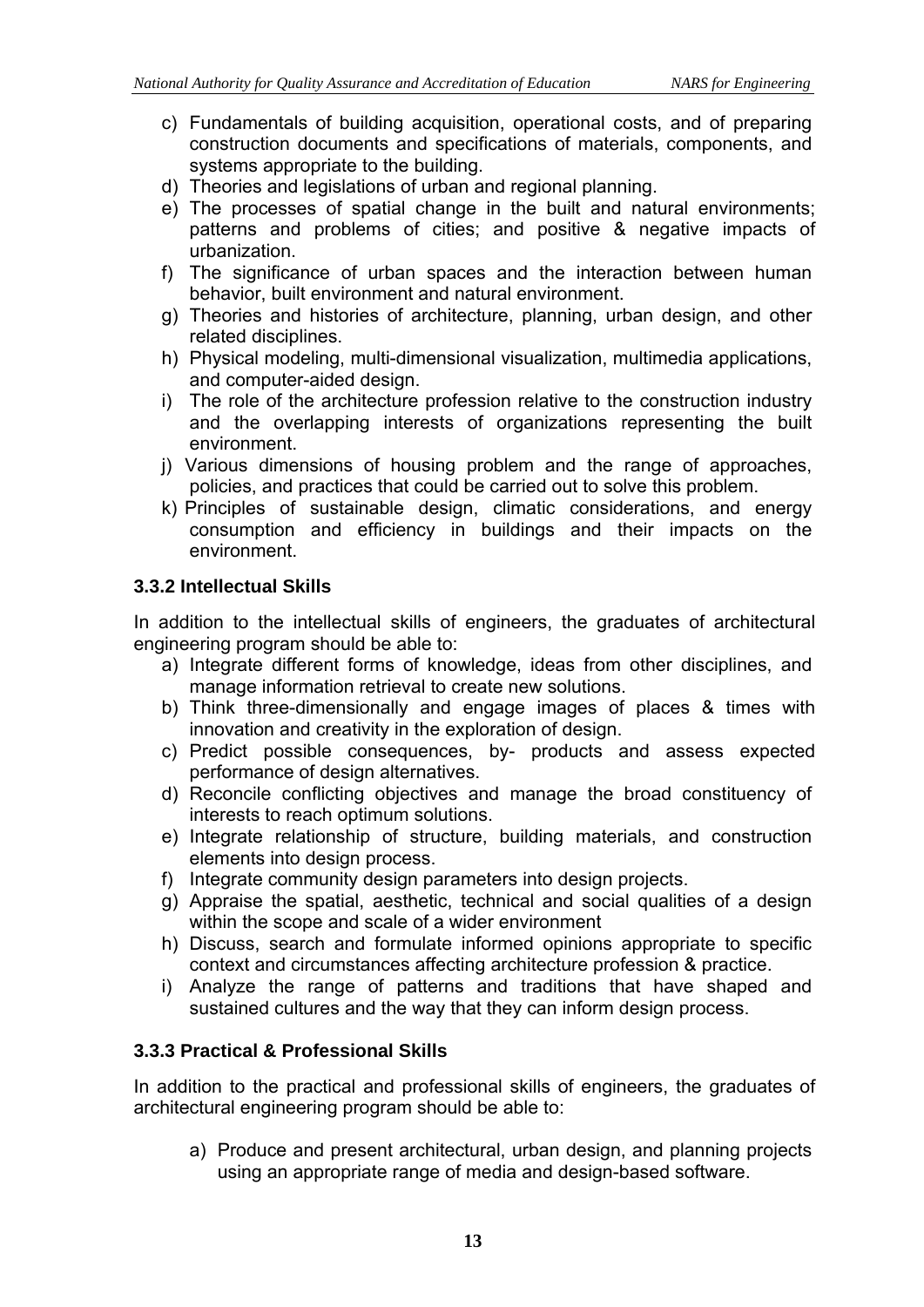- b) Produce professional workshop and technical drawings using traditional drawing and computer-aided drawings' techniques.
- c) Use appropriate construction techniques and materials to specify and implement different designs;
- d) Participate professionally in managing construction processes.
- e) Demonstrate professional competence in developing innovative and appropriate solutions of architectural and urban problems.
- f) Display imagination and creativity.
- g) Respect all alternative solutions; changes in original plan of the project, differences in style, culture, experience and treat others with respect.
- h) Provide leadership and education to the client particularly with reference to sustainable design principles.
- i) Respond effectively to the broad constituency of interests with consideration of social and ethical concerns.
- j) Contribute positively to the aesthetic, architecture and urban identity, and cultural life of the community.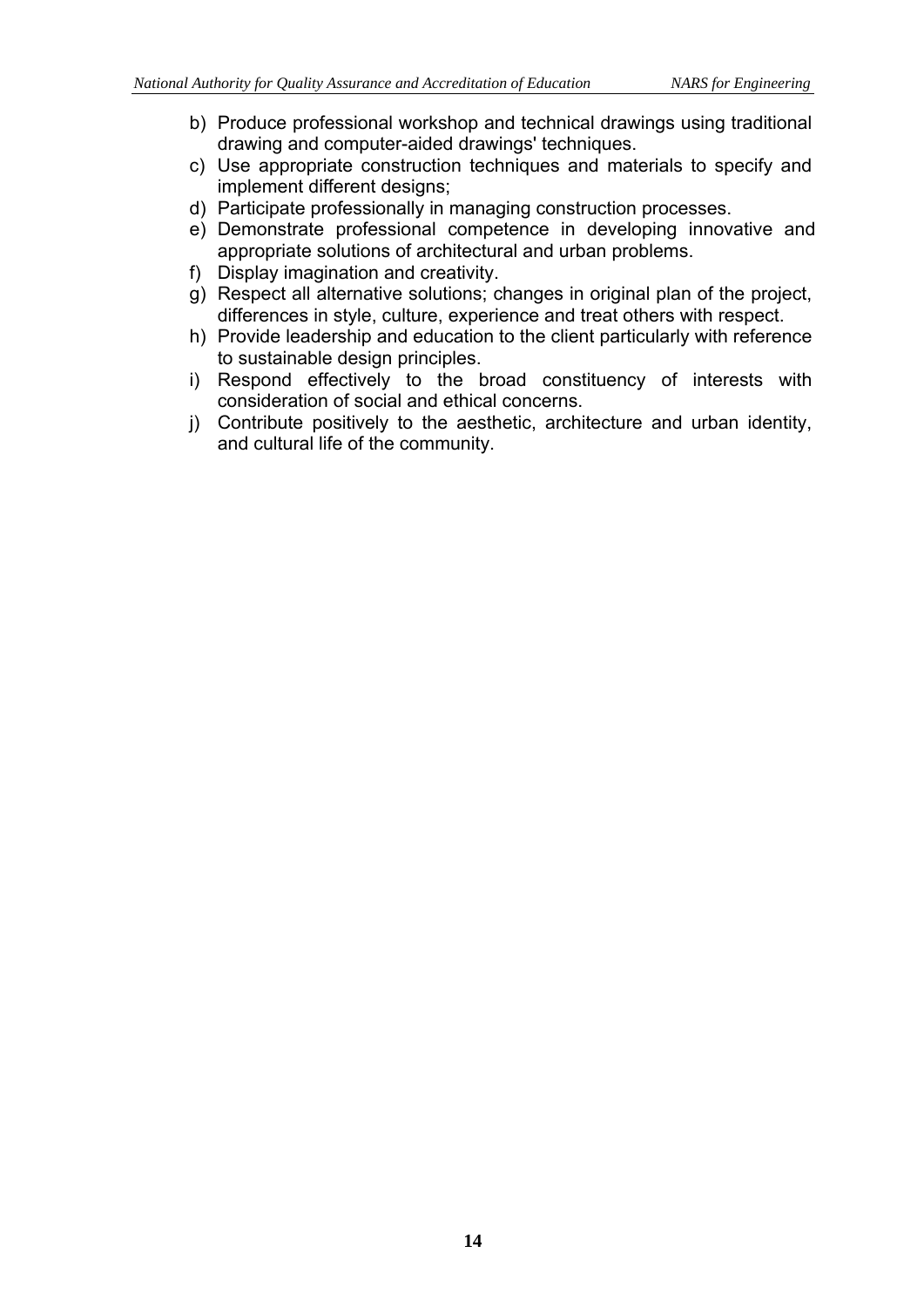# **SECTION 4 NARS CHARACTERIZATION OF AUTOMOTIVE ENGINEERING**

## **4.1 INTRODUCTION**

Automotive Engineering deals with the engineering problems, opportunities and needs of the automotive sector and related industries. The discipline focuses on the design and manufacture of automobiles and their component parts, as well as on the integration of components into an automotive system. The automotive sector includes automobiles as well as related transportation devices like trucks and motorcycles. This sector is continually advancing and giving rise to new opportunities and challenges especially as oil reserves are drying and energy alternative sources are being continually fetched.

Many engineering companies are involved in the automotive industry and the automotive sector plays a particularly vital role in the industrial economy.

The Automotive program is aimed at students wishing to pursue a career in the automotive industry. The program enables students to develop a thorough understanding of mechanical engineering principles, while at the same time developing expertise that is uniquely automotive in nature. The program will challenge students and faculty to improve the learning process.

Based on the Mechanical Engineering program, Automotive Engineering will provide students with a broad education designed to give them the skills necessary to become professional engineers. The first two years of the program are typically the same as those of Mechanical Engineering, concentrating on basic engineering principles and including studies in mathematics and the physical sciences. Later years build upon acquired knowledge and include specialized topics such as Automotive Safety, Alternative Fuels, Advanced Manufacturing, Automotive Power Train and Vehicle Dynamics, Automotive Combustion Technology, Automotive Suspension and Undercarriage, Automotive NVH and Aerodynamics, Automotive Electrical and Electronic Systems, Advanced Materials and Joining and Vehicle Emission Control. Engineering students are also required to undertake studies in courses designed to assist them develop the communication skills necessary to work effectively.

The field of automotive engineering is dependent on the application of computers in analysis, design, manufacturing, and operation of facilities. The program should demonstrate that graduates are competent in the application of computer technologies commonly used in industry, governmental service, and private practice associated with mobility and material requirements. Graduates should also demonstrate proficiency in the application of probability and statistics to the solution of mobility problems.

Graduates should have a working knowledge of the design, manufacture, and maintenance of major subsystems and technologies associated with mobility. However, in the field of automotive engineering, management and technology are often inextricably intertwined. The program should demonstrate that graduates have developed the ability to apply modern and effective management skills in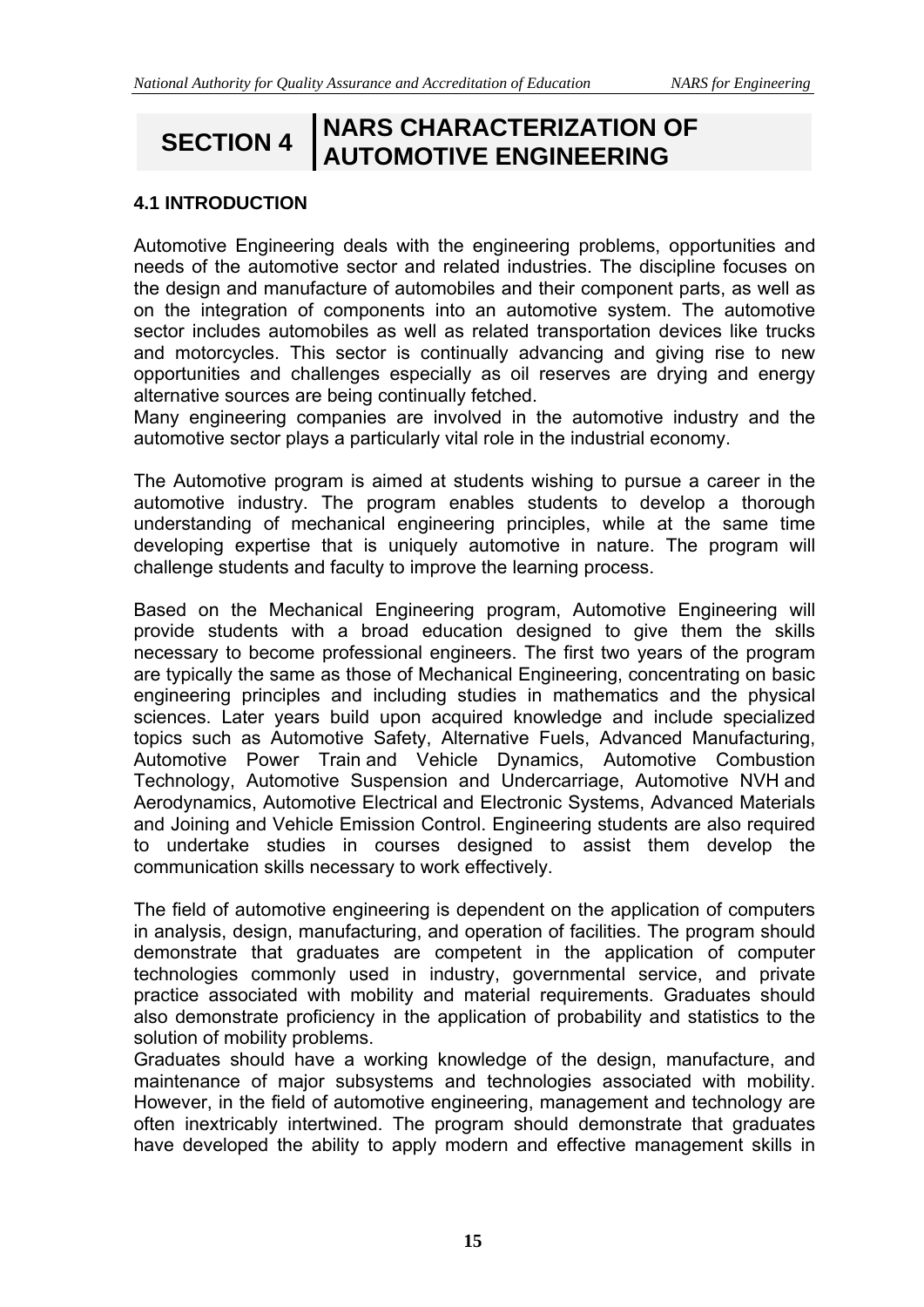identification and investigation of problems, analysis of data, synthesis and implementation of solutions, and operations of facilities.

# **Career Opportunities**

The Automotive Engineering program introduces principles covering a wide range of relevant areas, which allows graduates to be well prepared for careers in the automotive and other high-tech industries. However, being based on a Mechanical Engineering degree, graduates in Automotive Engineering will retain flexibility in the choice of engineering industry for their careers. In most cases graduates will also be able to work wherever mechanical engineers are employed.

# **4.2 THE ATTRIBUTES OF AUTOMOTIVE ENGINEER**

The objectives of the undergraduate programs in Automotive Engineering are to provide an inclusive curriculum that allows all students to learn and progress unhindered through the program. Therefore, In addition to the general attributes of engineer, the automotive engineer should be able to:

- a) Have advanced and internationally recognized skills and in-depth technical competence necessary for a successful career in Automotive Engineering.
- b) Are familiar with current best practice in the automotive engineering.
- c) Are capable to work as a mechanical engineer in general, and as a manufacturing or design engineer in the areas of automotive engineering.
- d) Possess the necessary skills to analyze and investigate the mechanical and electrical systems applied in automotive engineering.
- e) Have the skills to work as a production line or service engineer in the automotive industry.

#### **4.3 NATIONAL ACADEMIC REFERENCE STANDARDS FOR AUTOMOTIVE ENGINEERS**

The following academic reference standards represent the general expectations about the qualifications attributes capabilities that the graduates of automotive programs should be able to demonstrate.

## **4.3.1 Knowledge and Understanding:**

In addition to the knowledge and understanding of engineers, the graduates of automotive engineering program should demonstrate knowledge and understanding of:

- a) Detailed knowledge and understanding of the themes and specialist subjects of the automotive context program.
- b) The requirements, limitation and design processes for power train, undercarriage, braking, chassis, vehicle body, electrical systems and vehicle interior.
- c) The current practices in manufacturing relevant to the core modules of the program;
- d) The current practices in maintenance and repair shops of different vehicle aggregates.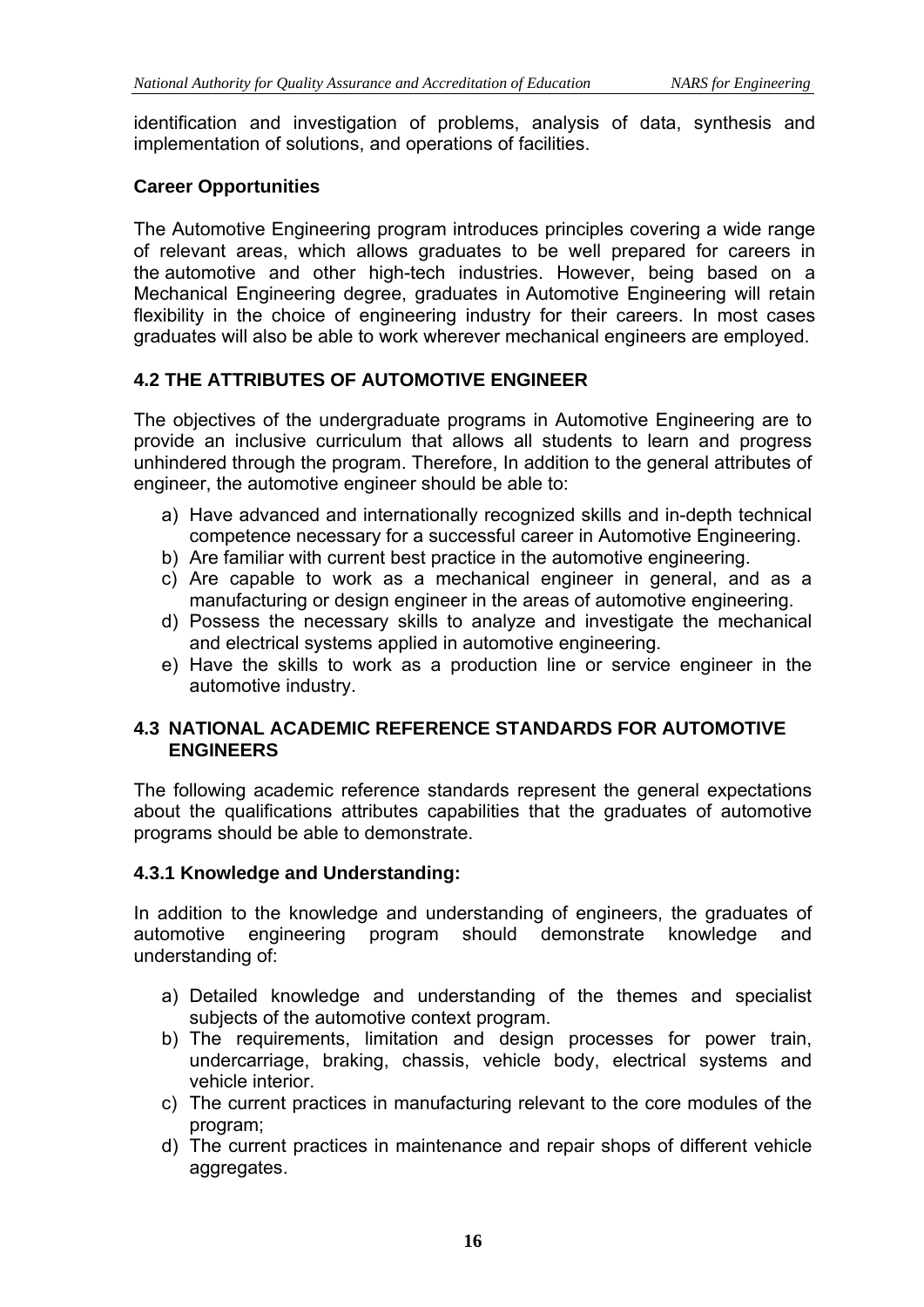- e) The hardware, software and networks of computer systems used in automotive industry logistics and performance evaluation.
- f) The drivability, safety limitations and compulsory tests especially applied in automotive engineering.

#### **4.3.2 Intellectual Skills**

In addition to the intellectual skills of engineers, the graduates of automotive engineering program should be able to:

- a) The capacity at an appropriate level to identify project management knowledge and skills used in an automotive engineering context
- b) The ability to assess and analyze information in support of problem solving, design and development, critical evaluation of alternatives and performance data.
- c) Create solutions to automotive engineering especially to manufacturing and maintenance problems in a creative way, taking account of industrial and commercial constraints.

#### **4.3.3 Practical & Professional Skills**

In addition to the practical and professional skills of engineers, the graduates of automotive engineering program should be able to:

- a) Using special automotive test & measurement equipment and conducting experimental laboratory and practical development work.
- b) Experience at an appropriate level to use computer-aided design, analysis, logistics and maintenance packages relevant to automotive engineering.
- c) Application of fault diagnosis procedures using the automotive industry special instrumentation to identify production and operation problems.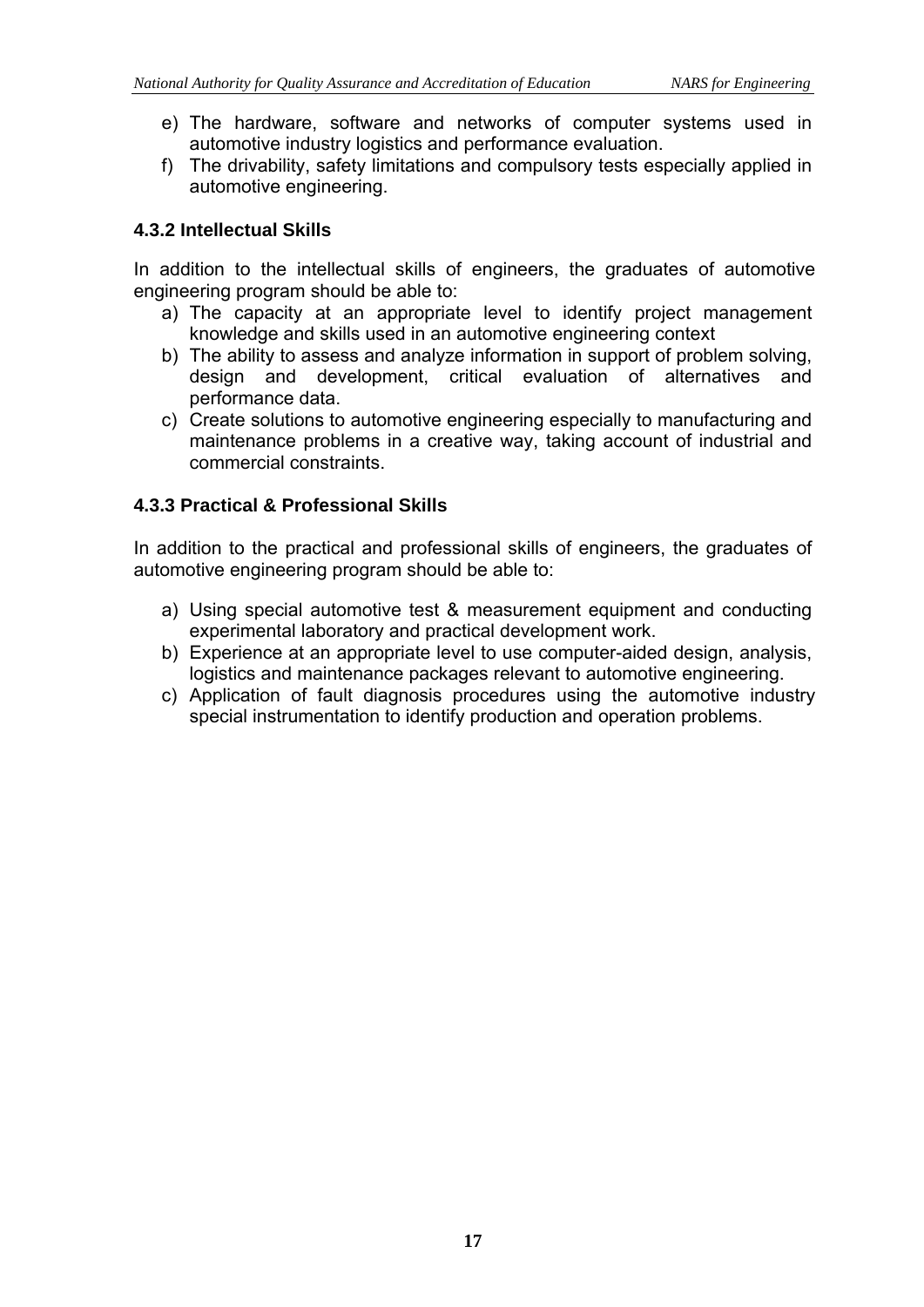# **SECTION 5 NARS CHARACTERIZATION OF CONSTRUCTION ENGINEERING**

# **5.1 INTRODUCTION**

Construction and building engineering is a broad discipline concerned with the design, engineering and management process of construction and building projects. It includes: proficiency in engineering design; understanding of legal and professional practice issues related to the construction industry; understanding of construction processes, communications, methods, materials, systems, equipment, planning, scheduling, safety, cost analysis, and cost control; understanding of management topics such as economics, business, accounting, law, statistics, ethics, leadership, decision and optimization methods, process analysis and design, engineering economics, engineering management, safety and cost engineering.

Graduates of the Construction Engineering degree program design and manage construction processes that create living and working environments such as office buildings, industrial buildings, airports, housing, roads, bridges, utilities, water resources and coastal engineering projects. They can work in projects for: construction management; construction engineering; structures of all types; geotechniques & foundations; transportation systems; surveying works; environmental engineering works; water resources and hydraulic structures projects; water supply systems; and coastal protection projects. Following are some of the job opportunities that can be pursued by the program graduates:

**Field engineer**: implements and coordinates engineered construction processes.

**Design engineer**: develop conceptual and detailed designs for many construction projects such as office buildings, industrial buildings, airports, housing, roads, bridges, hydraulic structures, coastal structures, utilities, and dams.

**Survey engineer**: perform surveying activities for all types of construction projects.

**Cost estimator**: develops itemized costs and budgets for design and construction based upon knowledge and pre-design of operations, materials, and resources requirements.

**Planning /scheduling engineer**: designs and monitors the plan for timing and sequence of construction operations.

**Quality control / assurance engineer**: ensures that the items of the construction project and the construction process conform to specifications and standards.

**Projects controls engineer**: reviews the cost and time performance of the project during construction.

**Contract administrator**: reviews the project's contracts and prepares / reviews change orders and claims.

**Health and safety engineer:** reviews and implements the project's health and safety system to ensure health and safety standards are adopted throughout the project.

**Project engineer**: designs all or part of the project construction process, coordinates construction engineering to accomplish the overall objectives of the facility design team.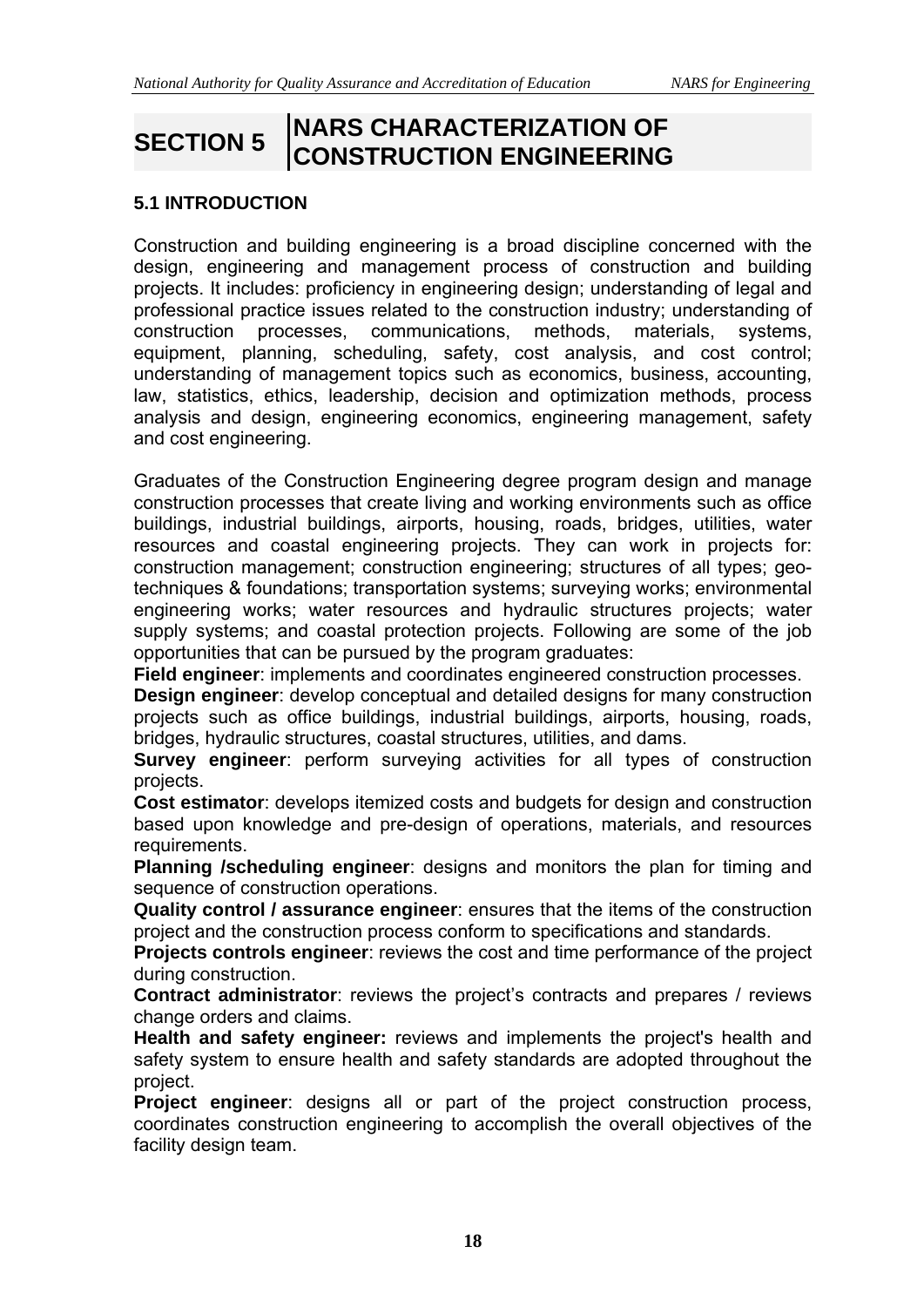**Project manager:** oversees all aspects of a project, coordinates subcontractors, and provides primary contact to the client as well as to the company's leaders.

**Chief engineer, designer, estimator, planner, project controls, contract administration, health and safety, and project manager**: oversees operations in designated areas related to multiple projects.

**Division head or vice president, president, chief executive officer**: manages overall company operations.

# **5.2 THE ATTRIBUTES OF A CONSTRUCTION ENGINEER**

The main aim of the construction and building engineering program is to prepare individuals for a professional career in construction and building engineering by providing graduates with the necessary technical skills, personal skills and knowledge in construction and building engineering. The main objective of the program is to produce and qualify graduates of the construction and building engineering department. Therefore, in addition to the general attributes of engineer, the construction engineer should be able to:

- a) Apply analytical, experimental, design, construction engineering and management techniques with proficiency aided by modern tools
- b) Understand global, ethical, and social implications of the profession in regards to public safety and sustainability issues
- c) Acquire and utilize personal, communication, and leadership skills and be able to work collaboratively in a multidisciplinary team
- d) Pursue distinguished employment as well as lifelong learning

#### **5.3 NATIONAL ACADEMIC REFERENCE STANDARDS FOR CONSTRUCTION ENGINEERING**

## **5.3.1 Knowledge & Understanding**

In addition to the knowledge and understanding of engineers, the graduates of construction engineering program should demonstrate knowledge and understanding of:

- a) The essential construction processes and the technologies and techniques used in the construction and building engineering field.
- b) Principles of construction and building engineering sciences as applied to civil engineering principles;
- c) Properties, behavior & fabrication of construction materials.
- d) Principles of design specific to construction and building.
- e) Projects management, including planning, finance, bidding, contract procedures, cost estimators and quality systems.
- f) The different analytical and computer methods that can be applied to the various areas of construction and building engineering.

## **5.3.2 Intellectual Skills**

In addition to the intellectual skills of engineers, the graduates of construction engineering program should be able to:

- a) Identify and solve construction engineering problems.
- b) Solve environmental and socioeconomic problems.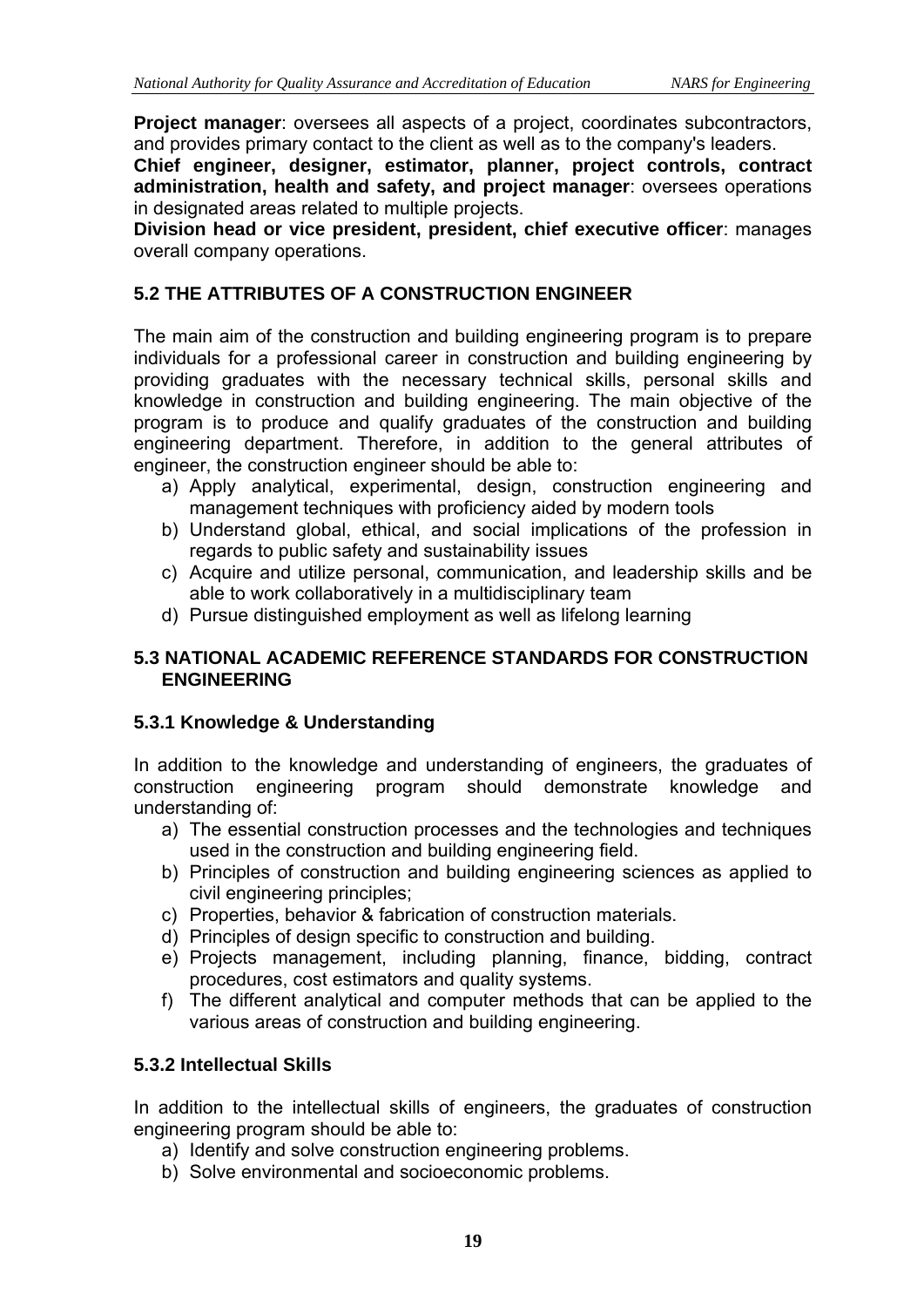- c) Determine levels, types and systems of building foundations. Determine levels, types and systems of building foundations based on geotechnical techniques and codes of practice.
- d) Evaluate and integrate information and processes through individual and group project work.
- e) Solve a wide range of problems related to the analysis, design, and the construction of buildings and civil engineering projects.
- f) Analyze and interpret financial information.
- g) Suggest solutions and designs on a conceptual level and in detail that consider sustainability and other issues of importance

# **5.3.3 Practical & Professional Skills**

In addition to the practical and professional skills of engineers, the graduates of construction engineering program should be able to:

- a) Prepare and undertake individual construction engineering projects.
- b) Use laboratory and field equipment competently and safely.
- c) Observe record and analyze data in laboratory as well as in the field.
- d) Use appropriate computer-based support tools and software packages for problem-solving and analysis of results.
- e) Prepare technical drafts and finished drawings both manually and using CAD.
- f) Prepare quantity surveying reports, cost estimates, and construction schedules.
- g) Administer contracts and control time, cost and quality of projects.
- h) Schedule work to meet multiple deadlines in complex activities.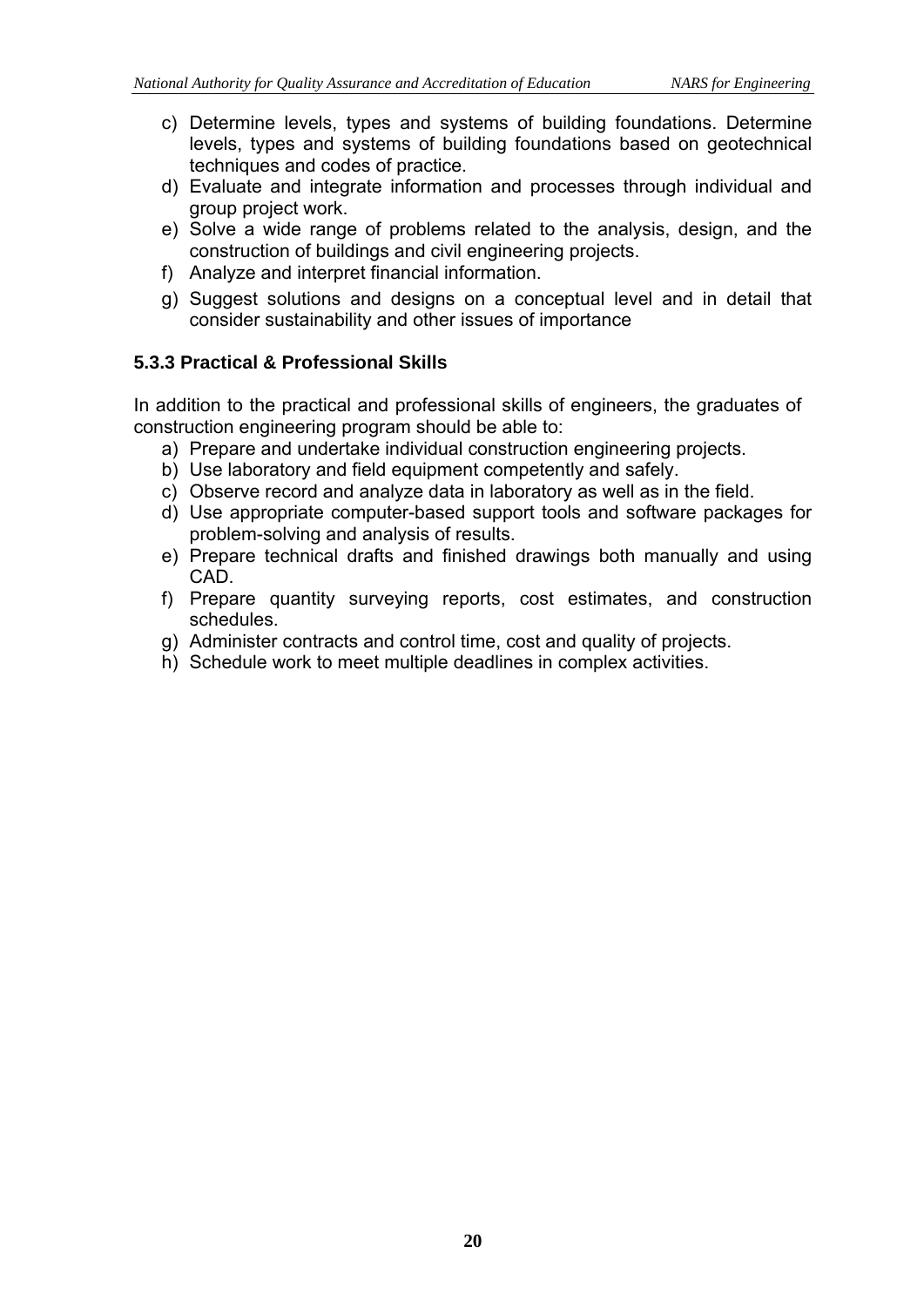# **SECTION 6 NARS CHARACTERIZATION OF CHEMICAL ENGINEERING**

## **6.1 INTRODUCTION**

Chemical Engineering is a broad and versatile profession concerned with the development and application of processes in which chemical or physical changes of materials are involved. This branch of engineering is based on the sciences of chemistry, physics, mathematics, and the biosciences and is guided by the principles of economics.

Chemistry occupies a central position in modern science. The behavior of atoms and molecules underpins our understanding of almost all phenomena in the world. However, the manufacture of products applying this fundamental understanding of chemistry is quite different from the laboratory scale, and this is where chemical engineers apply their skills. Chemical Engineers are involved in developing new processes, synthesizing new products and optimizing the performance of existing process systems. Qualified chemical engineers can choose from a wide variety of career opportunities including plant management, research, commissioning, process safety, environmental protection, process control, consultancy or marketing and sales.

The headline of the brochure for the American Institute of Chemical Engineers states that chemical engineers are responsible for the production of items, "from microchips to potato chips." Chemical engineers work in the chemical, fuel, aerospace, environmental, food, and pulp and paper industries, among many others. Chemical engineering is a problem-solving profession with a practical bias; expect to answer the question "how" more than any other. Chemical engineers translate the discoveries chemists make into real-world products. If a chemist invents a better fertilizer, for example, a chemical engineer might design the method to make mass production of that fertilizer possible.

#### **Chemical engineers may work in:**

**Chemical engineers** apply the principles of chemistry to solve problems involving the production or use of chemicals and bio-chemicals. They design equipment and processes for large-scale chemical manufacturing, plan and test methods of manufacturing products and treating byproducts, and supervise production. Chemical engineers also work in a variety of manufacturing industries other than chemical manufacturing, such as those producing energy, electronics, food, clothing, petrochemicals, pharmaceuticals and paper, as well as petroleum refining. Chemical engineers apply principles of physics, mathematics, and mechanical and electrical engineering, as well as chemistry. Some may specialize in a particular chemical process, such as oxidation or polymerization. Others specialize in a particular field, such as Niño-materials, or in the development of specific products. They should be aware of all aspects of chemicals manufacturing and how the manufacturing process affects the environment and the safety of workers and consumers.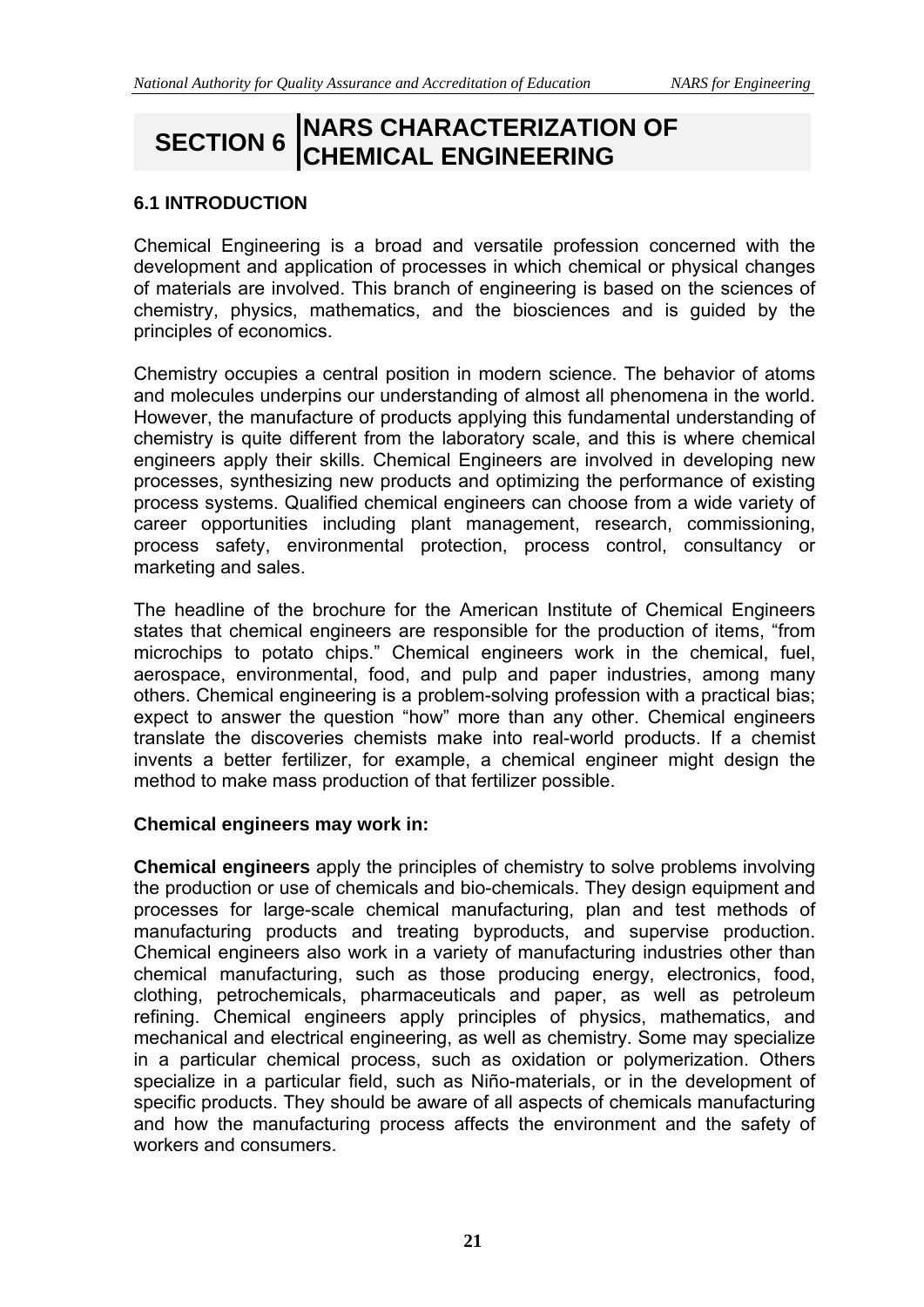Within these industries, chemical engineers rely on their knowledge of mathematics and science, particularly chemistry, to overcome technical problems safely and economically. And, of course, they draw upon and apply their engineering knowledge to solve any technical challenges they encounter.

Specifically, chemical engineers improve food processing techniques, and methods producing fertilizers, to increase the quantity and quality of available food. They also construct the synthetic fibers that make our clothes more comfortable and water resistant; they develop methods to mass-produce drugs, making them more affordable; and they create safer, more efficient methods of refining petroleum products, making energy and chemical sources more productive and cost effective.

#### **NARS Characterization for chemical engineering is framed so as to**:

Promote diversity of provision and encourage institutions to explore new ways to enhance the knowledge and awareness of their students about the broad features of chemical engineering and inspire a sense of excitement of this rapidly developing discipline.

## **6.2 THE ATTRIBUTES OF CHEMICAL ENGINEERS**

In addition to the general attributes of an engineer, the chemical engineer should be able to:

- a) Build upon sound foundation in mathematics and other request science
- b) Utilize and manage resources creatively through effective analysis and interpretation.
- c) Recognize the potential and applicability of computer based methods in chemical engineering design.
- d) Draw upon a basic knowledge of chemical process industries.
- e) Address the issues of process dynamics and control in plant operation.
- f) Plan and execute research work, evaluate outcomes and draw conclusions.
- g) Relate chemical reactions and their characteristics to process industries.
- h) Engage in safe laboratory practice.
- i) Apply knowledge and skills to respond to the recent technological changes.
- j) Identify and control the impact that chemical engineering has on society from an environmental, economic, social and cultural point of view.
- k) Recognize the challenging role and responsibilities of the professional engineer, while abiding by the ethics of the profession.

#### **6.3 NATIONAL ACADEMIC REFERENCE STANDARDS FOR CHEMICAL ENGINEERS**

## **6.3.1 Knowledge and Understanding:**

In addition to the knowledge and understanding of engineers, the graduates of chemical engineering program should demonstrate knowledge and understanding of:

a) The fundamentals, basic characteristics and features of organic and inorganic reactions, and their application in chemical process industries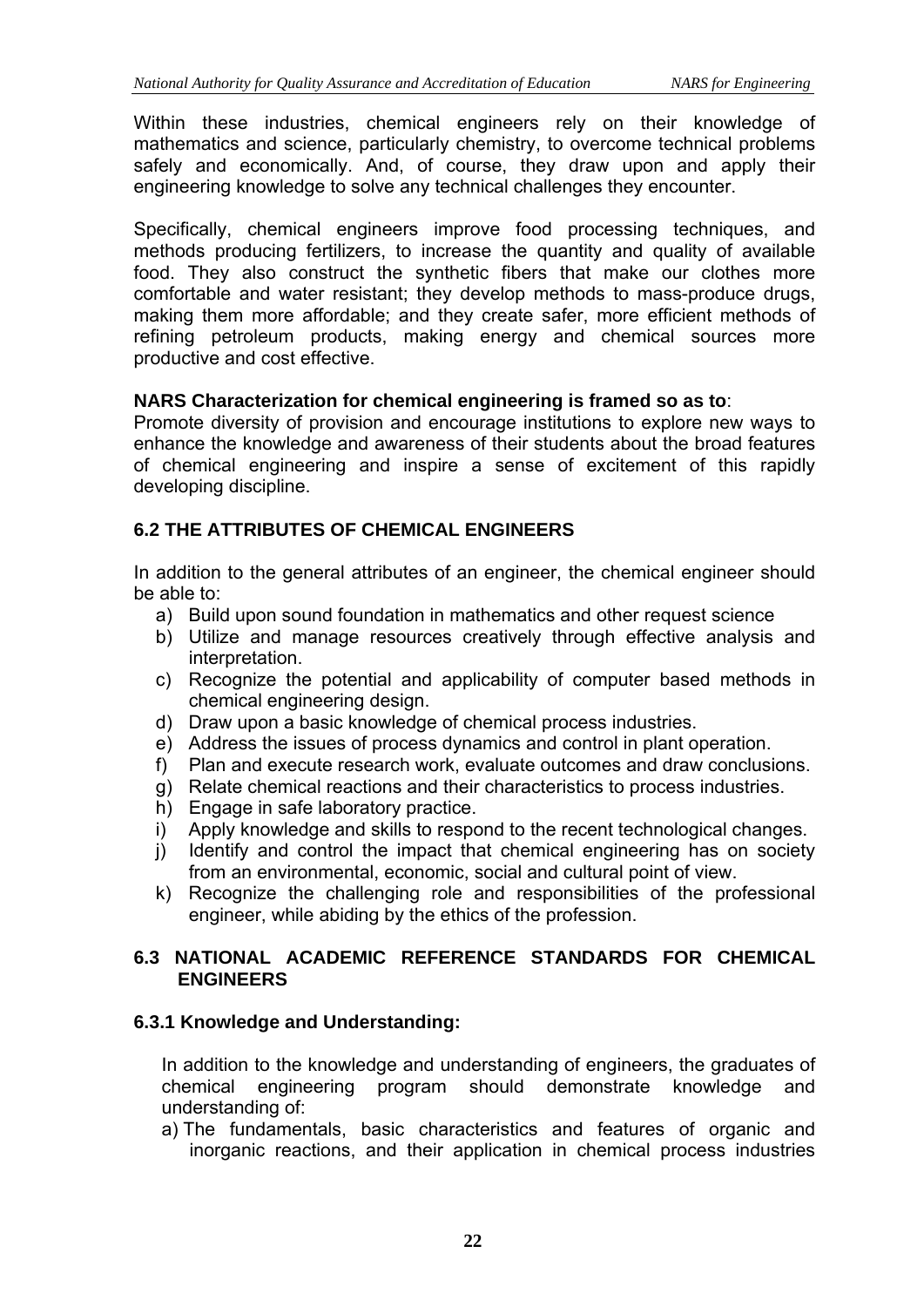including petroleum refining, natural gas processing, petrochemicals industry, electrochemistry, fertilizers and ceramics, etc.

- b) The characteristics of the different states of matter and interfaces between them.
- c) The conventional procedures of chemical analysis and characterization of common engineering materials and components.
- d) The principles of chemical engineering including chemical reaction equilibrium and thermodynamics; mass and energy balance; transport processes; separation processes, mechanical unit operations and process control.
- e) General principles of design techniques specific to particular products and processes including reactor and vessel design.
- f) Environmental impact of various industries, waste minimization and treatment of industrial facilities.

#### **6.3.2 Intellectual Skills**

In addition to the intellectual skills of engineers, the graduates of chemical engineering program should be able to:

- a) Integrate processing steps into a sequence and apply analysis technique such as energy and mass balance.
- b) Summarize and select the appropriate techniques relevant to different industries.
- c) Collect data, draw simplified equipment flow sheets, charts and curves and interpret data derived from laboratory observation.
- d) Synthesize new processes or products through utilization and effective management of available resources.

#### **6.3.3 Practical & Professional Skills**

In addition to the practical and professional skills of engineers, the graduates of chemical engineering program should be able to:

- a) Perform complete mass and energy balances for chemical engineering plants.
- b) Apply the principles of chemical equilibrium and process thermodynamics to systems with chemical reactions.
- c) Conduct troubleshooting in chemical engineering plants.
- d) Use chemical engineering IT tools and programming in design.
- e) Determine the characteristics and performance of measurement and control systems.
- f) Employ principles and concepts of transport phenomena in problem solving.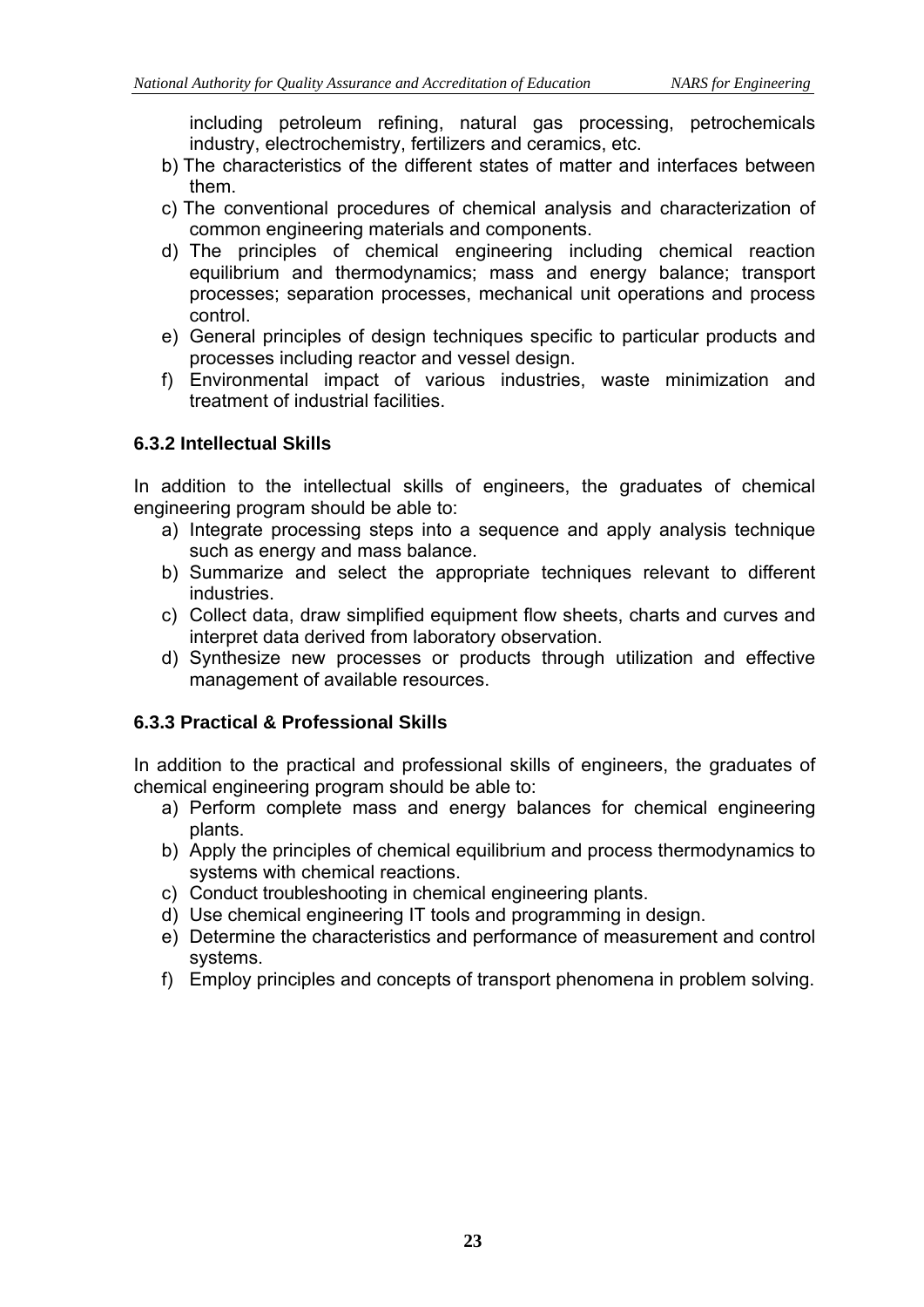# **SECTION 7 INARS CHARACTERIZATION OF CIVIL ENGINEERING**

# **7.1 INTRODUCTION**

Civil Engineering is the profession that provides the community with a wide range of civil works and structures for better and easier living conditions. Civil engineering programs use mathematics, natural sciences, engineering and human sciences to provide easier life for mankind.

Civil engineer is responsible among his community, industry or society for establishing the safe, economic, healthy and convenient accommodation for every individual in the society.

Civil engineer selects, plans, and designs roadways that provide –from an engineering perspective- suitable, safe, secure and economic traffic means for all user groups. He is capable too of providing the suitable water resource for communities and making the adequate design of water and sewerage networks and public works' installations. In addition to managing construction sites, the civil engineer can supervise construction of all sorts of buildings such tower buildings, bridges, harbors and airports that are required for the development, welfare and independence of the society.

Civil engineer takes the responsibility of planning and designing the adequate structures for protection against the dangers of unexpected floods, storms and wave actions. He can also select and design the adequate repair procedures for structures of all types.

Civil engineer is capable of permanently providing the community with every new and up-to-date development in all civil engineering disciplines through long life learning.

Civil engineer may work as planner, designer, construction supervisor, construction manager and consultant for private and governmental firms in disciplines involving structures of all types, building materials, geo-techniques and foundations, roadways and traffic engineering, surveying works, environmental engineering, water and sewerage networks, treatment plants, water resources, hydrology, irrigation and water control structures.

## **7.2 THE ATTRIBUTES OF A CIVIL ENGINEER**

In addition to the general attributes of engineer, the civil engineer should be able to:

- a) Act professionally in design and supervision of civil engineering disciplines
- b) Use the codes of practice of all civil engineering disciplines effectively and professionally
- c) Design, construct and protect all types of excavations and tunneling systems for different purposes
- d) Manage construction sites
- e) Select appropriate building materials from the perspective of strength, durability, suitability of use to location, temperature, weather conditions and impacts of seawater and environment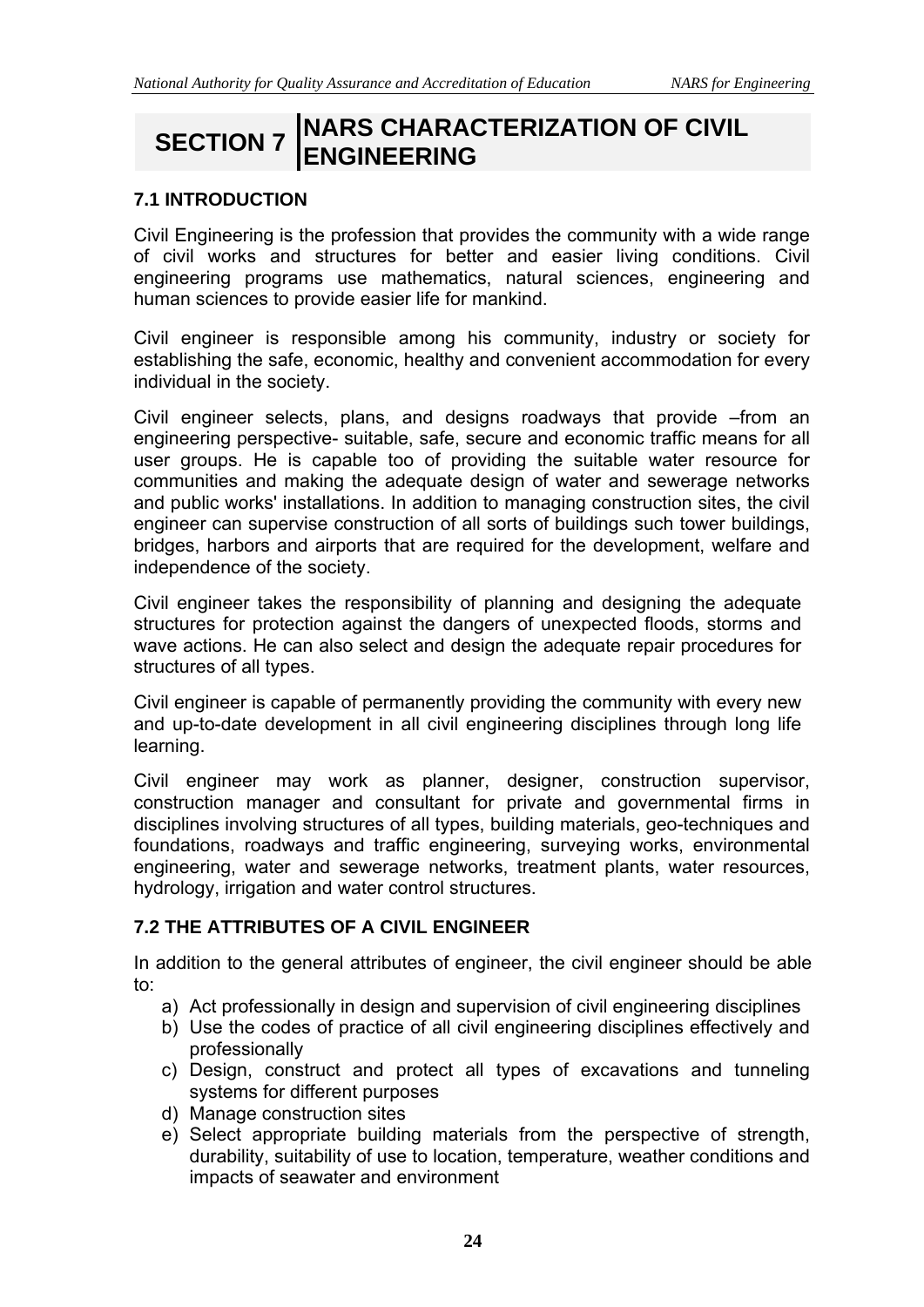- f) Select and design adequate water control structures, irrigation and water networks, sewerage systems and pumping stations
- g) Define and preserve properties (lands, real estates) of individuals, communities and institutions, through different surveying and GIS tools
- h) Design and construct structures for protection against dangers of unexpected natural events such as floods and storms
- i) Lead and supervise a group of designers and site or lab technicians

#### **7.3 NATIONAL ACADEMIC REFERENCE STANDARDS FOR CIVIL ENGINEER**

#### **7.3.1 Knowledge & Understanding**

In addition to the knowledge and understanding of engineers, the graduates of civil engineering program should demonstrate knowledge and understanding of:

- a) Engineering principles in the fields of reinforced concrete and metallic structures' analysis and design, geo-techniques and foundations, hydraulics and hydrology, water resources, environmental and sanitary engineering, roadways and traffic systems, surveying and photogrametry
- b) Properties, behavior and fabrication of building materials
- c) Projects and construction management including planning, finance, bidding and contracts

#### **7.3.2 Intellectual Skills**

In addition to the intellectual skills of engineers, the graduates of civil engineering program should be able to:

- a) Select appropriate building materials from the perspective of strength, durability, suitability of use to location, temperature, weather conditions and impacts of seawater and environment
- b) Select and design adequate water control structures, irrigation and water networks, sewerage systems and pumping stations
- c) Analyze and select codes of practices in designing reinforced engineering concrete and metallic structures of all types. Determine the levels, types and design systems of building foundations, tunnels and excavations
- d) Define, plan, conduct and report management techniques
- e) Assess and evaluate different techniques and strategies for solving engineering problems

## **7.3.3 Practical & Professional Skills**

In addition to the practical and professional skills of engineers, the graduates of civil engineering program should be able to:

- a) Use laboratory and field equipment competently and safely
- b) Observe, record and analyze data in laboratory and in the field
- c) Practice professionally construction management skills. Prepare technical drafts and detailed drawings both manually and using CAD
- a) carry out maintenance of all types of roadways and traffic systems
- b) Prepare quantity surveying reports
- c) Plan, design, construct, operate, control and carry out maintenance of all types of roadways and traffic systems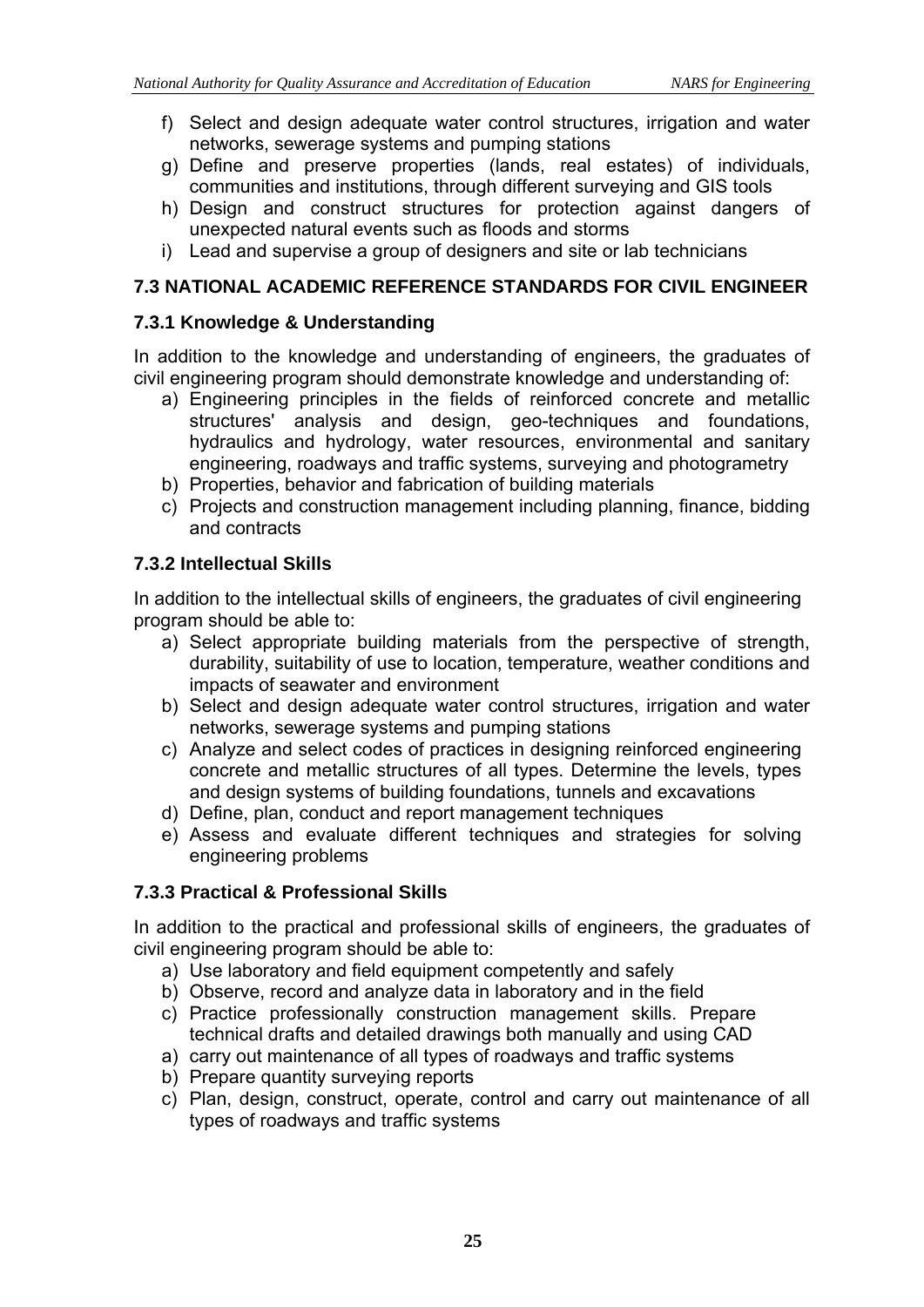# **SECTION 8 NARS CHARACTERIZATION OF COMPUTER ENGINEERING**

## **8.1 INTRODUCTION**

Computer engineering (CE) is a discipline that embodies the science and technology of design, construction, implementation, and maintenance of software and hardware components of modern computing systems and computer-controlled equipment. Computer engineering has traditionally been viewed as a combination of both computer science (CS) and electrical engineering (EE). Computer engineering is a field that experiences effects from rapid technological development in different real life applications. Computer engineering programs use basic sciences, mathematics, engineering and electronics, physical and human sciences to provide new computer technologies and systems that make human applications easier, more productive, faster and also enjoyable to use.

A computer engineer is a person trained to be proficient in the design and implementation of computer systems, both hardware and software. He should essentially be able to design digital control circuitry and program it to function correctly. To perform these tasks, the computer engineer must be knowledgeable in related mathematics, physics sciences, electronics, communications, computer hardware and software, networking and other engineering concepts and systems. A proper level of expertise must be possessed through practicing the discipline concepts in solving problems of real applications. This level of expertise should be permanently upraised by engaging in life-long learning processes.

#### **Computer Engineer may work in:**

Private and governmental firms and agencies, where it is required to design, manufacture, operate, develop or maintain computer systems or computercontrolled systems. He/ She may also work as a computer network engineer.

## **8.2 THE ATTRIBUTES OF A COMPUTER ENGINEER**

Computer engineering is a field that requires many skills. In addition to the general attributes of an engineer, the computer engineer should be able to:

- a) Demonstrate inductive reasoning abilities, figuring general rules and conclusions about seemingly unrelated events
- b) Use current advanced techniques, skills, and tools necessary for computing practices to specify, design, and implement computer-based systems.
- c) Recognize the information requirements of various business activities on both operational and decision making levels.
- d) Tackling business problems using system analysis tools and techniques.
- e) Managing projects related to computer systems in diverse fields of applications.
- f) Implementing phases of the computer system development life cycle, procurement and installation of hardware, software design, data manipulation and system operations.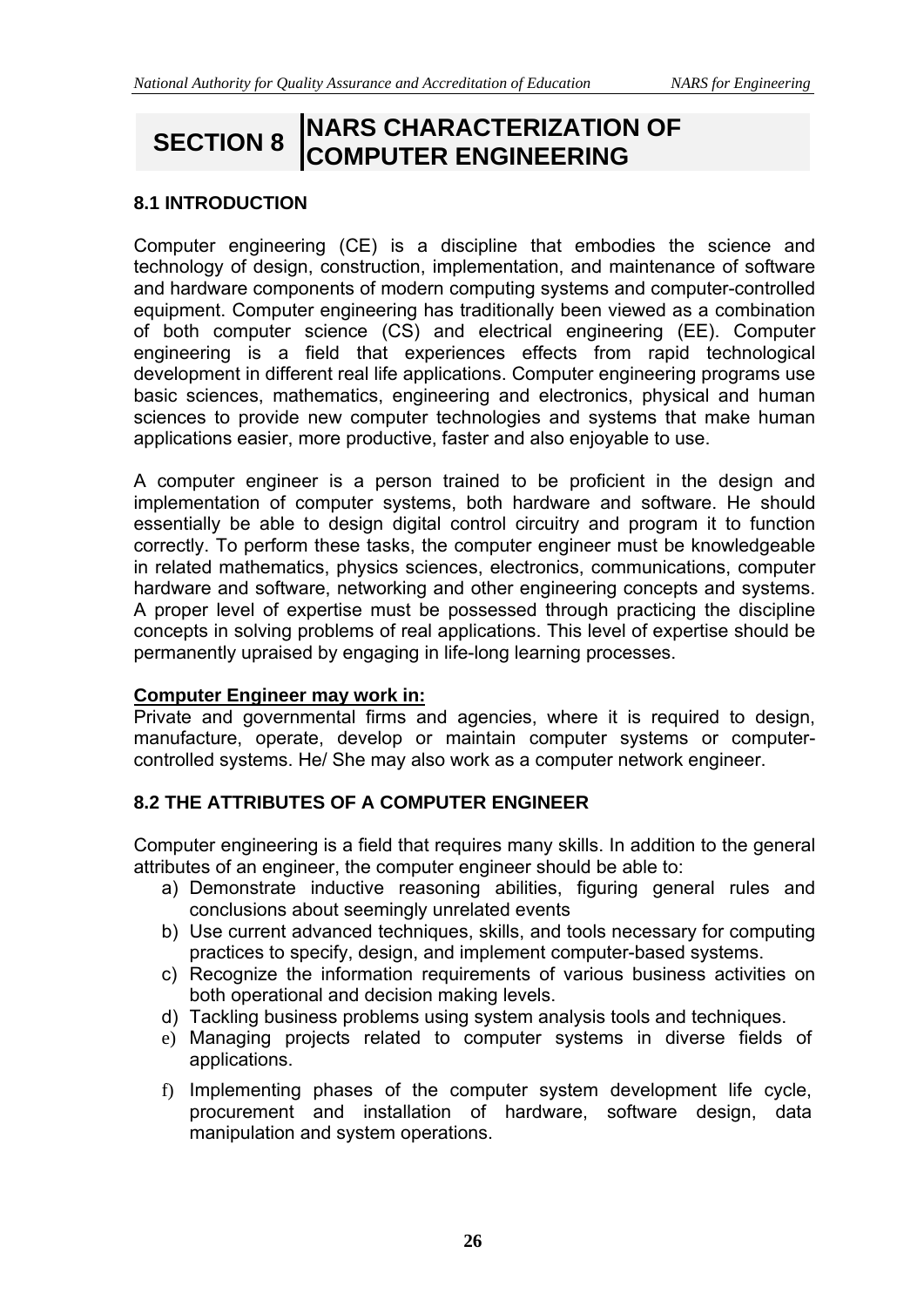#### **8.3 NATIONAL ACADEMIC REFERENCE STANDARDS (NARS) FOR COMPUTER ENGINEERING PROGRAMS**

# **8.3.1 KNOWLEDGE & UNDERSTANDING**

In addition to the knowledge and understanding of engineers, the graduates of computer engineering program should demonstrate knowledge and understanding of:

- a) Engineering principles in the fields of logic design, circuit analysis, machine and assembly languages, computer organization and architectures, memory hierarchy, advanced computer architectures, embedded systems, signal processing, operating systems, real-time systems and reliability analysis.
- b) Quality assessment of computer systems;
- c) Related research and current advances in the field of computer software and hardware
- d) Technologies of data, image and graphics representation and organization on computer storage media
- e) Modern trends in information technology and its fundamental role in business enterprises

# **8.3.2 Intellectual Skills**

In addition to the intellectual skills of engineers, the graduates of computer engineering program should be able to:

- a) Select the appropriate mathematical tools, computing methods, design techniques for modeling and analyzing computer systems;
- b) Select, synthesize, and apply suitable IT tools to computer engineering problems.
- c) Proposing various computer-based solutions to business system problems. Cost-benefit analysis should be performed especially in sensitive domains where direct and indirect costs are involved.
- d) Identifying symptoms in problematic situations.
- e) Innovating solutions based on non-traditional thinking and the use of latest technologies
- f) Capability of integrating computer objects running on different system configurations.

# **8.3.3 Practical & Professional Skills**

In addition to the practical and professional skills of engineers, the graduates of computer engineering program should be able to:

- a) Design and operate computer-based systems specifically designed for business applications.
- b) Use appropriate specialized computer software, computational tools and design packages throughout the phases of the life cycle of system development;
- c) Write computer programs on professional levels achieving acceptable quality measures in software development.
- d) Conducting user support activities competently.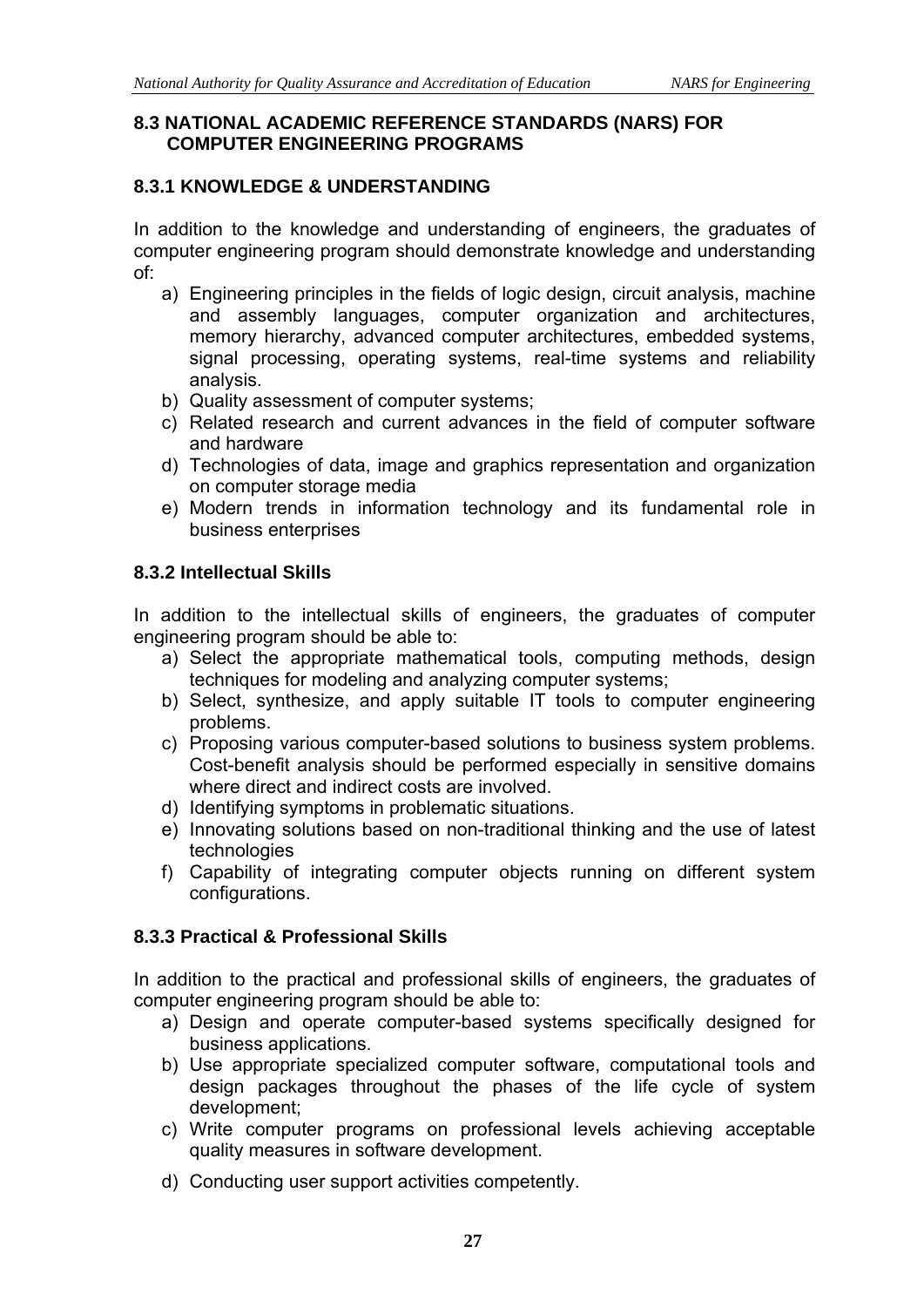# **Section 9 NARS Charactrization of Electrical Power Engineering**

## **9.1 Introduction**

Electrical power and machines engineering discipline is that main branch of electrical engineering which concerns with generation, transmission, distribution, utilization, and control of electric energy. The vast electrical power systems which expand over each nation in the world and interconnection networks among neighboring countries are considered the largest and most complex man-made systems. Proper planning, design, implementation, operation and control of these large-scale electrical power systems require advanced engineering knowledge and techniques. Electrical generators are used in power stations to convert thermal or hydraulic energy into electrical energy. Electric motors are the essential parts for driving all kinds of machines in industrial plants and are also used for diving electric transport systems. Electrical transformers can change voltage levels, thus facilitate electrical power transmission over long distances. Modern power electronics and automatic control techniques are extensively employed in electrical power and machines systems for improving performance, operation and control.

The electrical power and machines engineering program consists of two main fields, namely electrical power engineering subjects and electrical machines engineering subjects. These are essentially supported by two main topics: automatic control engineering and power electronics subjects. Other essential subjects in the program include electrical circuits, electronic circuits and devices, electromagnetism, energy conversion, measurements and computer programming. Basic subjects in the program include mathematics, physics, materials engineering, workshop technology, laboratories, management and environmental issues. The electrical power and machines engineering program should be characterized by the following properties:

- To provide students with a wide and comprehensive introduction to basic sciences and mathematics with a through understanding of the fundamental knowledge necessary for engineering studies.
- To provide students with basic engineering skills of drawings, workshop technologies, laboratories and practical field training.
- To provide students with the required depth in electrical power and machines engineering subjects necessary for performing engineering jobs.
- To provide students with essential knowledge of highly interest for future postgraduate studies and research in the field of electrical engineering.
- To provide students with principals of engineering design skills including creative ideas, project innovation, practical synthesis and management.
- To provide students with a necessary environment to work both individually and within groups, thus developing their communications skills.

The educational objectives of electrical power and machines engineering program should be designed to produce engineers who are ready to contribute effectively to the advancement of electrical engineering profession and to accommodate the needs of local and global industries. Specific educational objectives may be summarized as follows: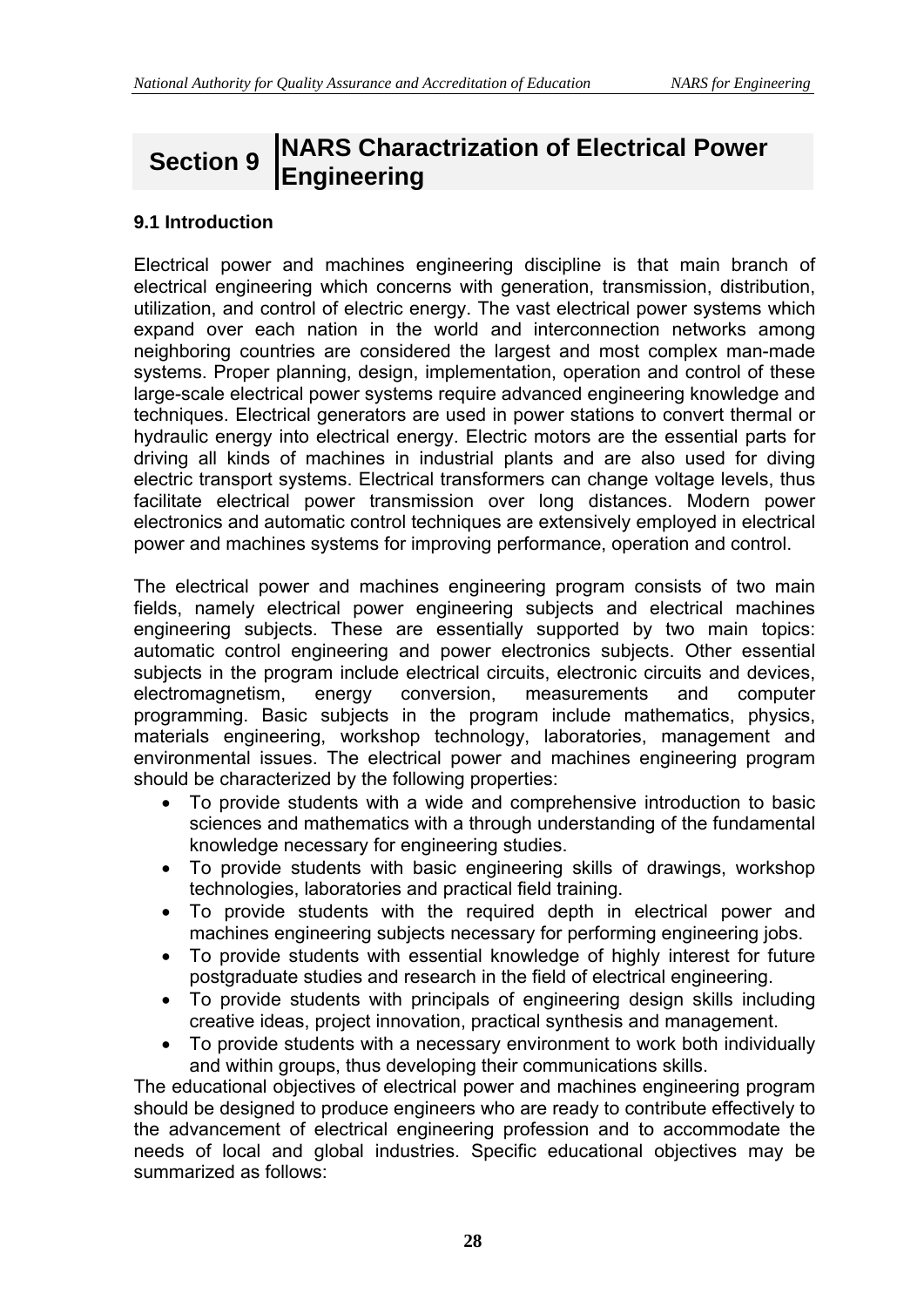- To prepare undergraduate students who will be able to create new ways to meet society's needs through the applications of fundamentals of engineering sciences to practical problems using design, analyses and syntheses of electrical components, circuits, and systems. Thus, becoming successful engineering problems solvers, life long learners, innovators, and professionals in the field of electrical power and machines.
- To prepare engineers who will become leaders in the electrical power and machines engineering profession, and be able to shape the social, intellectual, business and technical activities.
- To prepare engineers who will be able to work on electrical power and machines systems including the design and realization of such systems.
- To insure that students are exposed to elements of social sciences, humanities and environmental studies so that they understand the necessities for professionalism, ethical responsibilities and the needs to function in multidisciplinary teams.
- To prepare students to express themselves effectively in both oral and written communication.
- To prepare students for engineering analyses and problem solving using appropriate mathematical and computational methodologies.
- To teach students to use experimental and data analysis techniques for electrical power and machines engineering applications.
- To provide students with awareness of tools and skills necessary for participating effectively in building a strong national economy and to meet current and future modern industry needs.
- To provide various industries by highly qualified electrical power and machines engineers who have a broad knowledge of electrical engineering and related principles, theories and applications.

## **COMMUNITY DEVELOPMENT**

Electrical energy is the most essential part for all phases in modern societies. Electrification has made large-scale manufacturing possible, encouraged the growth of cities, modern farming, and magnified our ability to communicate. One measure of the nation's development is the yearly electrical energy consumption per capita. Modern life in every where in the world depends mainly on electrical energy. Electricity is required to drive machines in all industries, agriculture equipment, electrical transportation, and home appliances. Electrical lilting is used in streets, and residential, public, commercial and industrial buildings. Electrical power and machines engineers serve the society by providing electrical energy with high quality, safety and reliability at any time and any place throughout the country.

# **JOB OPPORTUNITIES FOR GRADUATES**

As electricity is needed in all places in the society, electrical engineers are required in every place of our life. Typical job opportunities for electrical power and machines engineers are as follows:

- Electrical distribution companies
- Electrical generation companies
- Electrical power stations
- Electrical transmission company and energy control centers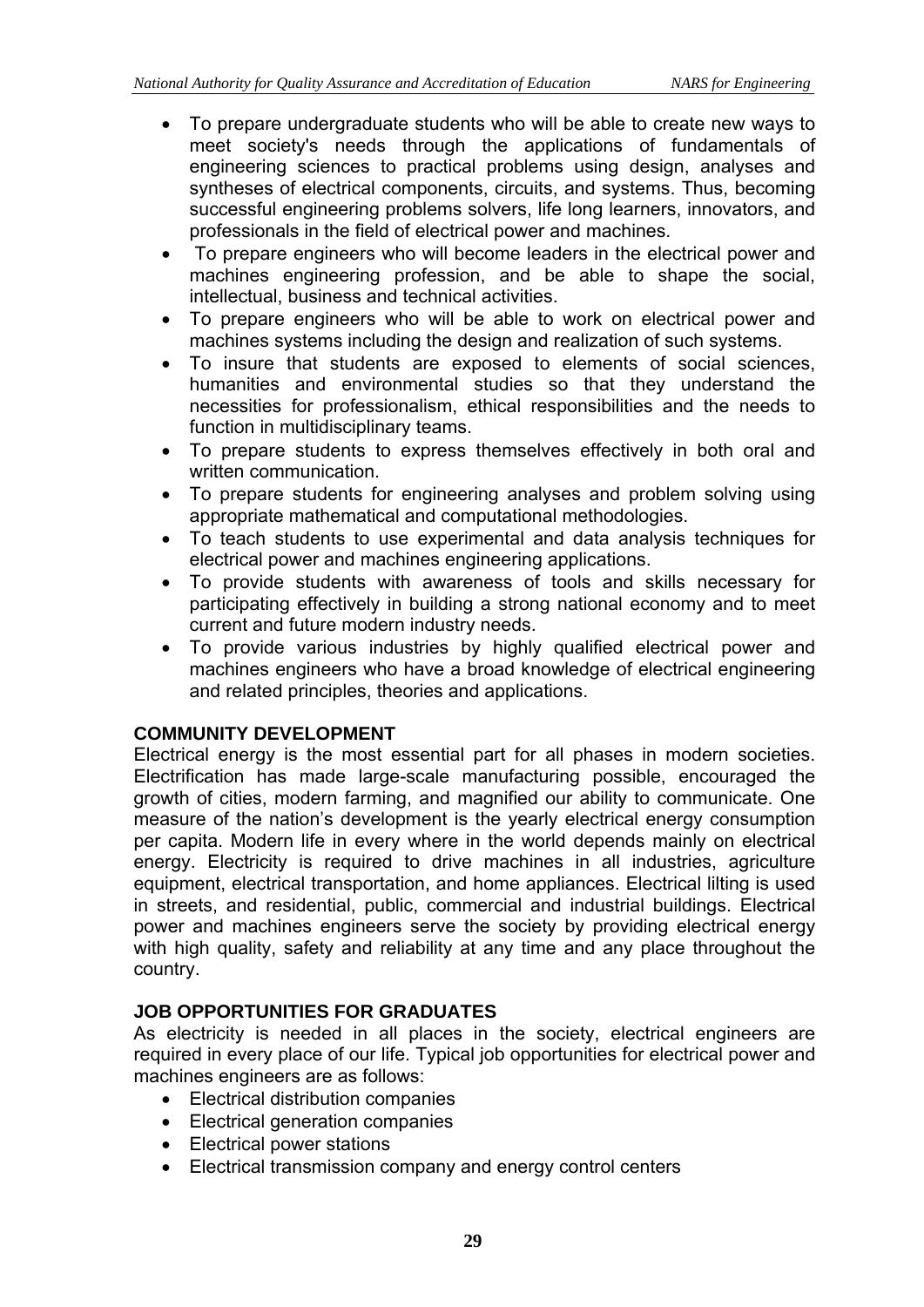- Ministry of electricity and energy and associated organizations
- New and renewable energy authority
- Oil and Petrochemicals sectors
- Electrical equipment and components factories
- Electronics industries
- Under ground and other transportation organizations

# **9.2 THE ATTRIBUTES OF ELECTRICAL ENGINEERS**

In addition to the general attributes of engineer, the electrical engineer should be able to:

- a) Design and supervise the construction of systems to generate, transmit, control and use electrical energy.
- b) Design and develop heavy equipment, such as generators, motors, transmission lines and distributing systems.
- c) Plan and manage engineering activity during the diverse phases of electric power generation, transmission and control
- d) Prepare and reviews simple sketches, specifications and data sheets for electric power generation, control and distribution systems
- e) Perform design reviews and checks for electric power generation and distribution systems
- f) Perform review of supplier documentation for compliance with specifications
- g) Develops load lists
- h) Develops low voltage power systems

## **9.3 NATIONAL ACADEMIC STANDARDS FOR ELECTRICAL POWER ENGINEERS**

## **9.3.1 KNOWLEDGE AND UNDERSTANDING**

In addition to the knowledge and understanding of engineers, the graduates of electrical power and machines engineering program should demonstrate knowledge and understanding of:

- a) Analytical and computer methods appropriate for electrical power and machines engineering.
- b) Design methods and tools for electrical power and machines equipment and systems.
- c) Principles of operation and performance specifications of electrical and electromechanical engineering systems.
- d) Fundamentals of engineering management
- e) Basic electrical power system theory
- f) Theories and techniques for calculating short circuit, motor starting, and voltage drop
- g) Diverse applications of electrical equipment
- h) Logic circuits
- i) Basic power system design concepts for underground, cable tray, grounding, and lighting systems
- j) Basics of low voltage power systems
- k) Principles of performing electrical system calculations, including load flow, earthling and equipment sizing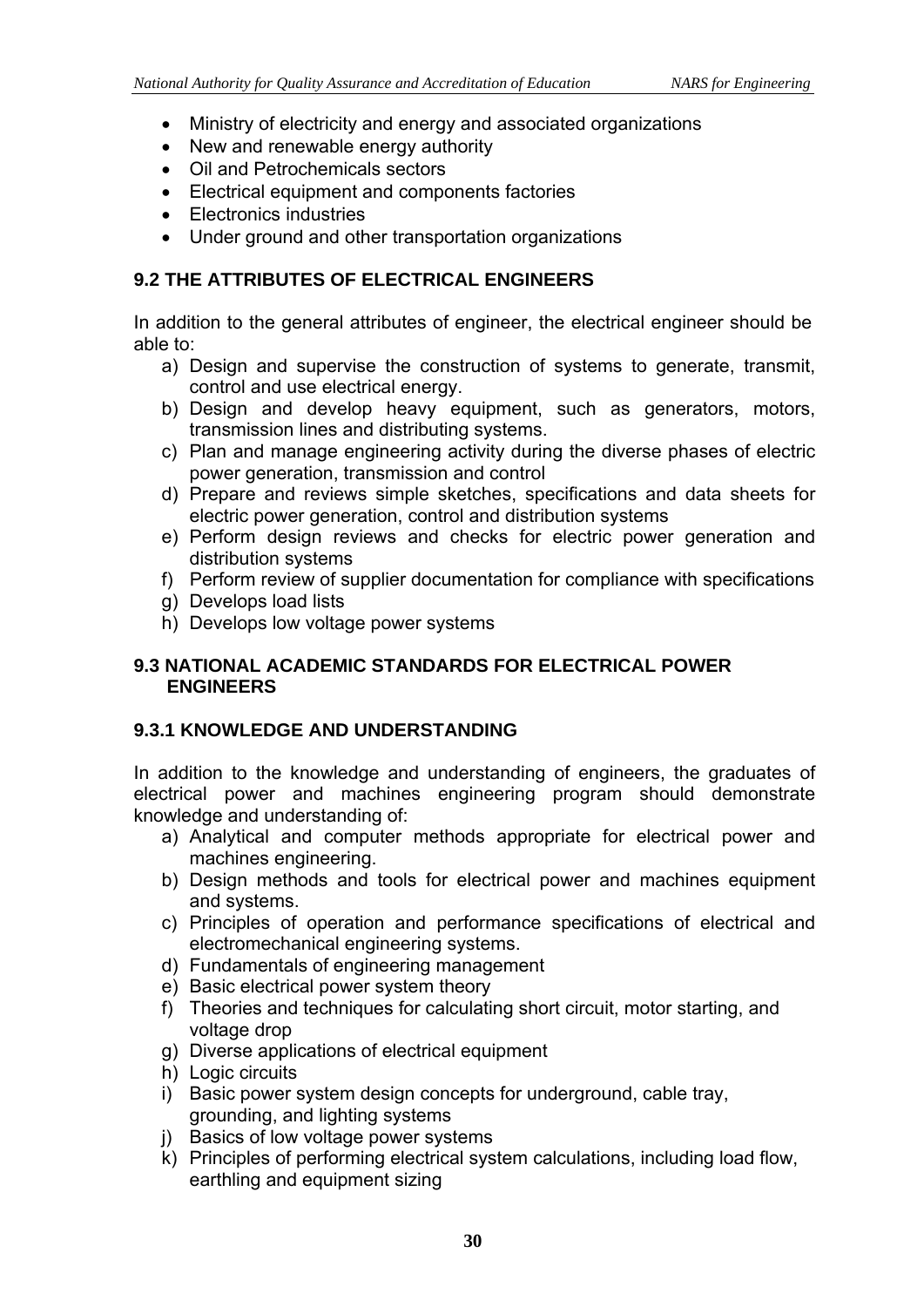# **9.3.2 Intellectual Skills**

In addition to the intellectual skills of engineers, the graduates of electrical power and machines engineering program should be able to: engineering graduates should be able to:

- a) Identify and formulate engineering problems to solve problems in the field of electrical power and machines engineering.
- b) Analyze design problems and interpret numerical data and test and examine components, equipment and systems of electrical power and machines.
- c) Integrate electrical, electronic and mechanical components and equipment with transducers, actuators and controllers in creatively computer controlled systems.
- d) Analyze the performance of electric power generation, control and distribution systems

# **9.3.3 Practical & Professional Skills**

In addition to the practical and professional skills of engineers, the graduates of electrical power engineering program should be able to:

- a) Design and perform experiments, as well as analyze and interpret experimental results related to electrical power and machines systems.
- b) Test and examine components, equipment and systems of electrical power and machines.
- c) Integrate electrical, electronic and mechanical components and equipment with transducers, actuators and controllers in creatively computer controlled systems.
- d) Specify and evaluate manufacturing of components and equipment related to electrical power and machines.
- e) Apply modern techniques, skills and engineering tools to electrical power and machines engineering systems.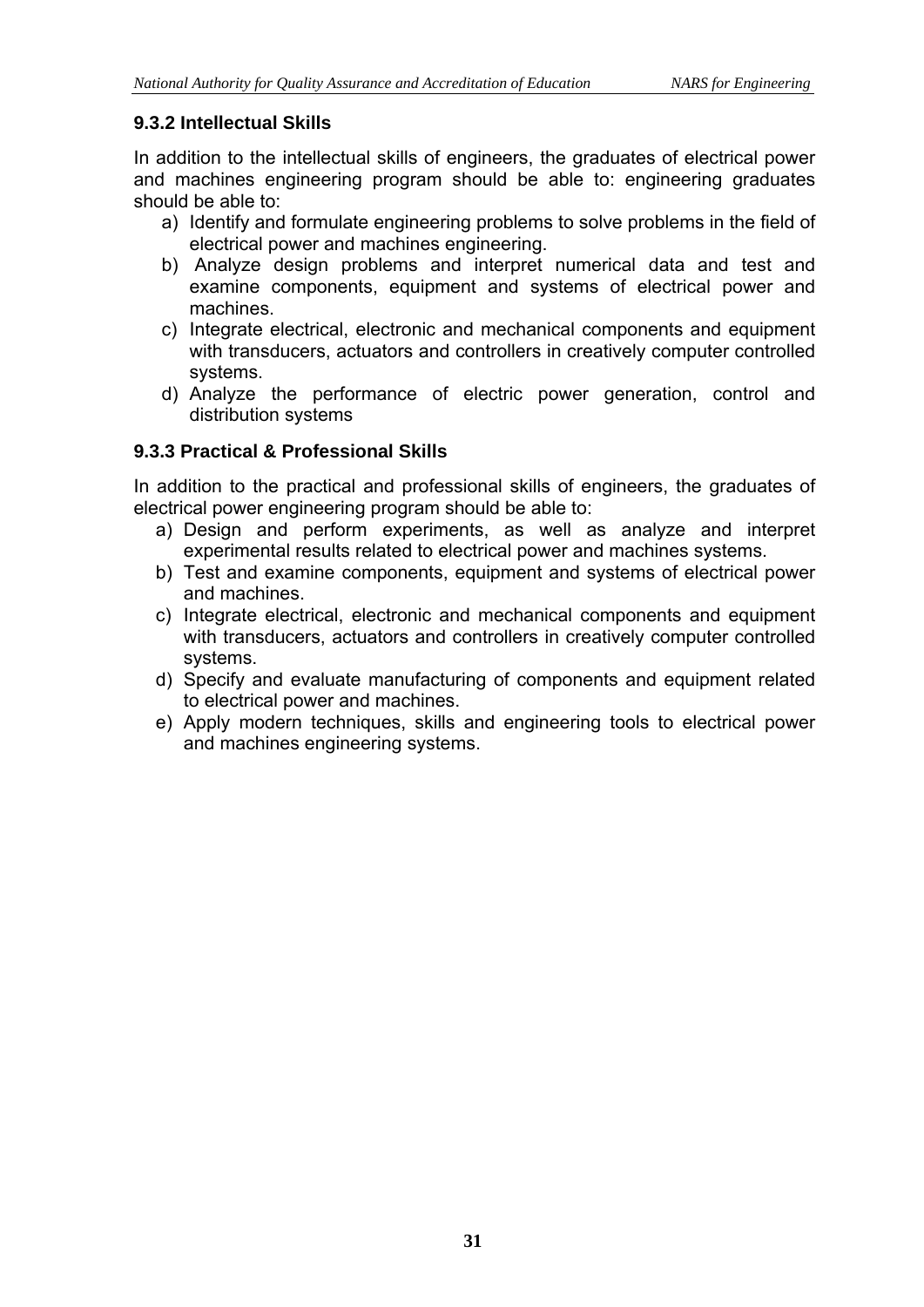# **Section 10 NARS Characterization of Electronic Engineering**

#### **10.1 INTRODUCTION**

Electronics becomes more and more influential on the human society. The reason for this is that almost all electronic products are produced in huge quantities so interfering with every one's life. In addition, electronic subsystems become part of almost any industrial product nowadays. Beside the basic laws of physical sciences, mathematics, and basic engineering sciences, electronics engineering programs combine electronic engineering principles and traditional computer science with good practice in design and project management applied to technically demanding problems. Graduates will be well qualified to play a disciplined and innovative part in research and development across the IT and Electronics sector.

An electronics engineer should have strong background in basic science and basic mathematics and be able to use these tools in their own engineering field. He should employ necessary techniques, hardware, and communication tools for modern engineering applications. He also should be able to work in a multidisciplinary environment, and follow and contribute to the developments in their own field recognizing the significance of lifelong learning.

Electronics engineering is a broad discipline that covers the fields of integrated electronic circuits, electronic data storage, high-speed computing, communications, signal processing, microwave, wave propagation and antenna, optoelectronics, automation, automatic control and monitoring systems, circuit analysis, network analysis, digital signal processing, and microprocessors.

Programs of electronics engineering are designed to strike a balance between theoretical and laboratory experience and to impart fundamental and practical understanding of the principles required for a successful career in electronics engineering. This requires a solid core of foundation courses in physics, mathematics, computer science, and general engineering, which is also essential for lifelong learning. Concentration courses in Electronics Engineering (that integrate theory and laboratory wherever possible) cover electromagnetic, wave propagation and antenna, circuits, electronics, power electronic devices, digital logic design, computers, programming, computer networks, signal processing ,optoelectronics and communications. Courses of interest are electric machinery, power system, classical control, modern control, industrial electronics circuits, digital control techniques, robotics, mechatronics, biomedical systems and modern automation systems. The capstone senior thesis and industrial internship are also required. State-of the-art electronics engineering elective courses provide seniors and advanced undergraduates.

G**raduates who followed one of electronics engineering programs are careered into jobs** including manufacturers of mobile phones, telephone centrals, computers, antenna and radar systems, industrial control, home appliances, biomedical engineering, networking companies, communication systems, and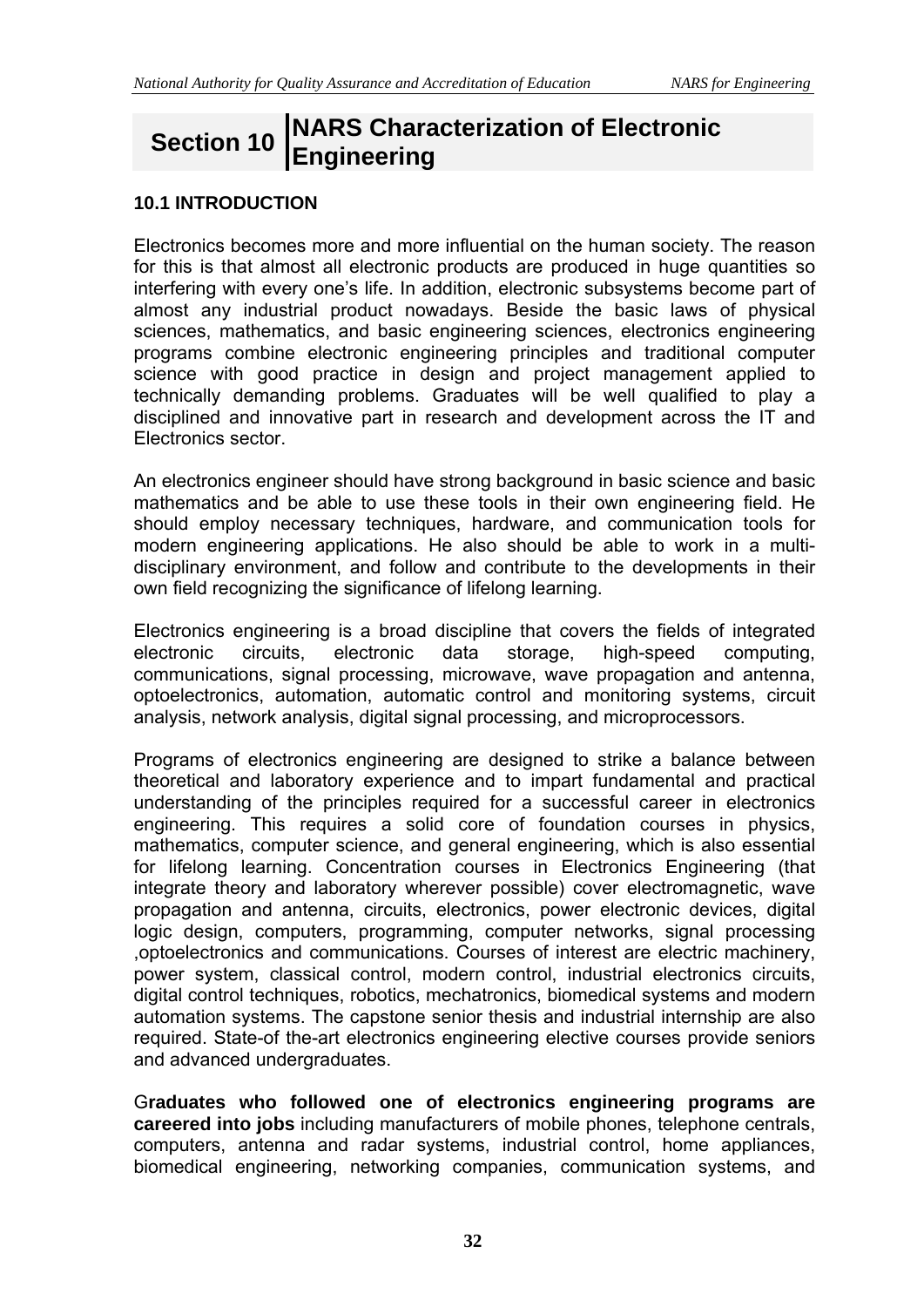integrated circuits. Others have joined research groups in university and industry, the public service, and the teaching professions.

# **10.2 THE ATTRIBUTES OF AN ELECTRONICS ENGINEER**

In addition to the general attributes of engineer, the electronics engineer should be able to:

- a) Participate in and lead quality improvement projects.
- b) Manipulate with the electronic circuits, all the way from the discrete components level, circuits' analysis and design, to the troubleshooting with emphasis on electronic power devices.
- c) Apply control theory and measurement principals for industrial variables, signal conversion, conditioning and processing.
- d) Deal with the computers hardware, software, operating systems and interfacing.
- e) Design, operate and maintain digital and analog communication, mobile communication, coding, and decoding systems.

#### **10.3 NATIONAL ACADEMIC REFERENCE STANDARDS (NARS) FOR ELECTRONIC ENGINEERING**

#### **10.3.1 Knowledge and Understanding:**

In addition to the knowledge and understanding of engineers, the graduates of electronic engineering program should demonstrate knowledge and understanding of:

- a) Elementary science underlying electronic engineering systems and information technology;
- b) Basics of design and analyzing electronic engineering systems, while considering the constraints of applying inappropriate technology and the needs of commercial risk evaluation;
- c) Principles of Analyzing and design of electronic circuits and components;
- d) Principles of Analyzing and design of control systems with performance evaluation;
- e) Biomedical instrumentation;
- f) Communication systems
- g) Coding and decoding techniques
- h) Microwave applications
- i) Antenna and wave propagation
- j) Nanotechnology application
- k) Usage of optical fiber
- l) Methods of fabrication of Integrated circuits
- m) Analysis of signal processing
- n) Optical communication systems

#### **10.3.2 Intellectual Skills**

In addition to the intellectual skills of engineers, the graduates of electronic engineering program should be able to:

a) Develop innovative solutions for the practical industrial problems.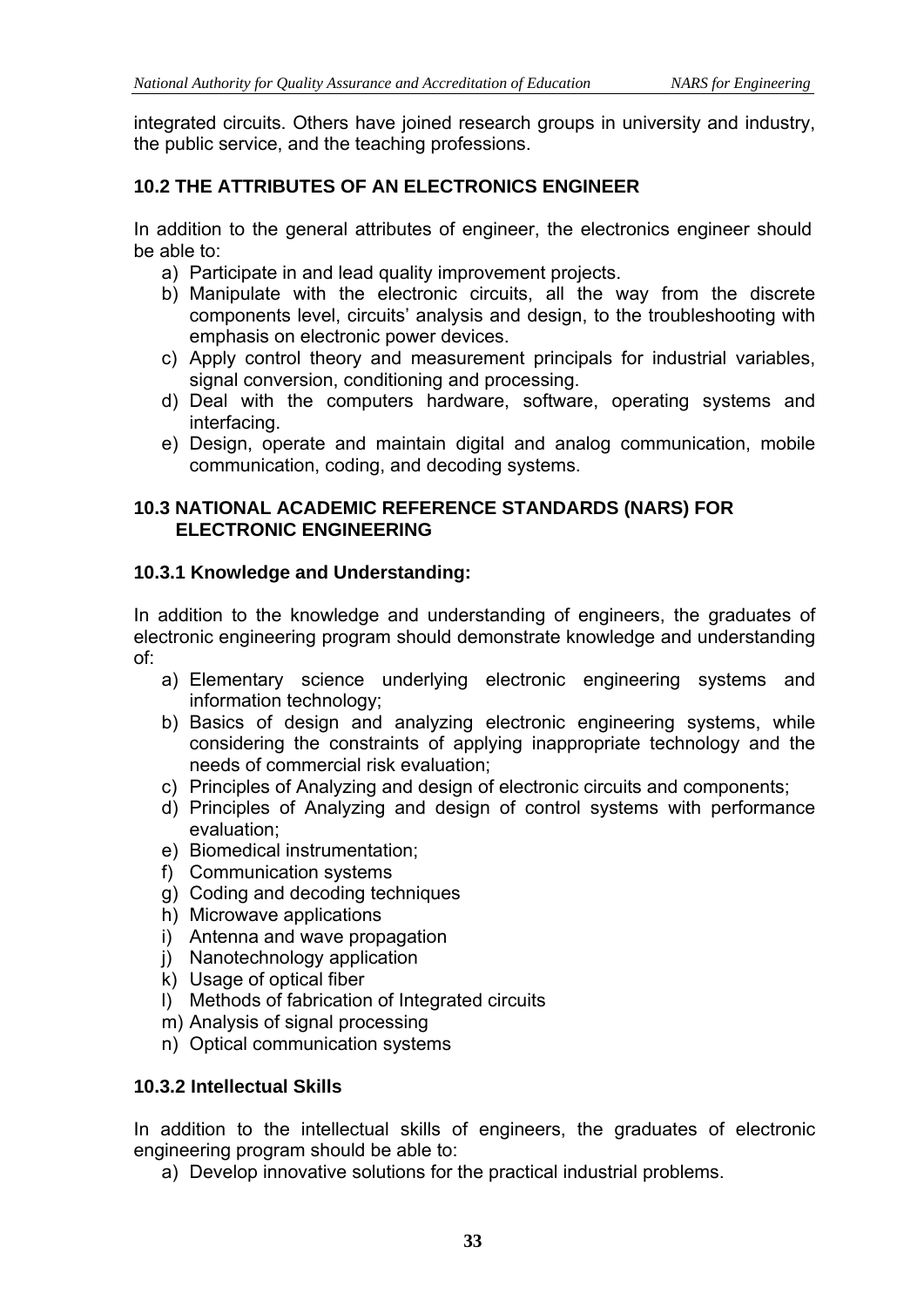- b) Plan, conduct and write a report on a project or assignment.
- f) Analyze the performance of digital and analog communication, mobile communication, coding, and decoding systems.
- $c)$ .
- d) Synthesis and integrate electronic systems for certain specific function using the right equipment.

#### **10.3.3 Practical & Professional Skills**

In addition to the practical and professional skills of engineers, the graduates of electronic engineering program should be able to:

- a) Use appropriate mathematical methods or IT tools.
- b) Practice computer programming for the design and diagnostics of digital and analog communication, mobile communication, coding, and decoding systems.
- c) Use relevant laboratory equipment and analyze the results correctly.
- d) Troubleshoot, maintain and repair almost all types of electronic systems using the standard tools.
- e) Identify appropriate specifications for required devices.
- f) Use appropriate tools to measure system performance.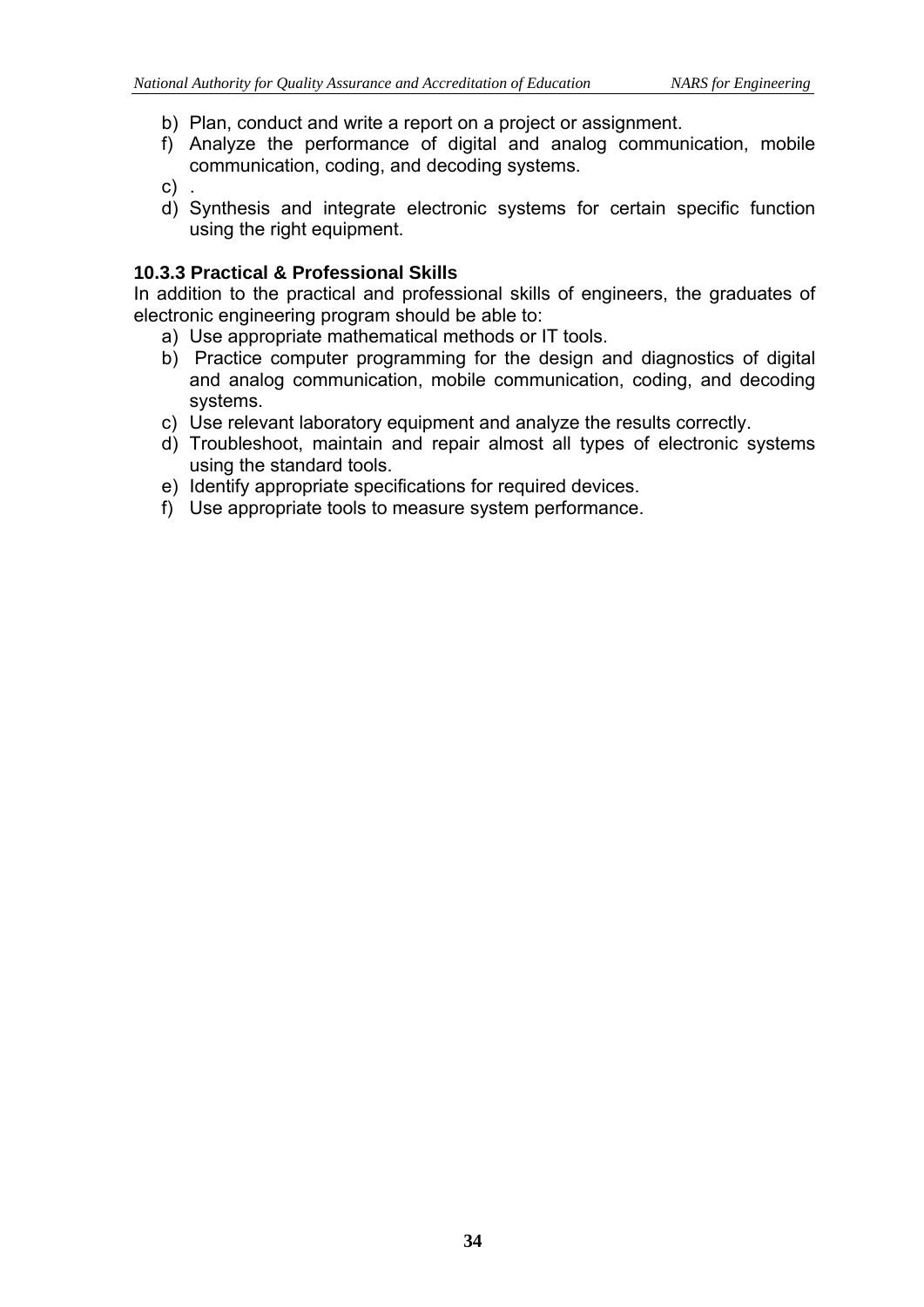# **SECTION 11 INDUSTRIAL AND MANAGEMENT NARS CHARACTERIZATION OF ENGINEERING**

#### **11.1 INTRODUCTION**

Industrial and Management Engineering is a broad professional discipline concerned with the, design, control and management of integrated systems and procedures for organizing the resources of production – people, materials, equipment, and information – to achieve specific objectives.

The complexity of modern industrial and service organizations with their emphasis on competitiveness and quality increased their need for effectiveness and higher productivity. The extensive use of automation and computerization has led to an increased demand for a new breed of Industrial Engineering graduates. Although the discipline is relatively a new professional area developed during the past three decades, it is already one of the largest rapidly growing engineering professions.

#### **Career Opportunities for Industrial Engineers**

Industrial Engineering programs of study prepare graduates for careers in all phases of industrial, manufacturing and service firms. It qualifies them to perform different managerial and technical functions that require scientific and engineering background. This is achieved by combining the study of science, mathematics, engineering fundamentals, design, management and quality principles, the programs provide a unique background and a sound basis for life-long career development in engineering practice, research, or management.

Recent developments such as wide spread industrial interest in systems approach, information systems, advanced materials, manufacturing processes, global firms, Supply chain, and quality systems have made the Industrial Engineer's entrance into management even more likely. They are trained to have familiarity with qualitative and quantitative methods interaction and control. At present, the demand for Industrial Engineers exceeds supply assuring job opportunities expected to expand rapidly in the future.

Career opportunities for Industrial Engineers cover a whole spectrum of industrial systems and service systems. Industrial systems include, but are not limited to: automotive, aerospace, apparel, basic metals, beverages, building materials, chemicals, computers, appliances, electronics, equipment, fabricated metals, food processing, glass, ceramics, heavy machinery, paper, petroleum refining, pharmaceuticals, plastics, power utilities, publishing, textiles, tire and rubber, and wood and furniture.

Service systems include, but are not limited to: banking, education, communications, financial services, government, health and medical, hotel, information, insurance, repair and maintenance, restaurant, retail trade, transportation, wholesale trade, transportation, and warehousing.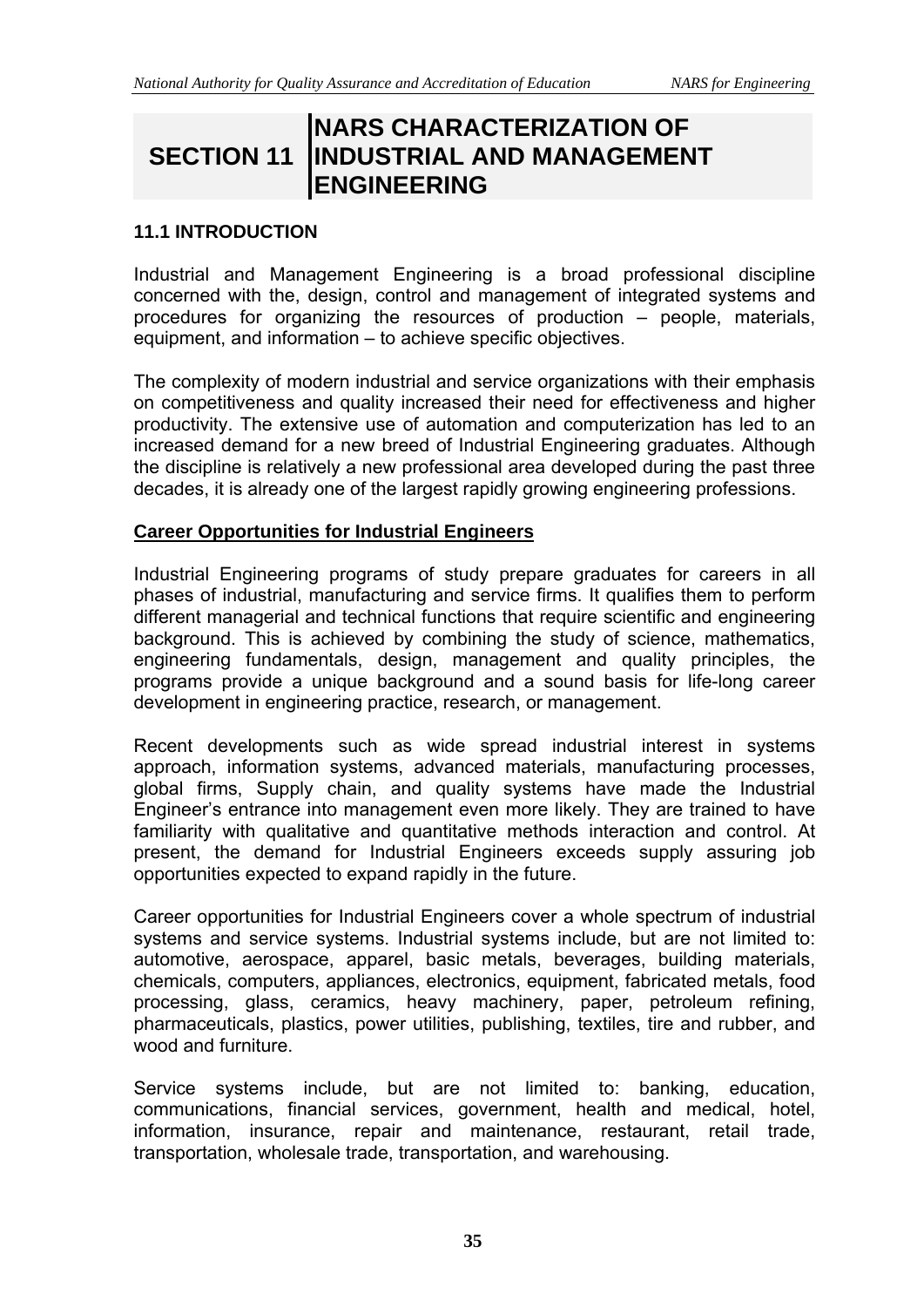# **11.2 THE ATTRIBUTES OF AN INDUSTRIAL ENGINEER**

In addition to the general attributes of engineer, the industrial and management engineer should be able to:

- a) Demonstrate the ability to design, develop, implement, and improve integrated systems that include people, materials, information, equipment and energy.
- b) Understand the engineering relationships between the management tasks of planning, organization, leadership, control, and the human elements in production, research and service organizations.
- c) Comprehend and handle the integration of management systems into a series of different technological environments.
- d) Provide strong ties and linkages between the local economic sectors and industrial communities with the department graduates in areas related to research, hands-on training, and field investigations.
- e) Emphasizing risk assessment and the impact of uncertainties associated with economic and process decisions in industrial and service sectors.
- f) Underlining the key roles of safety dimensions, sustainable technology, environmental friendliness, and cleaner production measures in manufacturing, materials, managerial and economic alternatives as reflected in the program course structure.

## **11.3 NARS FOR INDUSTRIAL AND MANAGEMENT ENGINEERING**

The following academic reference standards represent the general expectation about the qualifications attributes and capabilities that the graduates of Industrial and Management Engineering programs should be able to demonstrate.

## **11.3.1 Knowledge and Understanding**

In addition to the knowledge and understanding of engineers, the graduates of industrial and management engineering program should demonstrate knowledge and understanding of:

- a) The fundamental manufacturing processes and the most recent technologies that are used in that field. In addition to, the most important materials used in industry, their structure, and their modes of failure.
- b) Basics of industrial engineering such as production planning and control, production scheduling, and inventory management.
- c) Organisations, their internal structures and their management, including the management of human resources, financial resources and operations.
- d) Globalization and its effect on the different operations of an organization and the importance of industrial data systems in that regard.
- e) The key concepts of quality engineering and reliability and their importance in the production of goods and services.

#### **11.3.2 Intellectual Skills**

In addition to the intellectual skills of engineers, the graduates of industrial and management engineering program should be able to: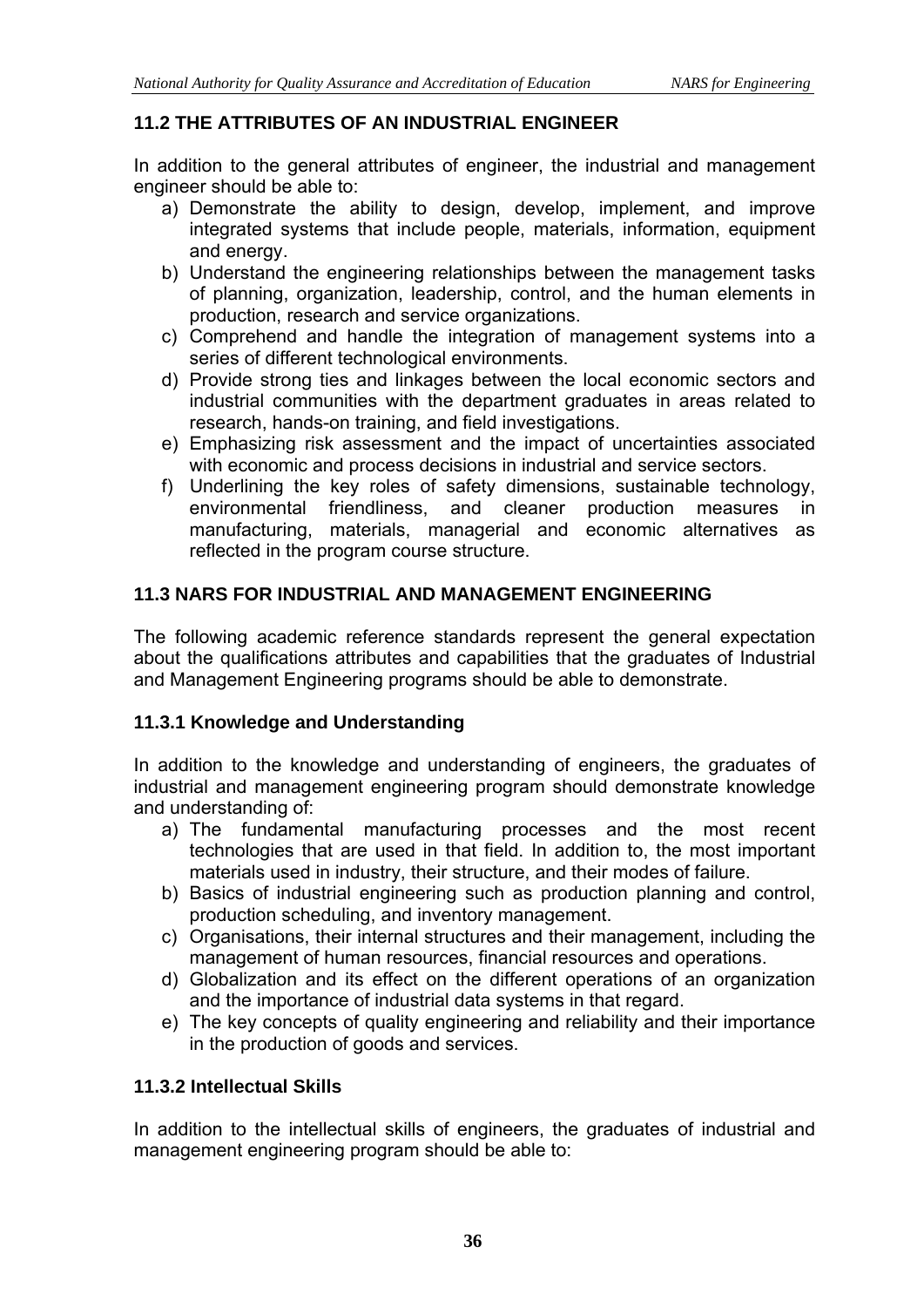- a) Solve a wide range of problems related to the analysis, design, and construction of production systems.
- b) Identify a range of solutions and critically evaluate and justify proposed design solutions.
- c) Analyze and solve the problems presented by industrial entities.

## **11.3.3 Practical & Professional Skills**

In addition to the practical and professional skills of engineers, the graduates of industrial and management engineering program should be able to:

- a) Use the scientific literature effectively and make discriminating use of Web resources.
- b) Use appropriate computer-based support tools for problem-solving and analysis of results.
- c) Apply the acquired skills in a commercial or industrial environment.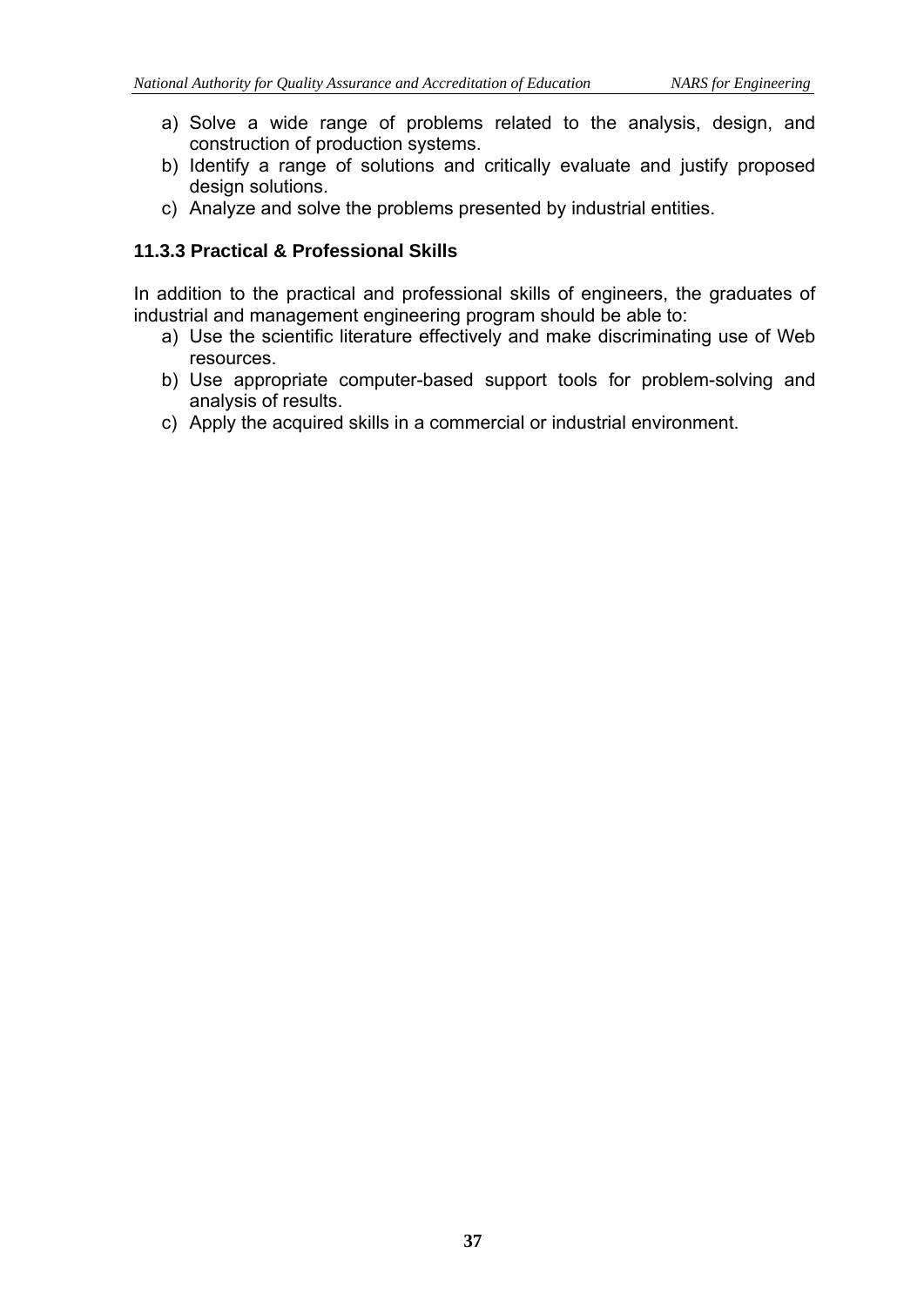# **Section 12 NARS Characterization of Marine Engineering and Naval Architecture**

#### **12.1 INTRODUCTION**

Marine engineering and naval architecture program concerns with the design, repair and operation for all floating units at sea, lakes and rivers. It depends mainly on the basic sciences, physical, engineering and human sciences connected with the transportation of human and cargo by sea, lakes or rivers in the most easy and safe way.

The sailing or floating vehicles with crew onboard are units with all facilities to sustain life, such as food, electrical and mechanical power, fresh water, sewage plant and recreation areas.

The marine engineer and naval architect should be capable of understanding the nature of floating units and their building and design methods. He/she should also be familiar with the working principals of all machineries and equipment on board these units. This requires the sufficient knowledge about mechanical, structural and electrical engineering.

A B.Sc. degree in marine engineering and naval architecture is designed for students who seek careers in shipbuilding and repair industry (such as shipyards) ,naval yards, classification societies, surveyors as well as marine engineers on board ships, offshore drilling rigs, navy force, ports and maritime transport companies. This degree is also appropriate for students who plan to be researchers or who intended to pursue an advanced or specialized degree in engineering.

A typical program curriculum incorporates analytical tools, creative thoughts and diversity of skills as well as the state of the art of the profession.

Marine and naval architecture engineers may work in ship building and repair yards, ports, navy, classification societies, and onboard ships (sea going and inland units) and floating units such as offshore drilling rigs.

## **12.2 THE ATTRIBUTES OF MARINE AND NAVAL ARCHITECTURE ENGINEER**

In addition to the general attributes of engineer, the marine and naval architecture engineer should be able to:

- a) Work professionally in the marine and naval systems design and manufacturing
- b) Use of mathematics and physical sciences and system analysis tools in ship's hull design in addition to propulsion and auxiliary machineries and equipment
- c) Understand and apply of all the International Conventions and national maritime laws in ship design and operation
- d) Choose the adequate building materials from the prospect of strength, durability, suitability and environmental conditions
- e) Use of computer graphics for design, communication and visualization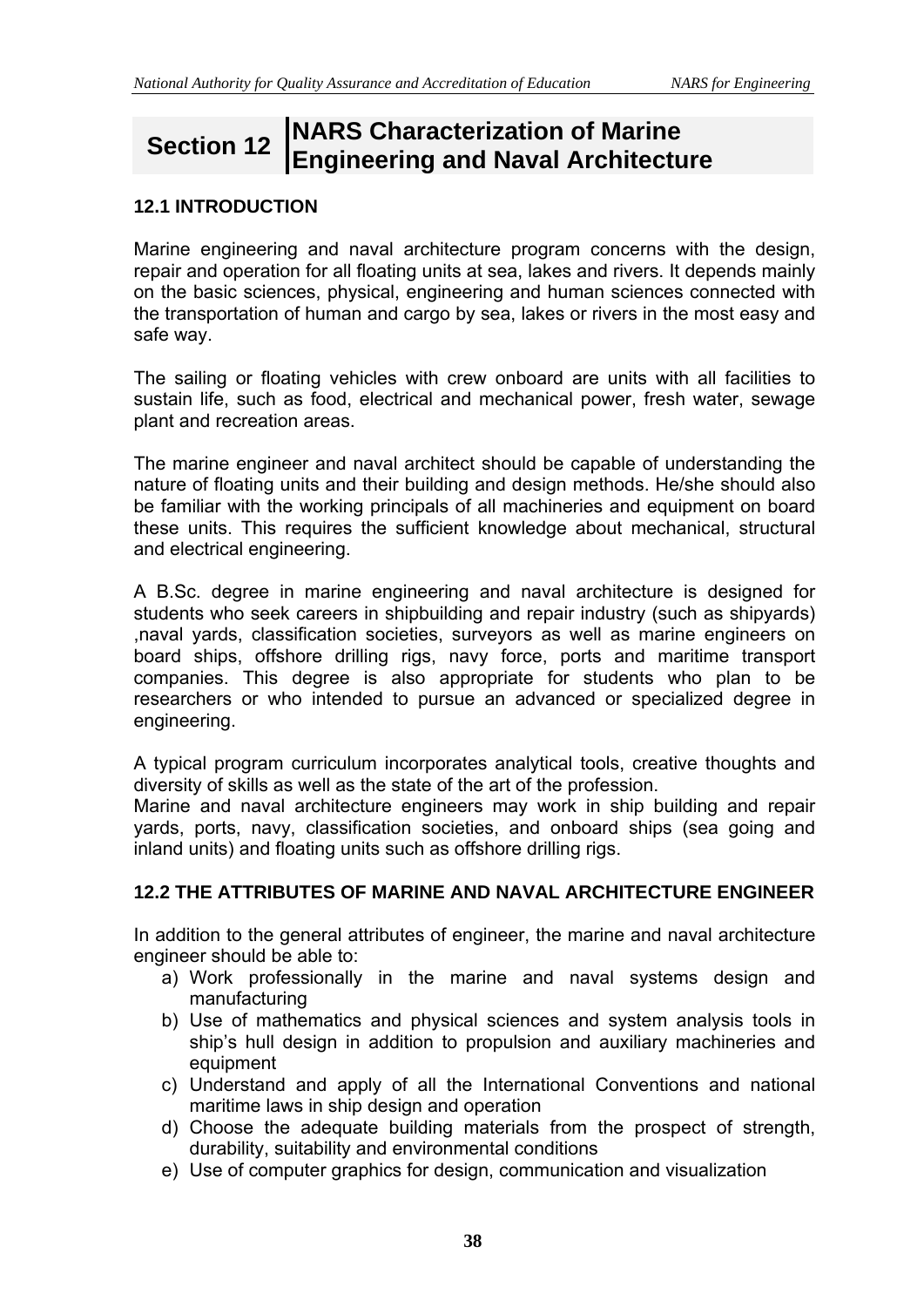- f) Use of the industry standard software packages (hull, nesting, piping, etc) CAD/CAM and develop what is necessary to design and build marine systems.
- g) Managing the shipbuilding projects taking into consideration the economic , environmental, and social constrains
- h) Preserve clean and healthy environment during building and operating the floating units

#### **12.3 NARS FOR MARINE ENGINEERING AND NAVAL ARCHITECTURE**

The following academic reference standards represent the general expectation about the qualifications attributes and capabilities that the graduates of Marine engineering and naval architecture programs should be able to demonstrate.

#### **12.3.1 Knowledge and Understanding:**

In addition to the knowledge and understanding of engineers, the graduates of marine engineering and naval architecture program should demonstrate knowledge and understanding of:

- a) The constraints within which his/her engineering judgment will have to be exercised
- b) A number of engineering science disciplines such as Mechanical, Electrical and structural Engineering;
- c) Engineering design principles and techniques;

#### **12.3.2 Intellectual Skills**

In addition to the intellectual skills of engineers, the graduates of marine engineering and naval architecture program should be able to:

- a) Solve engineering ship design and shipbuilding problems, often on the basis of limited and possibly contradicting information;
- b) Analyze and interpret data, and design experiments to obtain new data;
- c) Design a marine system, component or process to meet a need;
- d) Evaluate designs, shipbuilding processes and propose improvements;
- e) Maintain a sound theoretical approach in dealing with new and advancing technology,
- f) Use the principles of engineering science in developing solutions to practical Marine engineering and naval architecture problems.
- g) Solve ship design and shipbuilding problems.

## **12.3.3 Practical & Professional Skills**

In addition to the practical and professional skills of engineers, the graduates of marine engineering and naval architecture program should be able to:

- a) Use basic workshop equipment safely;
- b) Understand and apply safe systems of work;
- c) Research for information
- d) Prepare engineering drawings, computer graphics and specialized technical reports.
- e) Use and manage the exploitation of modern CAD and CAD/CAM facilities
- f) Work as a chief engineer in the shipbuilding, maintenance and ship operation;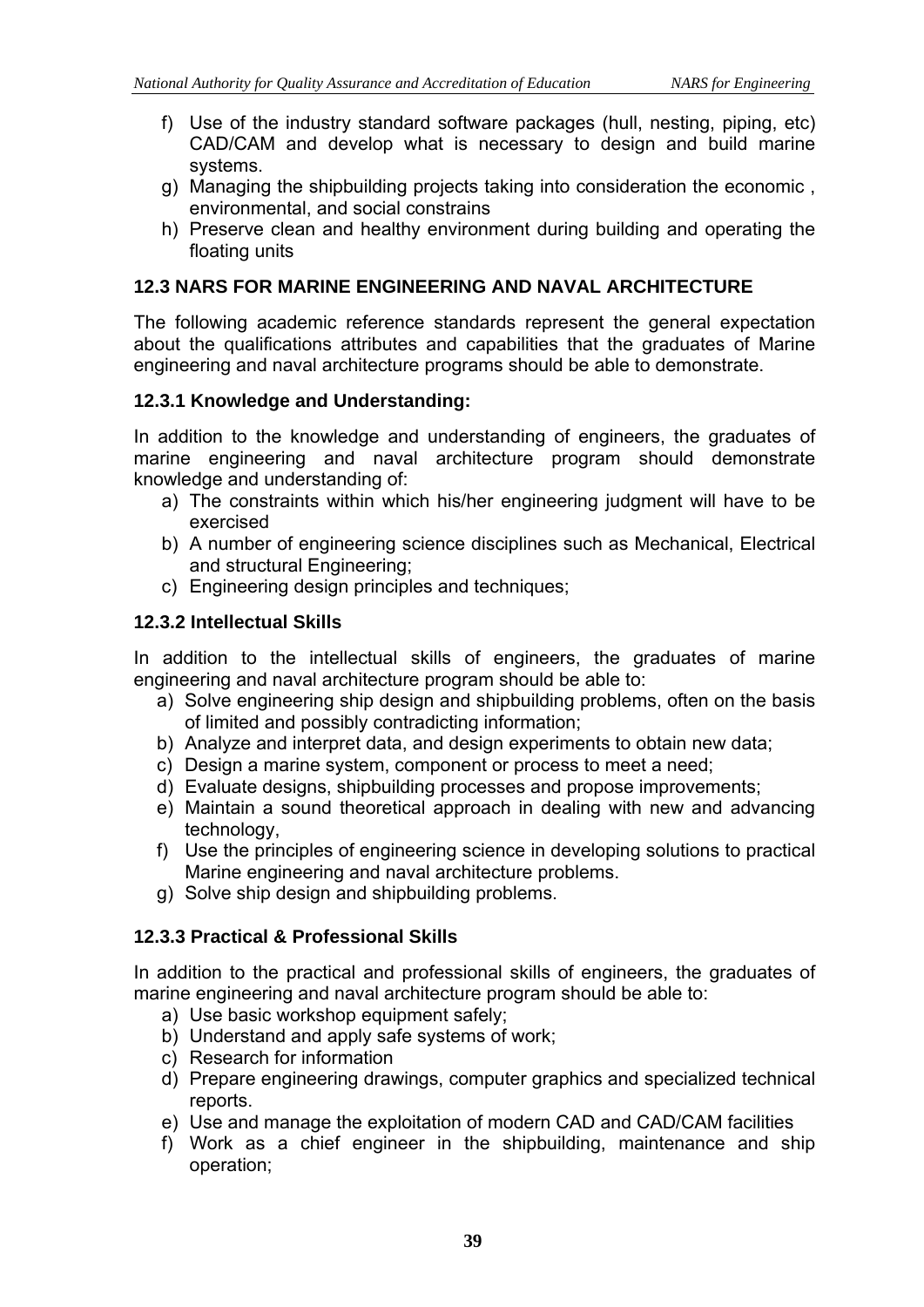# **SECTION 13 MECHANICAL ENGINEERING NARS CHARACTERIZATION OF APPLICATIONS IN AGRICULTURE**

#### **13.1 INTRODUCTION**

Mankind needs agricultural products for survival. With the exponential growth of world population, the development of land cultivation and agricultural productivity are gaining progressive importance. This, in turn, necessitates the continuous development of agricultural mechanization and technology. Moreover, the exchange of agricultural products between nations, and the need to store products for all-year round usage, acquires the development of agricultural products processing and preservation. The "Applications of Mechanical Engineering in Agriculture" program aims to prepare engineers capable to design, operate and maintain agricultural mechanization devices and equipment as well as agricultural products processing devices, equipment and plants. The former include cultivation, seeding, irrigating, weeds and insects controlling and traction equipment. The latter include products sorting, storage, processing, quality preservation, packaging and canning as well as plants planning and management.

The program of "Mechanical Engineering Applications in Agriculture" may be considered as a broad and multi-disciplinary one as it covers sciences and technologies of agriculture, machine design, thermo-fluids, energy and power, production, automatic and environmental control, economy and management. The graduates of the program can handle many mechanical engineering problems as well as its applications in agriculture. The field of application is open for innovative ideas in both areas of agricultural machinery and agricultural products processing; and the graduates of the program are to be qualified to advance the technology in such applications.

#### **The graduates of the "Mechanical Engineering Applications in Agriculture" program help to:**

- Design and develop agricultural machinery.
- Develop agricultural processing systems and equipment.
- Develop, operate and maintain tractors and other agricultural machinery.
- Improve the maintenance and performance of environmental control systems and equipment.
- Plan a food processing plant (lay out, material transfer systems and equipment, heat exchangers, products packaging, etc.).

#### **The graduates of the program may work in:**

- Food processing industries.
- Heavy and agricultural machinery establishment.
- Managements of plants, power stations and workshops.
- Ventilation and air conditioning of spaces including those of farms.
- Grinding and silage firms and large grain storage silos.
- Research and development.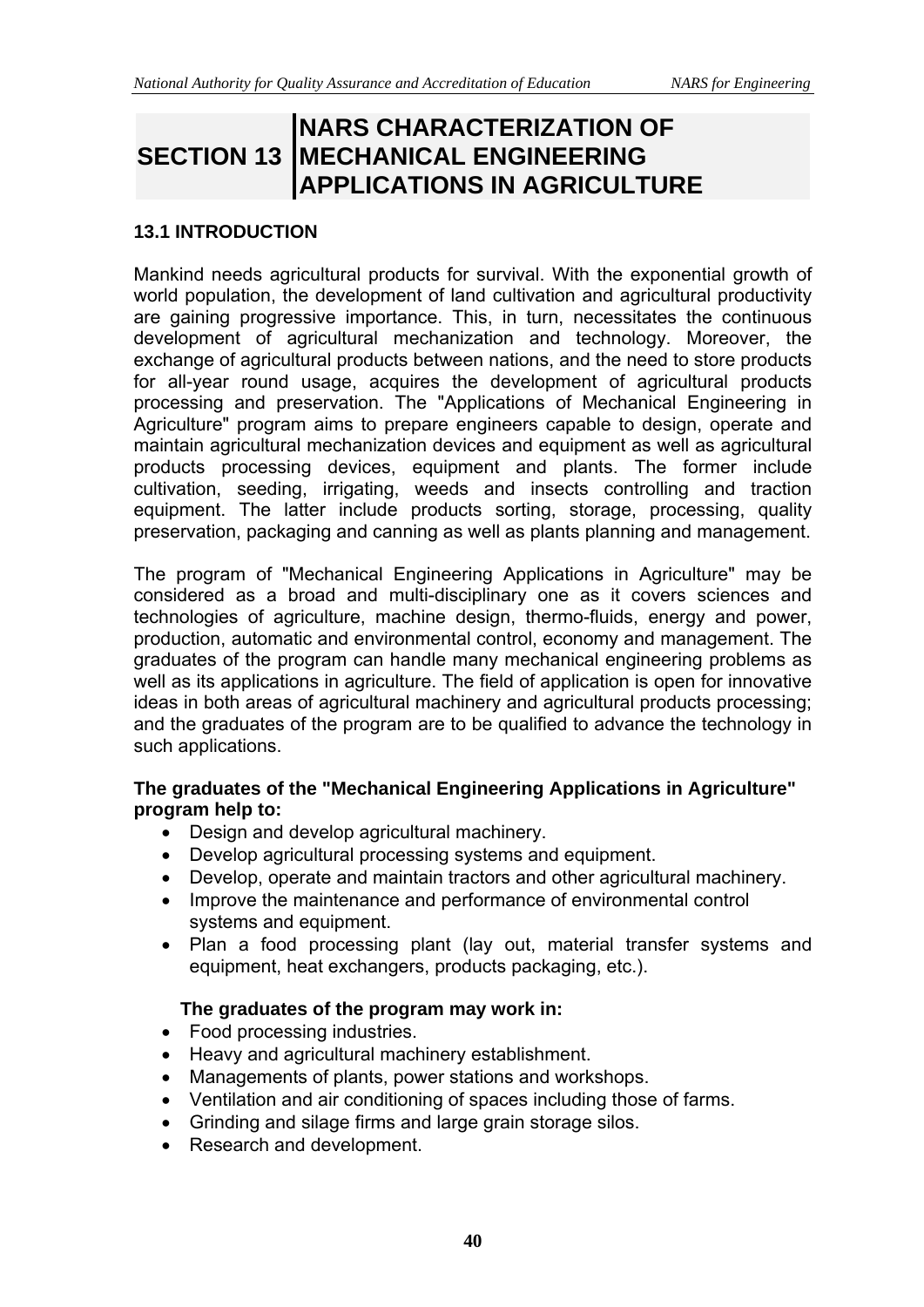#### **13.2 THE ATTRIBUTES OF MECHANICAL ENGINEERING APPLICATIONS IN AGRICULTURE ENGINEER**

In addition to the general attributes of engineer, the mechanical applications in agriculture engineer should be able to:

- a) Apply theories and concepts of chemistry, physics, mathematics, thermodynamics and engineering principles to analyze the agricultural mechanization and processing systems and components.
- b) Apply and integrate knowledge, understanding and skills of different subjects to solve real problems related to agriculture mechanization equipment and applications in food industries.
- c) Design and implement projects in the fields of agriculture mechanization and food processing subjected to economic, environmental and social constraints.
- d) Analyze interdisciplinary mechanical, electrical, hydraulic and civil systems.
- e) Use and/or develop computer software related to farm machinery and processing equipment and processes.
- f) Adapt with technological evolutions.
- g) Lead or supervise a group of designers, technicians and work force.

## **13.3 NATIONAL ACADEMIC REFERENCE STANDARDS FOR MECHANICAL APPLICATIONS IN AGRICULTURE ENGINEERING PROGRAMMES**

In addition to the NARS for Engineering the following academic reference standards represent the general expectations about the qualifications attributes capabilities that the graduates of the mechanical engineering applications in agriculture programs should be able to demonstrate.

# **13.3.1 Knowledge and Understanding:**

In addition to the knowledge and understanding of engineers, the graduates of mechanical applications in agriculture engineering program should demonstrate knowledge and understanding of:

- a) Basic agricultural sciences related to engineering activities (land, plant production, animal production and food processing).
- b) Characteristics and properties of soil and materials.
- c) Contemporary issues in agricultural mechanization and agricultural products processing.
- d) Basic theories and fundamentals of other engineering disciplines providing support the mechanical engineering applications in agriculture.
- e) Business, management and planning techniques and practices appropriate to engineering applications in agriculture.

# **13.3.2 Intellectual Skills**

In addition to the intellectual skills of engineers, the graduates of mechanical applications in agriculture engineering program should be able to:

a) Search for information about mechanical engineering and its applications in Agriculture.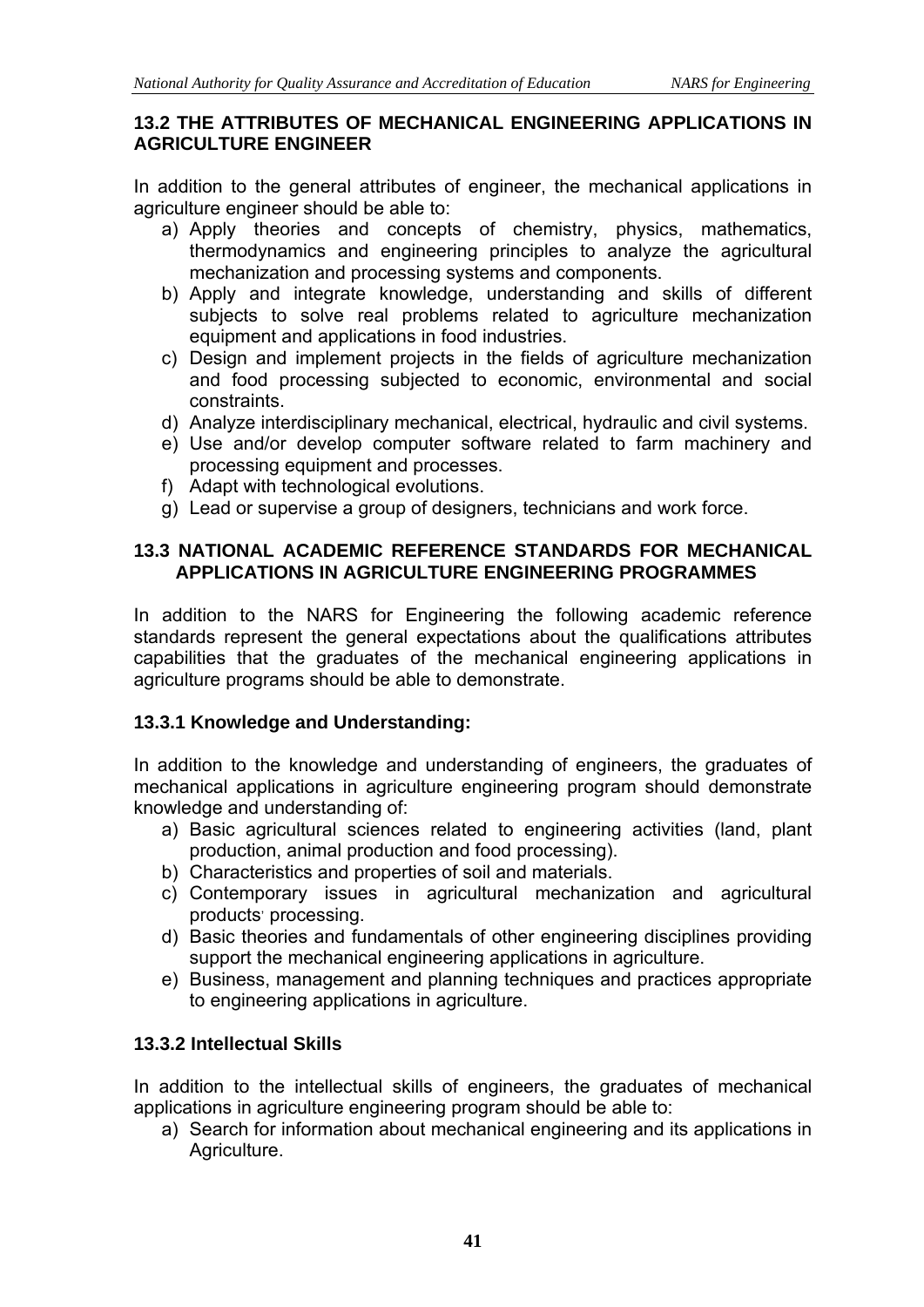- b) Evaluate discipline's designs, processes and performances and propose improvements.
- c) Analyze and interpret data, and design experiments to obtain new data.

## **13.3.3 Practical & Professional Skills**

In addition to the practical and professional skills of engineers, the graduates of mechanical applications in agriculture engineering program should be able to

- a) Prepare engineering drawings, computer graphics and specialized technical reports.
- b) Use computational tools and packages and write computer programs pertaining to agricultural mechanization and food processing.
- c) Work in operation and maintenance of plants.
- d) Apply the appropriate tools from mathematics, basic science, agriculture basic science, technology and the know-how gained from the professional experience to analyze agricultural mechanization and processing problems to meet certain needs.
- e) Use basic workshop and farm tools and equipment safely and appropriately.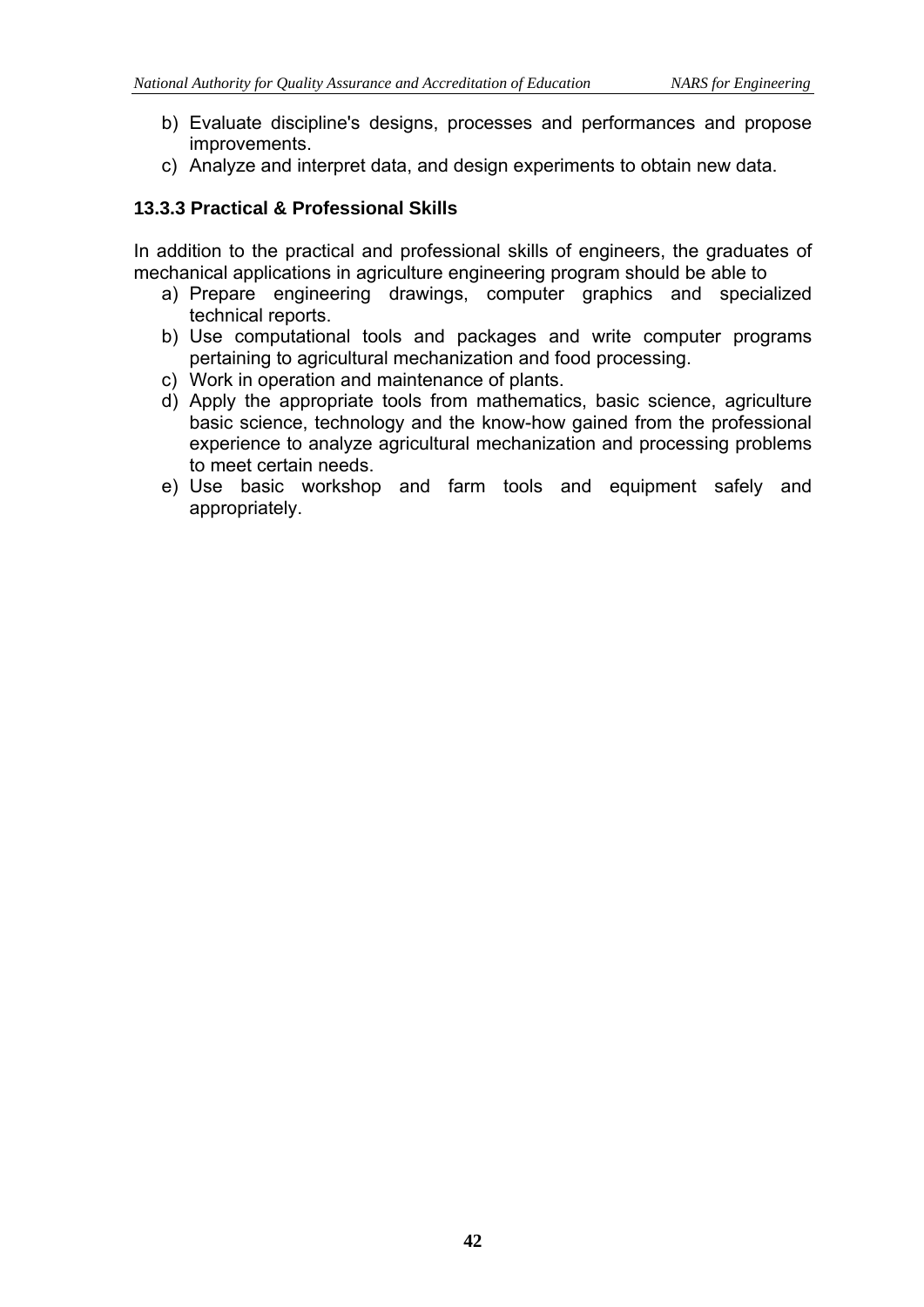# **SECTION 14 MECHANICAL DESIGN AND NARS CHARACTERIZATION OF PRODUCTION ENGINEERING**

#### **14.1 INTRODUCTION**

Mechanical engineers should be curious about how things are made and work. They have a desire to solve problems and a talent for understanding the operation of mechanical devices. Mechanical engineers conceive, plan, design and direct the production, distribution and operation of a wide variety of devices, machines and systems, environmental control and materials processing, transportation and handling. Design and production mechanical engineers analyze their design using the principles of motion, energy, and momentum to insure that the product functions safely, efficiently, reliably, and manufactured at a competitive cost with minimized environmental hazards.

Mechanical engineering; design and production, is a broad discipline which covers the fields of solid and fluid mechanics, thermodynamics, engineering design, production technology, economics and management. Basic studies are devoted to mechanical properties of materials, machine design, dynamics and control, instrumentation, fundamentals of fluid flow, energy and power systems. Mechanical Engineering covers the design, analysis, testing and manufacturing of products that are used in every facet of modern society. Undergraduate educational programs in mechanical engineering design and production are, therefore, specifically designed to provide a wide variety of topics. These include power systems, fluid and thermal sciences related to discipline, automatic control, reliability, quality assurance and control, mechanical design and manufacturing.

A B.Sc. degree in design and production mechanical engineering is designed for students who seek careers as engineers in industry, army, consulting firms and private and governmental agencies. This degree is also appropriate for students who plan to be researchers or who intend to pursue an advanced degree in engineering. A typical program curriculum incorporates analytical tools, creative thought and diversity of skills as well as the state of art of the profession.

#### **Design and production mechanical engineer may work in:**

Private and governmental firms, where it is required to design, manufacture, operate, develop or maintain mechanical systems and equipment such as; industrial machinery, automotive, aerospace, power generation and air conditioning equipment.

#### **14.2 THE ATTRIBUTES OF MECHANICAL DESIGN AND PRODUCTION ENGINEER**

In addition to the general attributes of engineer, the design and production engineer should be able to:

a) Work with mechanical design and manufacturing systems.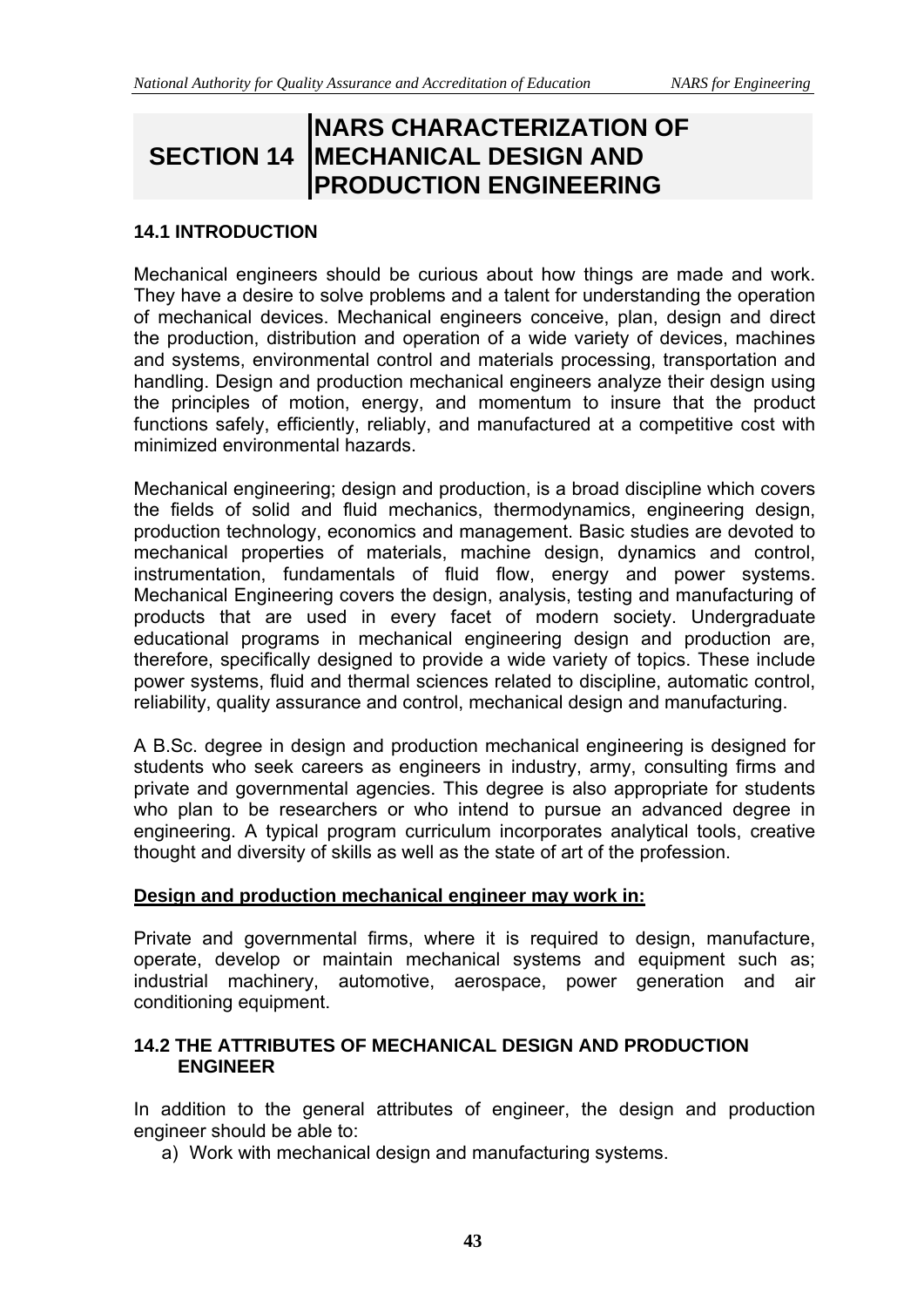- b) Use of mathematics and physical and engineering sciences and systems analysis tools in components and machines and produce design and manufacture.
- c) Use different instruments appropriately and carry-out experimental design, automatic data acquisition, data analysis, data reduction and interpretation, and data presentation, both orally and in the written form.
- d) Use the computer graphics for design, communication and visualization.
- e) Use and/or develop computer software, necessary for the design, manufacturing and management of industrial systems and projects.
- f) Analyze multi-disciplinary mechanical, electrical, thermal and hydraulic systems.
- g) Lead or supervise a group of designers or technicians and other work force.

## **14.3 NARS FOR MECH. ENGINEERING DESIGN & PRODUCTION**

The following academic reference standards represent the general expectation about the qualifications attributes and capabilities that the graduates of Mechanical design and production engineering programs should be able to demonstrate.

#### **14.3.1 Knowledge and Understanding:**

In addition to the knowledge and understanding of engineers, the graduates of mechanical design and production engineering program should demonstrate knowledge and understanding of:

- a) Concepts, principles and theories relevant to Mechanical Engineering and manufacture;
- b) The constraints within which his/her engineering judgment will have to be exercised;
- c) The specifications, programming and range of application of CAD and CAD/CAM facilities
- d) Relevant contemporary issues in mechanical engineering.
- e) Basic electrical, control and computer engineering subjects related to the discipline
- f) The role of information technology in providing support for mechanical engineers
- g) Engineering design principles and techniques
- h) Management and business techniques and practices appropriate to engineering industry.

## **14.3.2 Intellectual Skills**

In addition to the intellectual skills of engineers, the graduates of mechanical engineering design & production program should be able to:

a) Apply the principles of mathematics, science and technology in problem solving scenarios in mechanical engineering;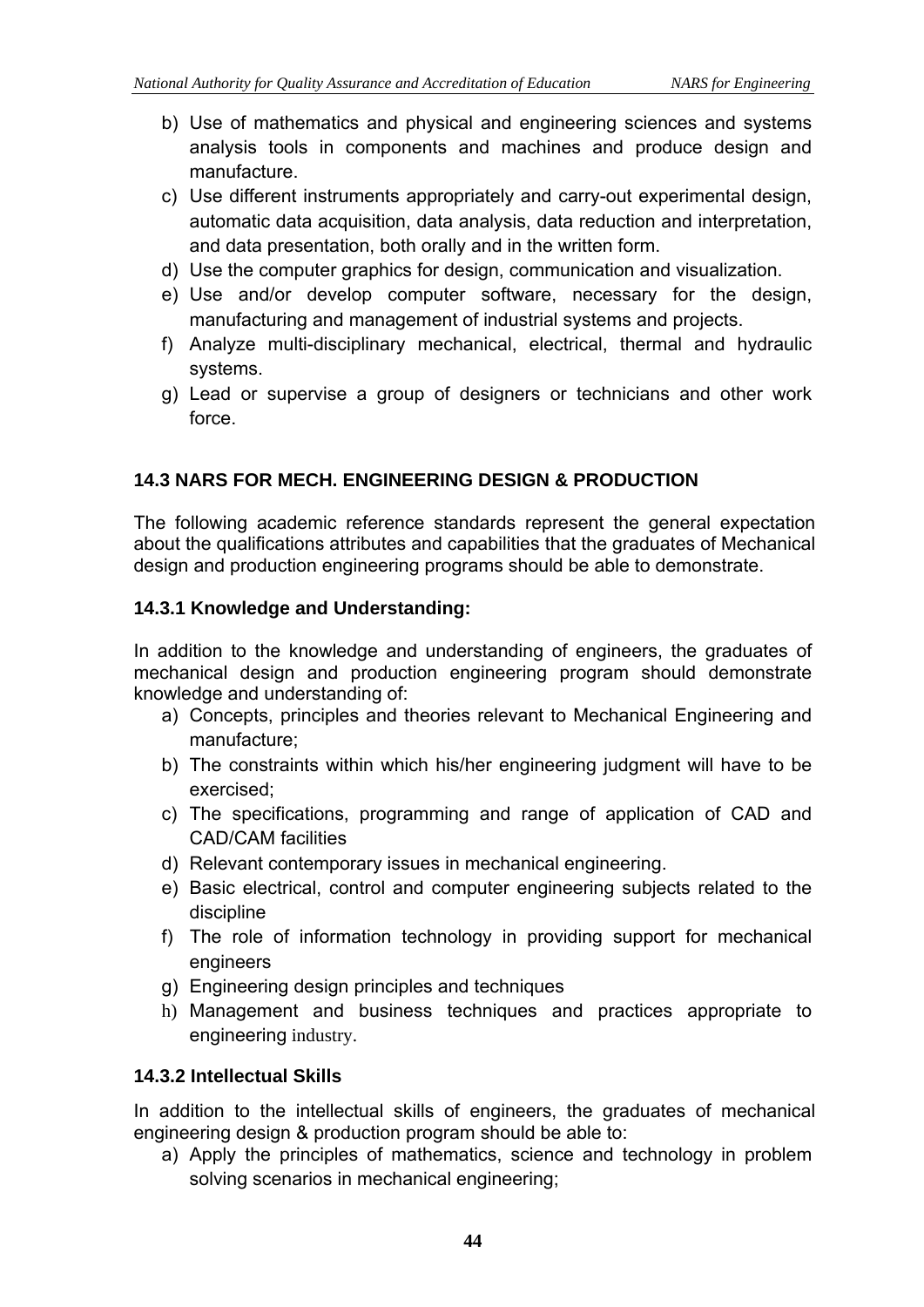- b) Analyze and interpret data, and design experiments to obtain primary data;
- c) Evaluate and appraise designs, processes and products, and propose improvements;
- d) Interpret numerical data and apply analytical methods for engineering design purposes
- e) Use the principles of engineering science in developing solutions to practical mechanical engineering problems.
- f) Select appropriate manufacturing method considering design requirements.

#### **14.3.3 Practical & Professional Skills**

In addition to the practical and professional skills of engineers, the graduates of mechanical engineering design & production program should be able to:

- a) Prepare engineering drawings, computer graphics and specialized technical reports and communicate accordingly.
- b) Employ the traditional and modern CAD and CAD/CAM facilities in design and production processes
- c) Use basic workshop equipment safely;
- d) Analyze experimental results and determine their accuracy and validity;
- e) Use laboratory equipment and related computer software;
- f) Operate and maintain mechanical equipment.
- g) Prepare the process plan for manufacturing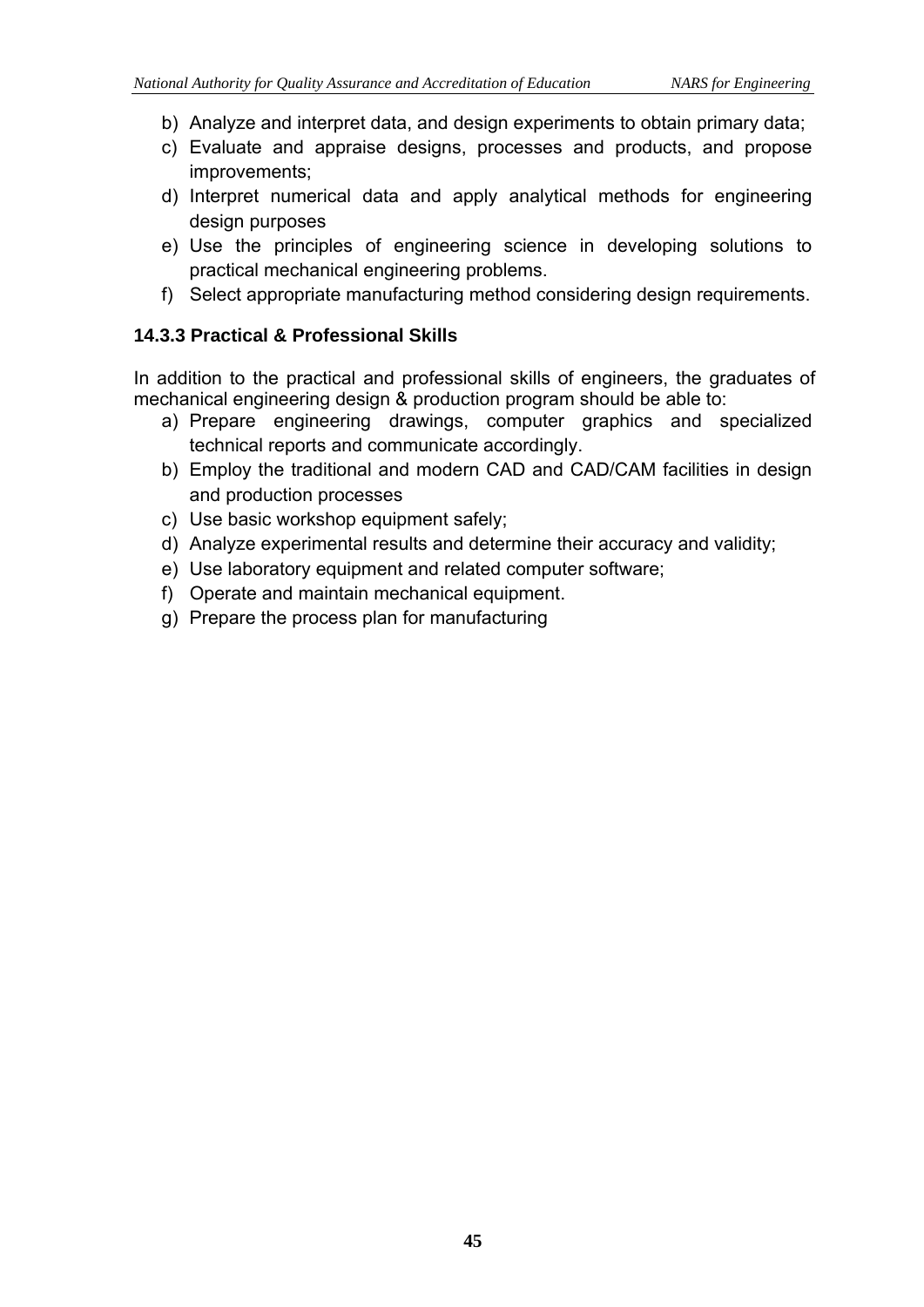# **SECTION 15 MECHANICAL POWER AND ENERGY NARS CHARACTERIZATION OF ENGINEERING**

#### **15.1 INTRODUCTION**

Mechanical Power and Energy Engineering gains importance progressively due to the increased level of prosperity and technology that consume extra power. This discipline is mainly concerned with thermo-fluid sciences that are the basis for energy conversion and power generation. In addition, Mechanical Power and Energy engineers are concerned with other important issues like the pollution control, energy management, heating, ventilation and air-conditioning, transport phenomena, combustion, fluid flow,…etc.

The development of mechanical power engineering has been fundamental to the advancement of civilization. Mechanical Power Engineering is the science and technology of energy and its conversion to mechanical power. This includes the major flow and combustion processes occurring in different systems.

Energy takes a number of different forms, such as mechanical energy, electrical energy, nuclear energy, chemical energy, kinetic energy, and solar energy. Energy is used to do the work, and the relationship between work and energy (or heat) is called thermodynamics.

Applied thermodynamics deals with such special applications of energy transfer as power generation, refrigeration and gas compression. The energy transfers are made during processes which use certain fluid contained in or flowing through a system.

The techniques for calculating and evaluating internal combustion engine performance, combustion and emissions processes and design features represent one of major subject of the mechanical power engineering.

A basic knowledge of the principles of energy; its use, its transfer, and its conversion from one form to another is also one of the important subjects in mechanical power engineering. It requires understanding of different subjects such as physics, chemistry, turbo-machinery, and mathematics.

As the population of the world grows and as fuels become scarcer, it becomes more and more important for man to be able to control energy consumption to a high level; first, to obtain higher efficiencies from heat or power cycles; second, looking for alternative fuels (cheap, less polluted, high heat release); third, need to remove pollutants formed during processes of energy conversion; and forth, apply safety measures. Moreover, aeronautical and space developments of recent decades have brought special challenges; achieving high heat release, working with special materials and suppressing acoustic interaction. It is a challenge now for mechanical power and energy engineers to search for alternative fuels as a new source for energy, to link between chemical, physical and thermo-fluid properties to energy transfer characteristics in different applications such as power stations, turbo-machinery, vehicles, boilers, gas and steam turbines. Moreover, it is very important to model energy transfer processes aiming at obtaining high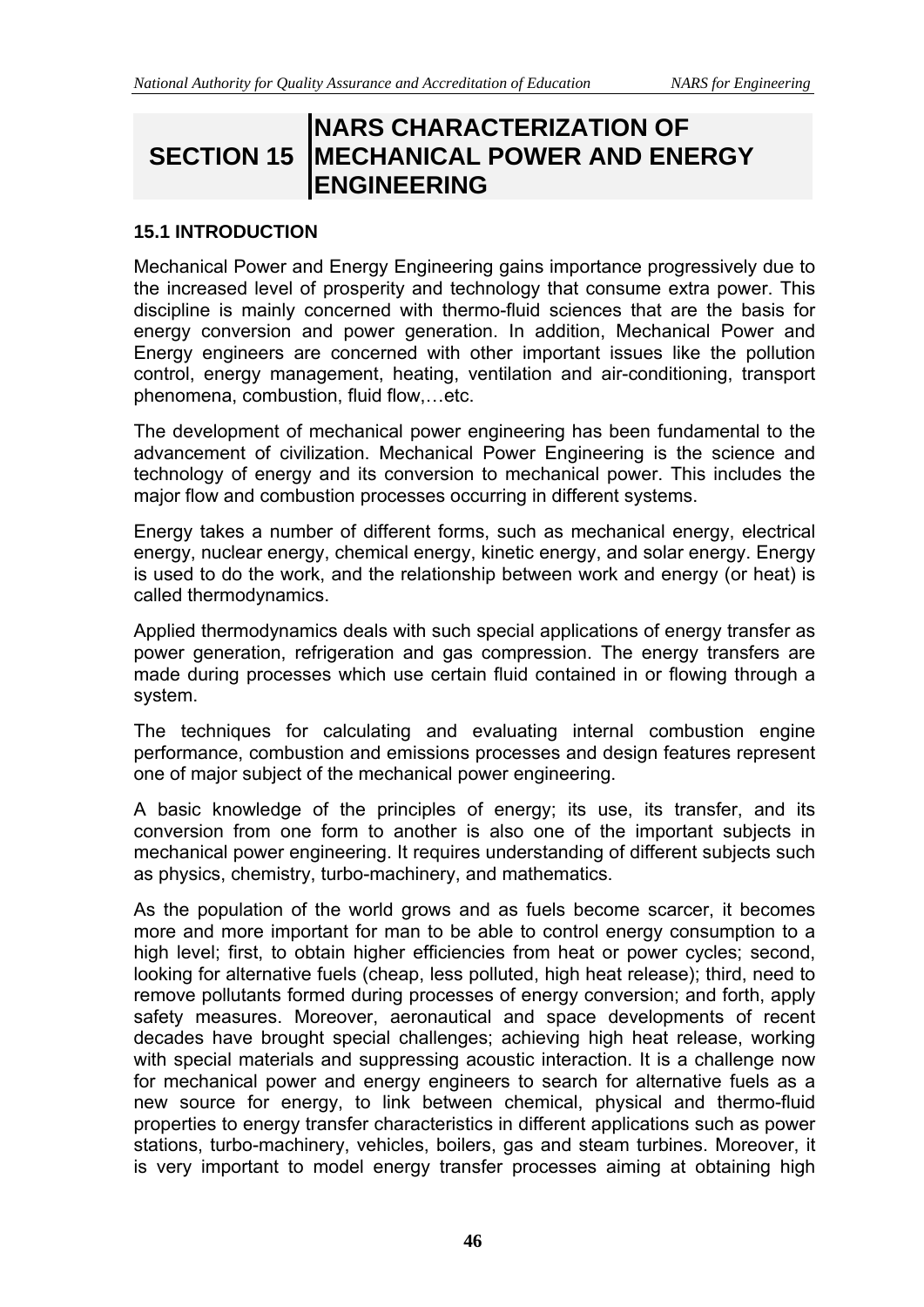efficiency and less pollutants. It is thus a mandatory to encourage a diversity of subjects' provision, to encourage institutions to explore new ways of enhancing knowledge and understanding of students, and to instill a sense of excitement of their students

# **Mechanical Power and Energy Engineers help to:**

- Develop power stations, boilers, gas or steam turbine, internal combustion engines, refrigeration systems ….etc.
- Develop safety control system in the above equipment.
- Enhance the liquid, vapor and gas network piping and ducting systems.
- Develop methods for reducing the pollutant emissions from different systems.
- Improve the maintenance and the performance of the combustion equipment, turbo-machinery and refrigeration systems.

# **Mechanical Power and Energy Engineers may work in:**

- Processing or user industries.
- Power stations and petrochemical plants.
- Management in industries.
- Establishments concerned with cars, ships, energy generation or aerospace and refrigeration and air conditioning.
- Safety and environmental concerns.
- Research

## **15.2 THE ATTRIBUTES OF A MECHANICAL POWER AND ENERGY ENGINEER**

In addition to the general attributes of engineer, the Mechanical Power/Energy engineer should be able to:

- a) Evaluate the sustainability and environmental issues related to mechanical power systems.
- b) Use energy efficiently.
- c) Apply industrial safety.
- d) Apply and integrate knowledge, understanding and skills of different subjects and available computer software to solve real problems in industries and power stations.
- e) Lead or supervise a group of engineers, technicians and work force.
- f) Carry out preliminary designs of fluid transmission and power systems, investigate their performance and solve their essential operational problems.
- g) Design, operate and maintain internal combustion and steam engines.

#### **15.3 NATIONAL ACADEMIC REFERENCE STANDARDS FOR MECHANICAL POWER AND ENERGY ENGINEERS**

In addition to the NARS for Engineering the following academic reference standards represent the general expectations about the qualifications attributes capabilities that the graduates of mechanical power and energy programs should be able to demonstrate.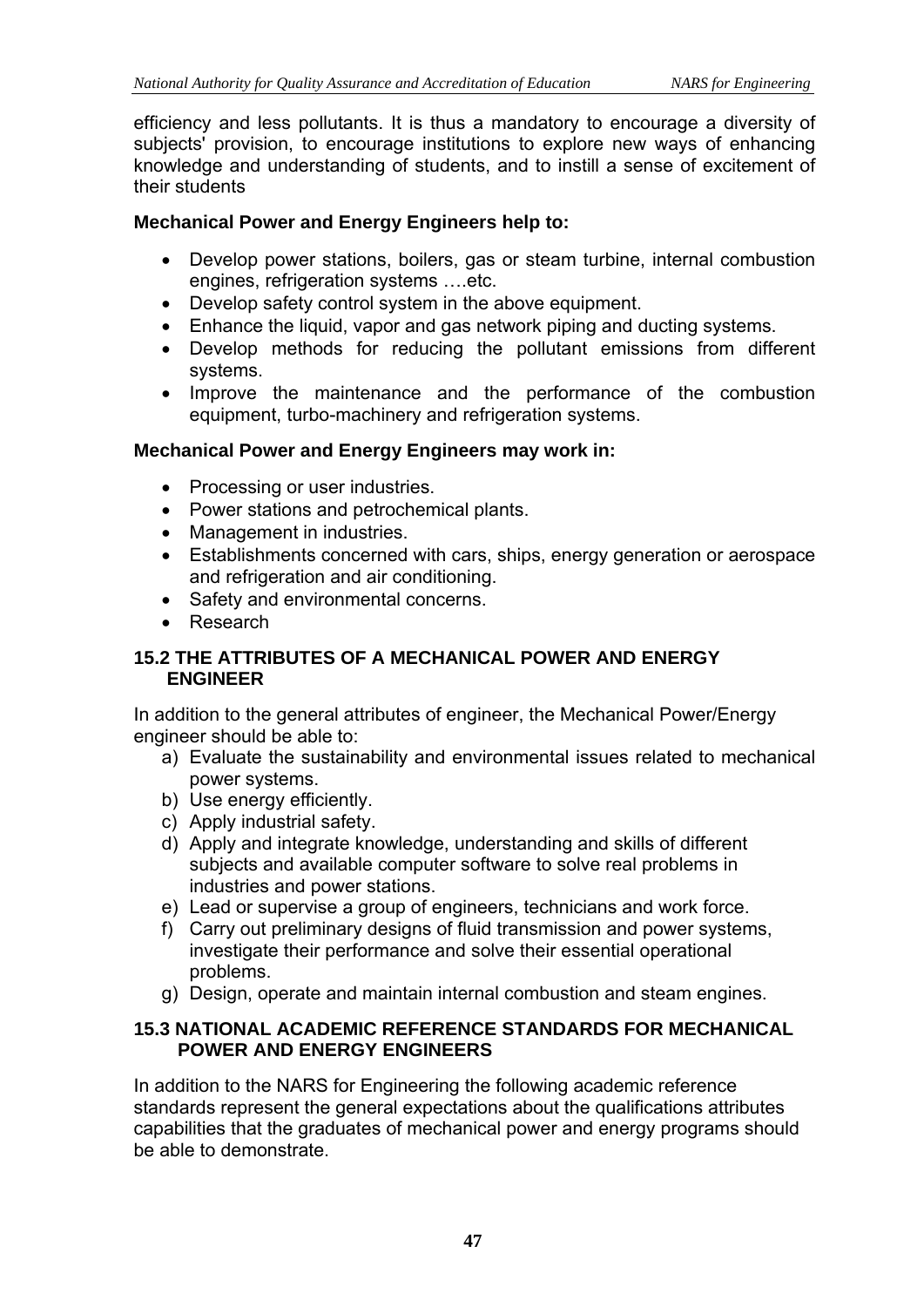# **15.3.1 Knowledge and Understanding:**

In addition to the knowledge and understanding of engineers, the graduates of mechanical power and energy engineering program should demonstrate knowledge and understanding of:

- a) Fundamentals of thermal and fluid processes
- b) Internal combustion, pumps, turbines and compressors, classification, construction design concepts, operation and characteristics
- c) Fluid power systems
- d) The constraints which mechanical power and energy engineers have to judge to reach at an optimum solution.
- e) Business and management techniques and practices appropriate to mechanical power and energy engineering applications.
- f) Mechanical power and energy engineering contemporary issues.
- g) Basic theories and principles of some other engineering and mechanical engineering disciplines providing support to mechanical power and energy disciplines.

# **15.3.2 Intellectual Skills**

In addition to the intellectual skills of engineers, the graduates of mechanical power and energy engineering program should be able to:

- a) Evaluate mechanical power and energy engineering designs, processes and performances and propose improvements.
- b) Analyze and interpret data, and design experiments to obtain new data.
- c) Evaluate the power losses in the fluid transmission lines and networks
- d) Analyze the performance of the basic types of internal combustion engines and hydraulic machines
- e) Analysis of fluid power systems, subsystems and various control valves and actuators

# **15.3.3 Practical & Professional Skills**

In addition to the practical and professional skills of engineers, the graduates of mechanical power and energy engineering program should be able to:

- a) Use basic workshop equipment safely and appropriately.
- b) Prepare engineering drawings, computer graphics and specialized technical reports.
- c) Write computer programs pertaining to mechanical power and energy engineering.
- d) Describe the basic Thermal and fluid processes mathematically and use the computer software for their simulation and analysis
- e) Design, operate, repair and maintain fluid hydraulic power systems for diverse applications
- f) Carry out preliminary designs of fluid transmission networks, internal combustion and steam engines and solve their operational problems.
- g) Work in mechanical power and energy operations, maintenance and overhaul.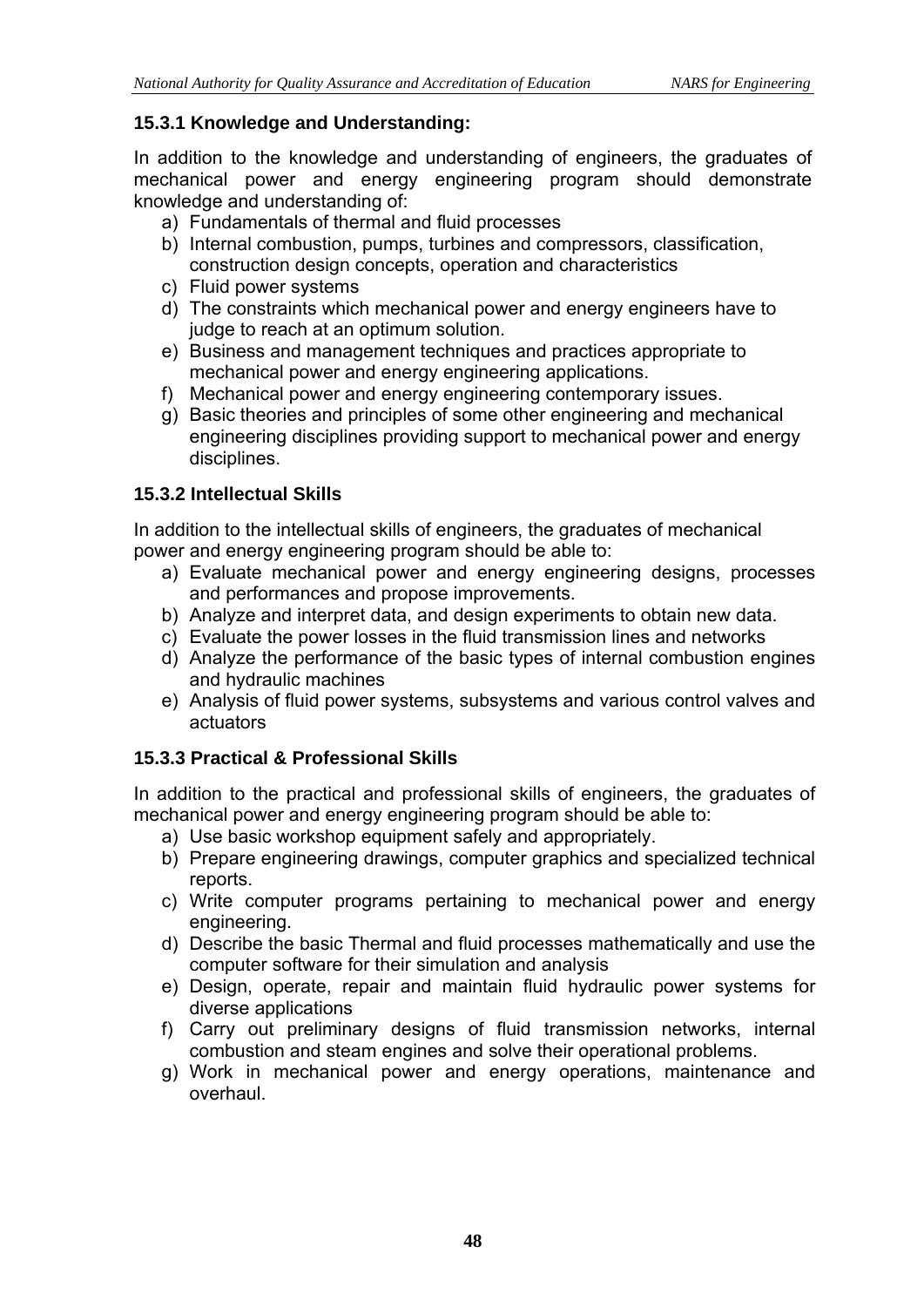# **SECTION 16 NARS CHARACTERIZATION OF MECHATRONICS ENGINEERING**

#### **16.1 INTRODUCTION**

Mechatronics is about today's world. It's where electronics, computers and mechanics converge to bring the automated devices we use in our every day lives, both in the home and at work. As society advances technologically, demands have been increasing for mechanical devices with embedded electronics, sensors, actuators and related systems.

Mechatronics engineering is strongly based on Mechanical Engineering, but is a distinctly different discipline. The program provides an interdisciplinary, tightly focused approach to designing automated devices, preparing professionally trained Mechatronics engineers who can have an immediate impact in industry.

Mechatronics Programs combine core undergraduate courses in mechanical, selected electronics and software engineering with several option-specific courses in an interdisciplinary approach. Graduates enjoy professional skills in classical machine design and analysis, as well as electronic instrumentation, computer control systems, and software engineering.

As such, Mechatronics Program Graduates are concerned with the design, automation and operational performance of electro-mechanical systems. They typically use their skills and knowledge about mechanical and electronic processes as well as computers to develop new solutions to industrial problems. In addition, they often become involved in providing technical advice or assistance relating to the creation of new products.

#### **Career Opportunities**

Mechatronics engineers work with the electronic and computer control systems which nearly all machinery relies on for efficient and reliable operation. They are employed by product developers and manufacturers, large and small, by the mining industry, by the aerospace and defense sectors, and by the government and industry research groups. Wherever there is potential for improvement through the integration of computer and electrical hardware with mechanical systems there is a need for mechatronics engineers. As more industries seek to apply the evolutionary advances in computers, electronics, sensors, and actuators to improve their products, processes and services, the demand for Mechatronics Engineers is forecast to be high and ever increasing.

## **16.2 THE ATTRIBUTES OF MECHATRONICS ENGINEER**

 In addition to the general attributes of an engineer, the program aims at preparing students for a professional or research career in mechatronics which involves aspects of machines and processes with electronics and computing (such as robotics, industrial control and automation systems). Successful integration of material from these disciplines is an essential part of the program. Therefore, In addition to the general attributes of engineer, the mechatronics engineer should be able to:

a) Use of mathematics, physical science and systems analysis tools in components and system design.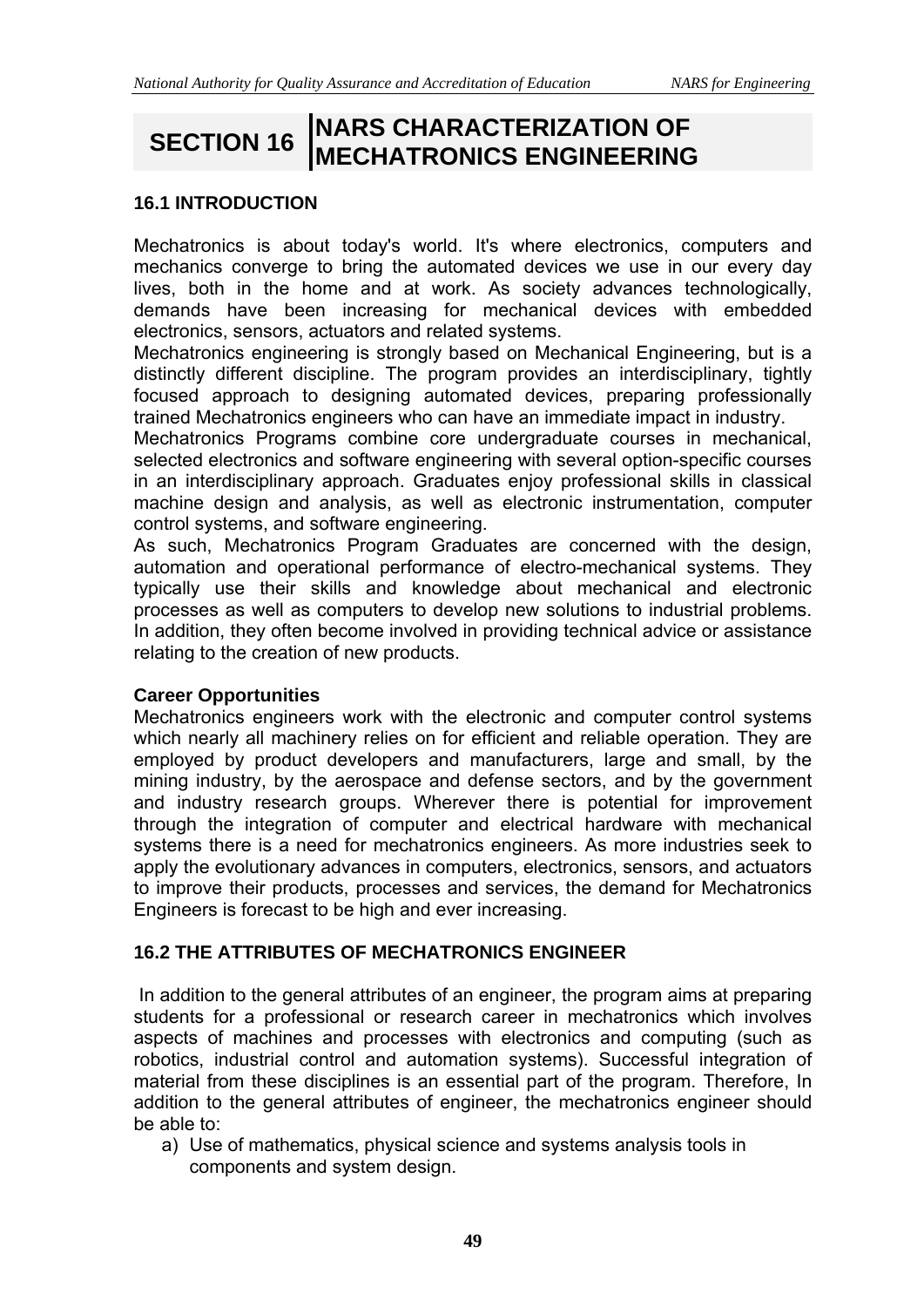- b) Students will learn engineering sciences and demonstrate the application of this knowledge to electro-mechanical systems.
- c) Solve problems in the areas of integrated mechanics, electronics, computers and software systems.
- d) Analyze and investigate the inter-disciplinary characteristics of mechanical, electrical and hydraulic systems.
- e) Graduates should have wide choices leading to specialization in mechanics, electronics, design, computer software or other areas

#### **16.3 NARS FOR MECHATRONICS PROGRAM**

In addition to the general attributes of the engineer, the graduates of mechatronics programs should be able to demonstrate.

## **16.3.1 Knowledge and Understanding:**

In addition to the knowledge and understanding of engineers, the graduates of mechatronics engineering programs should demonstrate knowledge and understanding of:

- a) Basic science and engineering fundamentals in mechanics, electronics and software in their interfacing;
- b) Fundamentals of problem identification, formulation and solution in the inter-disciplinary fields of Mechatronics;
- c) The principles of sustainable design and development;

#### **16.3.2 Intellectual Skills**

In addition to the intellectual skills of engineers, the graduates of mechatronics engineering program should be able to:

- a) Identify at an appropriate level the design, production, interfacing and software needs of different parts of Mechatronics systems.
- b) Create solutions to mechatronics systems especially to manufacturing, maintenance and interfacing problems in a creative way, taking account of industrial and commercial constraints.

#### **16.3.3 Practical & Professional Skills**

In addition to the practical and professional skills of engineers, the graduates of mechatronics engineering program should be able to:

- a) Compete, in-depth, in at least one engineering discipline, namely mechanics, electronics or interfacing and software;
- b) Manage field problem, identification, formulation and solution;
- c) Utilize practical systems approach to design and performance evaluation;
- d) Apply the principles of sustainable design and development;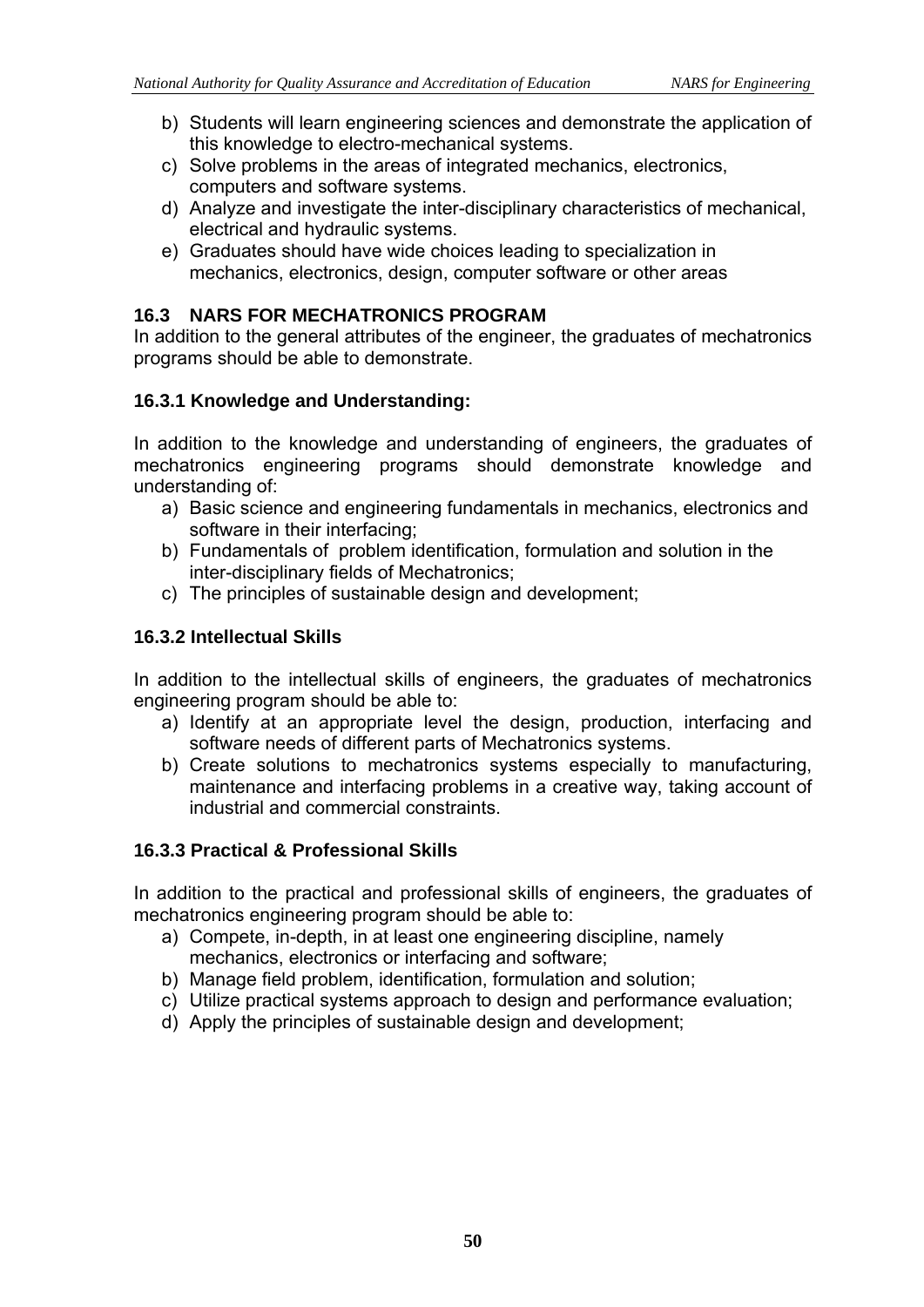# **SECTION 17 NARS CHARACTERIZATION OF METALLURGICAL ENGINEERING**

#### **17.1 INTRODUCTION**

Historically, the development and advancement of societies have been intimately tied to the members' ability to produce and manipulate materials to fulfill their needs. In fact, early civilizations have been designated by the level of their materials development (Stone Age, Bronze Age, and Iron Age). Furthermore, it was discovered that the properties of a material could be altered by heat treatments and by the addition of other substances. At this point, materials utilization was totally a selection process. Thus, tens of thousands of different materials have evolved with rather specialized characteristics that meet the needs of modern and complex society; these include metals, plastics, glasses, and fibers. Materials that are utilized in high-technology (or high-tech) applications are sometimes termed advanced materials. Advanced materials include semiconductors, biomaterials, and what may term "materials of the future" (that is, smart materials and Niño-engineered materials).

Until very recent times the general procedure utilized by scientists has been to begin by studying large and complex structures, and then to investigate the fundamental building blocks of these structures that are smaller and simpler. This approach is sometimes termed "top down" science. However, with the advent of scanning probe microscopes, which permit observation of individual atoms and molecules٠ It has become possible to manipulate and move atoms and molecules to form new structures and, thus, design new materials that are built from simple atomic-level constituents (i.e., "materials by design"). This ability to carefully arrange atoms provides opportunities to develop mechanical, electrical, magnetic, and other properties that are not otherwise possible. This is called the "bottom-up" approach, and the study of the properties of these materials is termed "nanotechnology"; the "Niño" prefix denotes that the dimensions of these structural entities are on the order of a nanometer  $(10^{-9} \text{ m})$ .

Metallurgical Engineering (as a branch of materials engineering) is the science and technology of processing materials to extract, refine and recycle metals. These processes include the development and use of metals and alloys that have specific physical and mechanical properties. Extractive metallurgy is the practice of separating metals, usually in the form of a metal oxide, from their ores, and refining them into pure metals. In order to convert a metal oxide to a metal, the metal oxide should be reduced either chemically or electrolytically.

Metallurgy, in production engineering, is concerned with the production of metallic components for use in consumer or engineering products. This involves the production of alloys, shaping, heat treatment and the surface treatment of the product. The task of the metallurgist is to achieve required design criteria, such as cost, weight, strength, toughness, hardness, corrosion resistance and performance under different working conditions.

Metals are shaped by processes such as casting, forging, rolling, extrusion, sintering, metalworking, machining and fabrication. With casting, molten metal is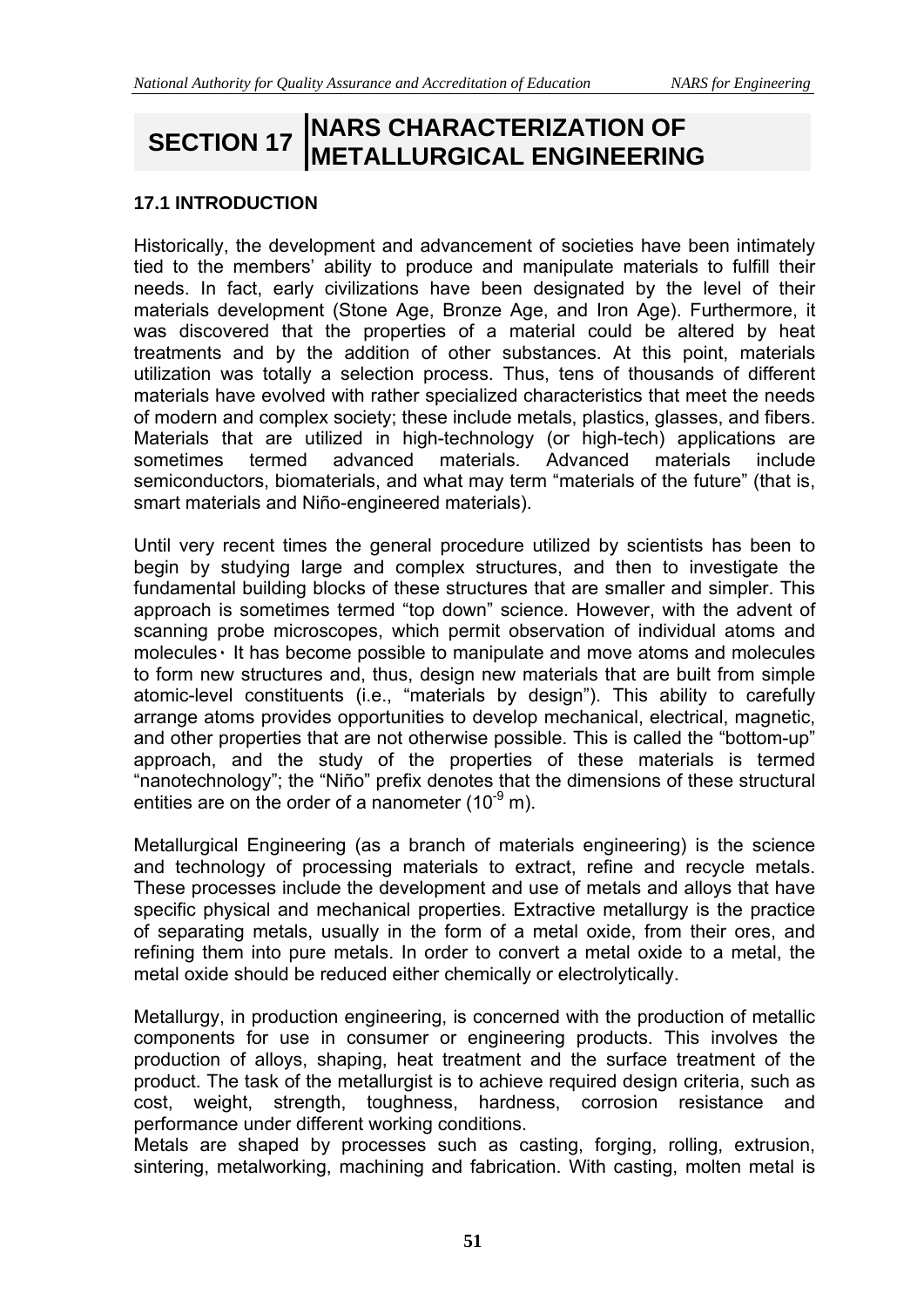poured into a shaped mould. In forging, a red-hot billet is hammered into a final shape. In rolling, a billet is passed through successively narrower rollers to create a final sheet. In extrusion, a hot and malleable metal is forced under pressure through a die, which shapes it before it cools. With sintering, a powdered metal is compressed into a die at high temperature. Metallurgy is also applied to electrical and electronic materials whereas metals such as aluminum, copper, tin and gold are used in power lines, wires, printed circuits boards and integrated circuits.

Metallurgists are studying correlations between processing, structure, properties and performance. Structure related to sub-atomic structure, atomic structure, and microstructure examinations. Great correlations revealed between microscopic examination as well as failure mode analysis for metals and alloys. Optical and electron microscopes and mass spectrometers are some examples of tools used for microscopic examination of metals. Metallurgists are also studying crystallography, the effects of temperature and heat treatment on the component phases of alloys and the properties of those alloy phases. The metals properties (macroscopic) are tested using different testing machines and devices. The tests revealing tensile strength, compressive strength, hardness, creep strength, fatigue strength and other properties.

#### **The central themes are:**

- How to extract, purify and shape metals and alloys.
- The link between structure (on length scales from sub-nm to mm) and chemical, physical and mechanical properties.
- How to control microstructure through processing that can be used to optimize engineering performance. Modeling is increasingly used to predict both microstructure and properties.
- Protection of metallic structures against corrosion and degradation.

## **Metallurgical engineers help to:**

- Extract and develop the metals and alloys required for new products.
- Develop protection methods against degradation.
- Find better and low-cost manufacturing routes and enhance the performance of existing metals and alloys.
- Consider the environmental impact and sustainability of their products.
- Discover how to optimize the selection of materials and create sophisticated databases from which properties and service behavior can be predicted.

## **Metallurgical engineers may work in:**

- Extraction of metals and alloys.
- Manufacturing, processing or user industries.
- Research.
- Production
- Management or sales.
- Mass-produced artifacts such as: Cars, tableware, or building materials or specialist products such as those needed for micro-electronics, sports equipment, replacement body parts, energy generation or aerospace.

## **NARS Characterization is Framed so as to:**

• Encourage diversity of provision and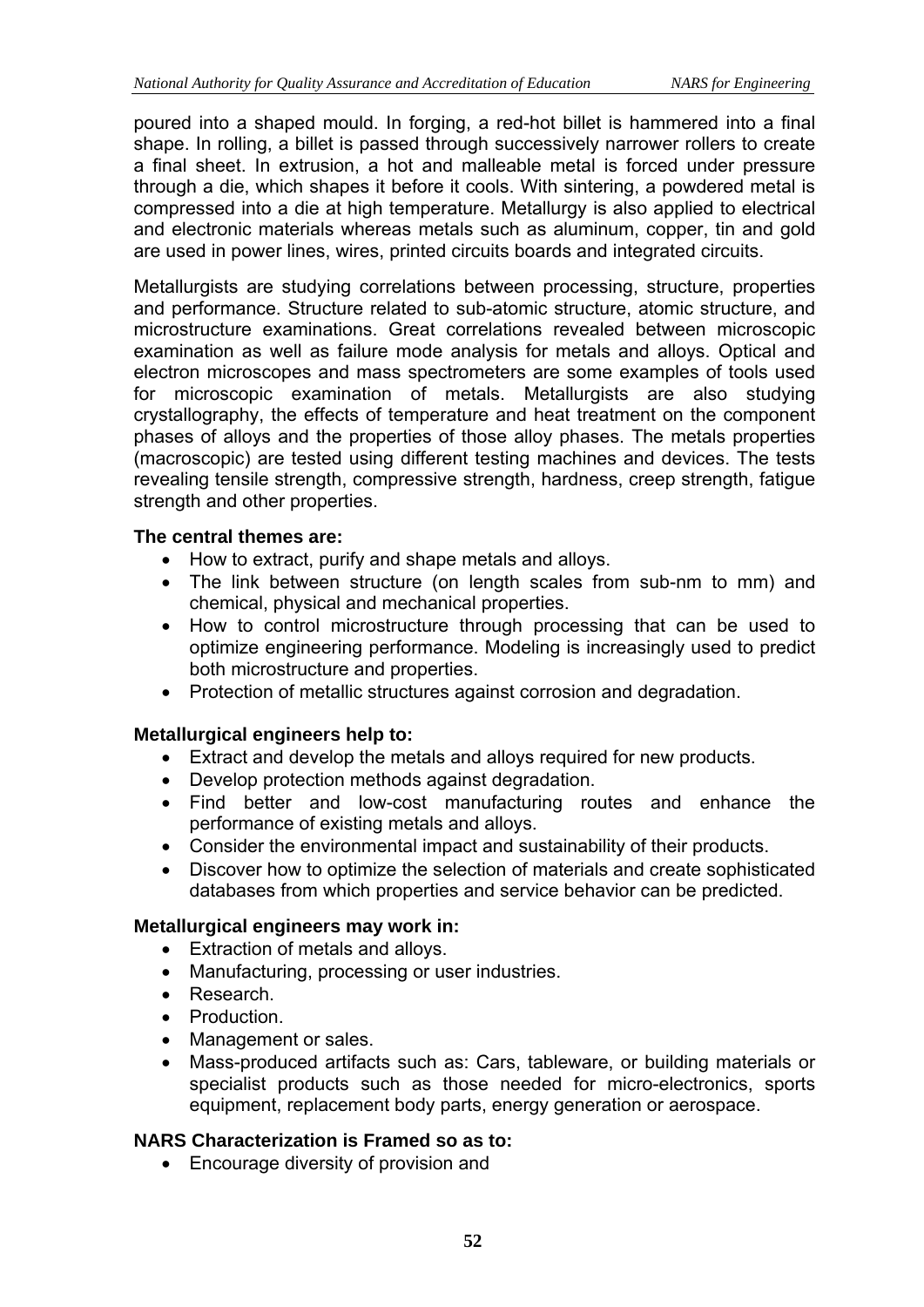Encourage institutions to explore new ways of enhancing the knowledge and understanding of their students and instilling a sense of the excitement of this rapidly developing discipline.

# **17.2 THE ATTRIBUTES OF A METALLURGICAL ENGINEER**

In addition to the general attributes of engineer, the metallurgical engineer should be able to:

- a) Acquire knowledge of basic principles of metallurgy, supported by the necessary background science.
- b) Apply advanced science and engineering principles to metallurgical systems.
- c) Have an integrated understanding of the scientific and engineering principles underlying the four major elements of the field of Metallurgical Engineering; processing, structure, properties and performance, related to metallurgical systems appropriate to the field.
- d) Apply and integrate knowledge from each of the four elements of the Metallurgical Engineering to solve materials selection and design problems.
- e) Recognize of the importance of metals and alloys to industry and society.
- f) Use the relevant mathematical and computational skills and the available computer soft ware in solving metallurgical engineering problems.
- g) Lead a group of peers, technicians and other work force.

#### **17.3 NATIONAL ACADEMIC REFERENCE STANDARDS FOR METALLURGICAL ENGINEER**

In addition to the NARS of Engineering the following academic reference standards represent the general expectation about the qualifications attributes and capabilities that the graduates of Metallurgical engineering programs should be able to demonstrate.

## **17.3.1 Knowledge and Understanding**

In addition to the knowledge and understanding of engineers, the graduates of metallurgical engineering program should demonstrate knowledge and understanding of:

- a) Basic topics related with metals and alloys.
- b) The role of information technology in providing support for metallurgical engineers.
- c) Engineering principles relevant to materials selection.
- d) Processing of metals and alloys.
- e) The materials aspects of design.
- f) Organisations, their internal structures and management, including the management of human resources, financial resources and operations.

## **17.3.2 Intellectual Skills**

In addition to the intellectual skills of engineers, the graduates of metallurgical engineering program should be able to:

- a) Select and identify an appropriate material and manufacturing route for the design of a component;
- b) Select materials from an environmentally appreciative viewpoint.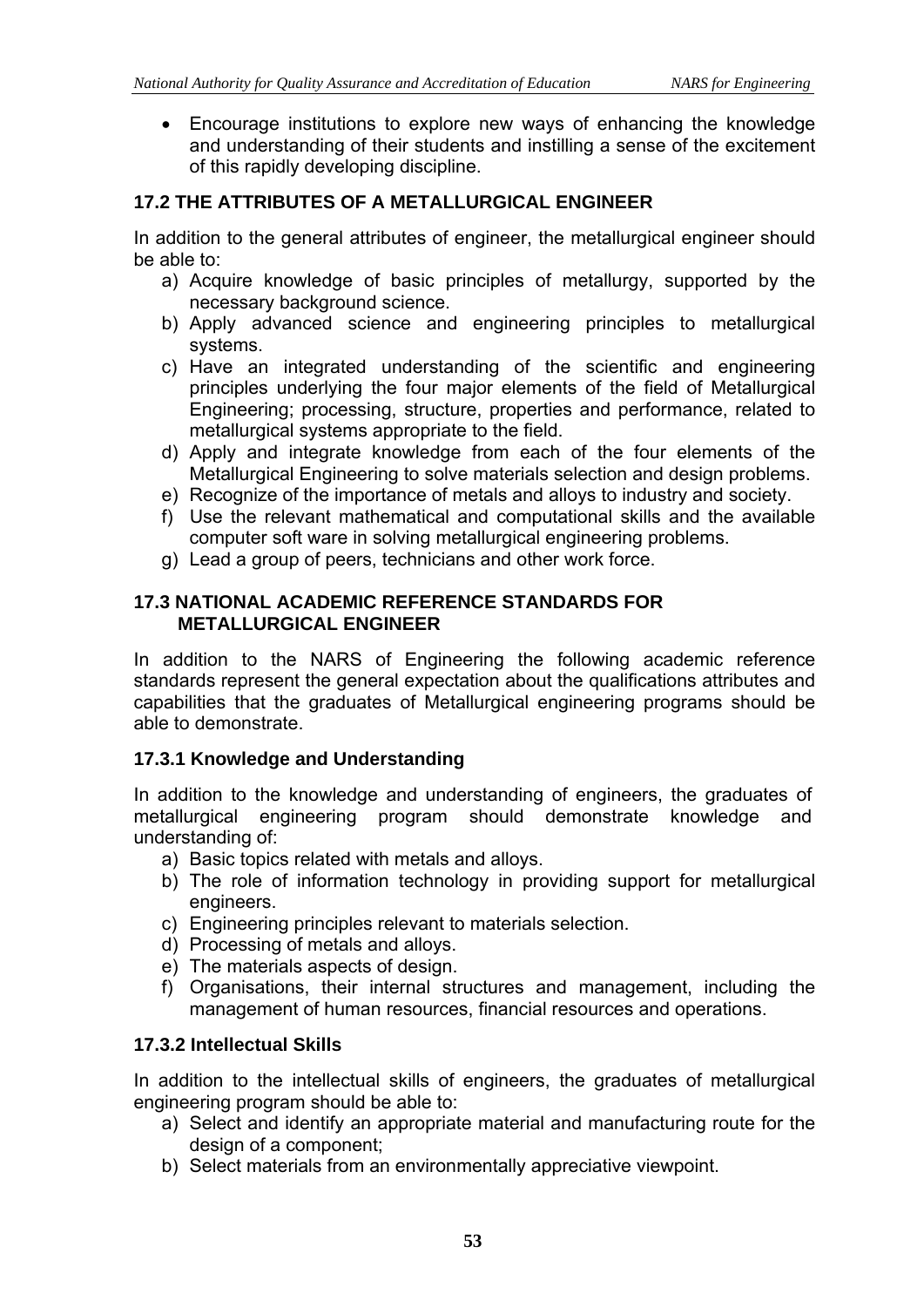- c) Interpret numerical data and apply mathematical methods to the analysis of materials engineering and management problems.
- d) Propose and assess options for the improvement of operations.
- e) Explain experimental results in terms of theoretical mechanisms and concepts.
- f) Evaluate and present practical data in a suitable format.

#### **17.3.3 Practical & Professional Skills**

In addition to the practical and professional skills of engineers, the graduates of metallurgical engineering program should be able to:

- a) Use appropriate mechanical testing, corrosion testing, optical, X-ray, and electron metallographic, and chemical analysis methods for metals and alloys.
- b) Use appropriate computer software for design and modeling exercises.
- c) Propose and assess options for the improvement of operations.
- d) Utilize materials engineering principles to develop new materials/processing routes for improved performance of engineering systems.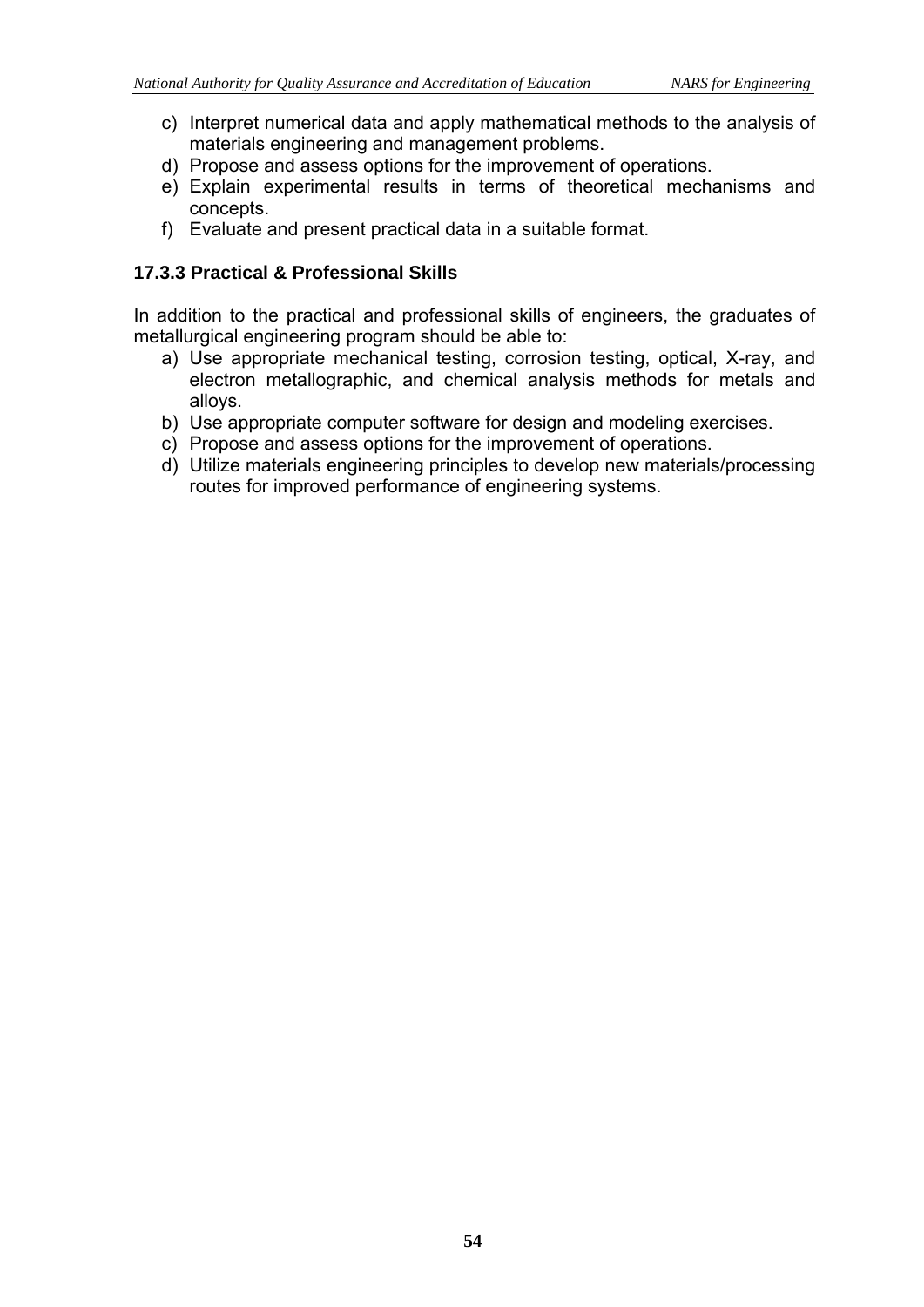# **SECTION 18 NARS CHARACTERIZATION OF MINING ENGINEERING**

#### **18.1. Introduction**

Mining engineering is concerned with the proving, planning, developing, extraction and processing of ores containing valuated minerals or metals. It is one of the most critical contributions to social and economic life.

Mining is not done in isolation, nor is it an entity unto itself. It is preceded by geologic investigations that locate the deposit and economic analysis that prove it financially. Following extraction of the mineral or ore, the run of mine material is generally prepared or beneficiated in procedures termed mineral processing. The product of those processes may be undergoing further concentration, refinement, or fabrication during conversion, smelting or refining to provide consumer products. The end step in converting a useful mineral into a usable product is marketing.

Mining techniques also are applied to the removal of earth or rocks for military or civil purposes. In military or civil mining the objective is to produce a stable opening of desired size, orientation, and permanence. Examples are vehicular tunnels, storage reservoirs, waste disposal chambers, archaeological excavations and military installations. They are excavated using methods that are borrowed from mining. Since the objective is the excavation or opening itself rather than the material extracted, however, other kinds of conditions or circumstances may govern, such as time, shape, or life.

Mining, mineral processing and their supporting activities involve most of the engineering disciplines, science and others. Consequently, the information needs of the mining engineer truly can be termed special. In his profession, the mining engineer needs knowledge of civil, mechanical, electrical and metallurgical engineering and geology and chemistry. A person may become a mining engineer by education followed by experience in the field. The mining engineer can devote a portion of his career or all of to a specialized type of mining or to a phase of mining activity.

The modern mining industry is a high technology business; mining today involves automated equipment, computer-aided design and control systems; and an industry committed to safety and environmental responsibility.

To become a mining engineer require gaining a thorough knowledge of general engineering principles followed by studying courses specific to mining and mineral processing. These courses are designed to cover a wide and diverse range of subjects in order to meet the challenge that will be faced in the mining industry.

#### **Mining Engineers work in:**

Private and governmental companies where it is required to discover, evaluate, recover and process mineral deposits from the earth. The majority are employed in either the design or supervision of mineral extraction and processing systems.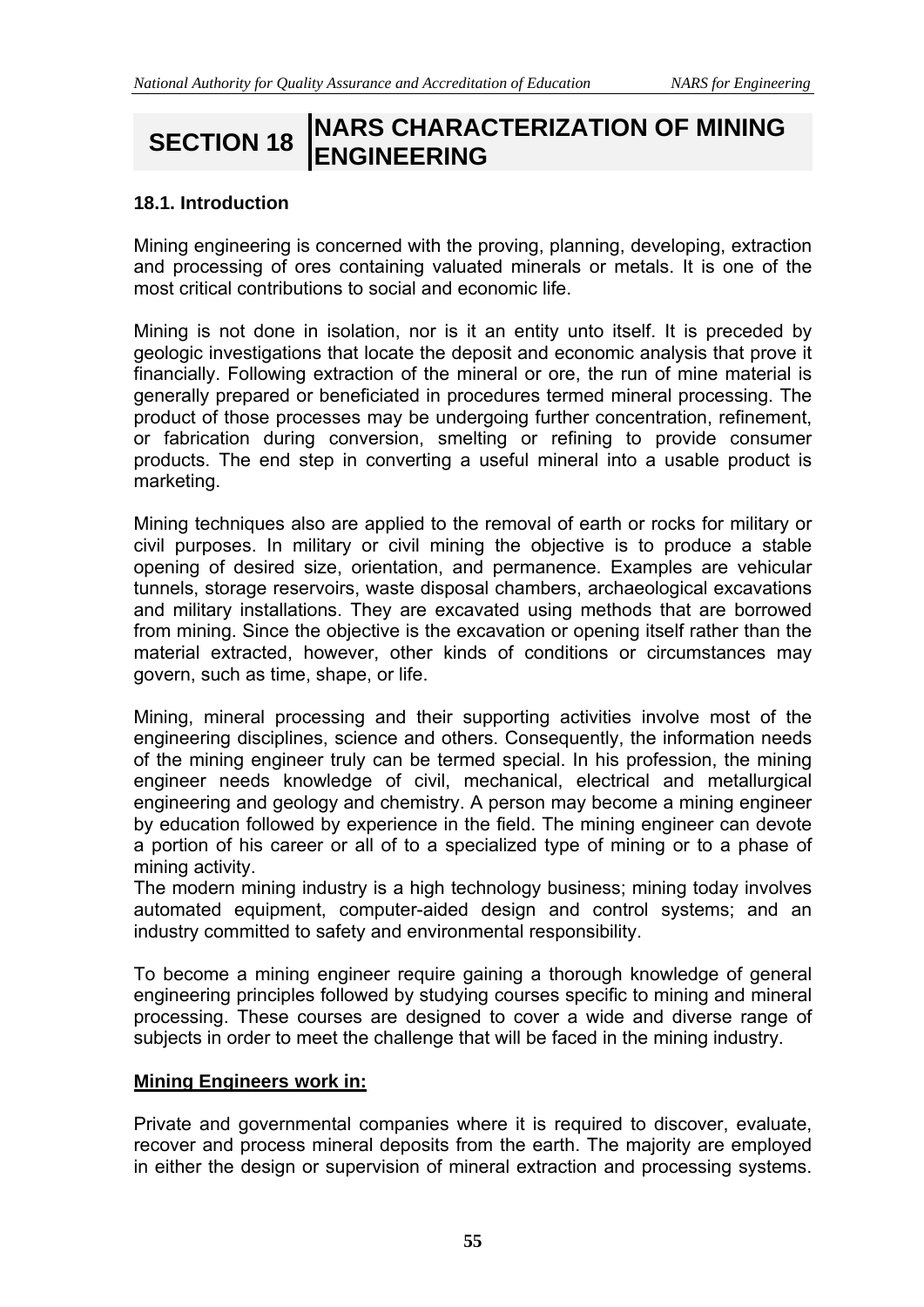They may also go into such related work as environmental control, safety, research or education. Some mining engineers, along with geochemists, geophysicists and geologists, work in mineral exploration; others work with metallurgical and other engineers to appraise new ore deposits. They study rock formations and water, soil and plant characteristics for signs of mineral or ore deposits.

Employment as an engineer in a producing mine is only one of the many career opportunities following a B.Sc. in Mining Engineering. Specialist consulting firms, construction engineering and surveying companies, government agencies, mining equipment suppliers and financial organizations are some of the businesses in which mining engineers are found.

# **18.2. THE ATTRIBUTES OF MINING ENGINEERS**

In addition to the general attributes of engineer, the mining engineer should be able to:

- a) Participate in the activities of the discovery, development, exploitation, and use of natural mineral deposits.
- b) Develop preliminary plane and manage the operations of extraction, processing and sometimes the primary refinement, of the raw material.
- c) Apply the safety regulations and industrial hygiene precautions during the execution of mining operations, including risk assessment of any associated specific hazards,
- d) Apply the geologic data, techniques and principles for site characterization and environmental remediation.
- e) Operate the basic mining instrumentation and equipment
- f) Use effectively the modern surveying equipment

## **18.3. NARS FOR MINING ENGINEERING**

The following academic reference standards represent the general expectation about the qualifications attributes and capabilities that the graduates of Mining Engineering programs should be able to demonstrate.

#### **18.3.1 Knowledge and Understanding**

In addition to the knowledge and understanding of engineers, the graduates of mining engineering program should demonstrate knowledge and understanding of:

- a) Principles and techniques of mineral exploration and valuation.
- b) Explosives and blasting techniques applied for both mining and civil engineering purposes.
- c) Surveying and remote sensing techniques applied for the planning, design and layout of surface and underground mining workings.
- d) Rock mechanics and engineering principles and applications for rock stability, tunneling, supporting, drilling and slope design.
- e) Planning and design of surface and underground mining operations.
- f) Systems and industrial engineering skills for optimization of the mining process and reliability.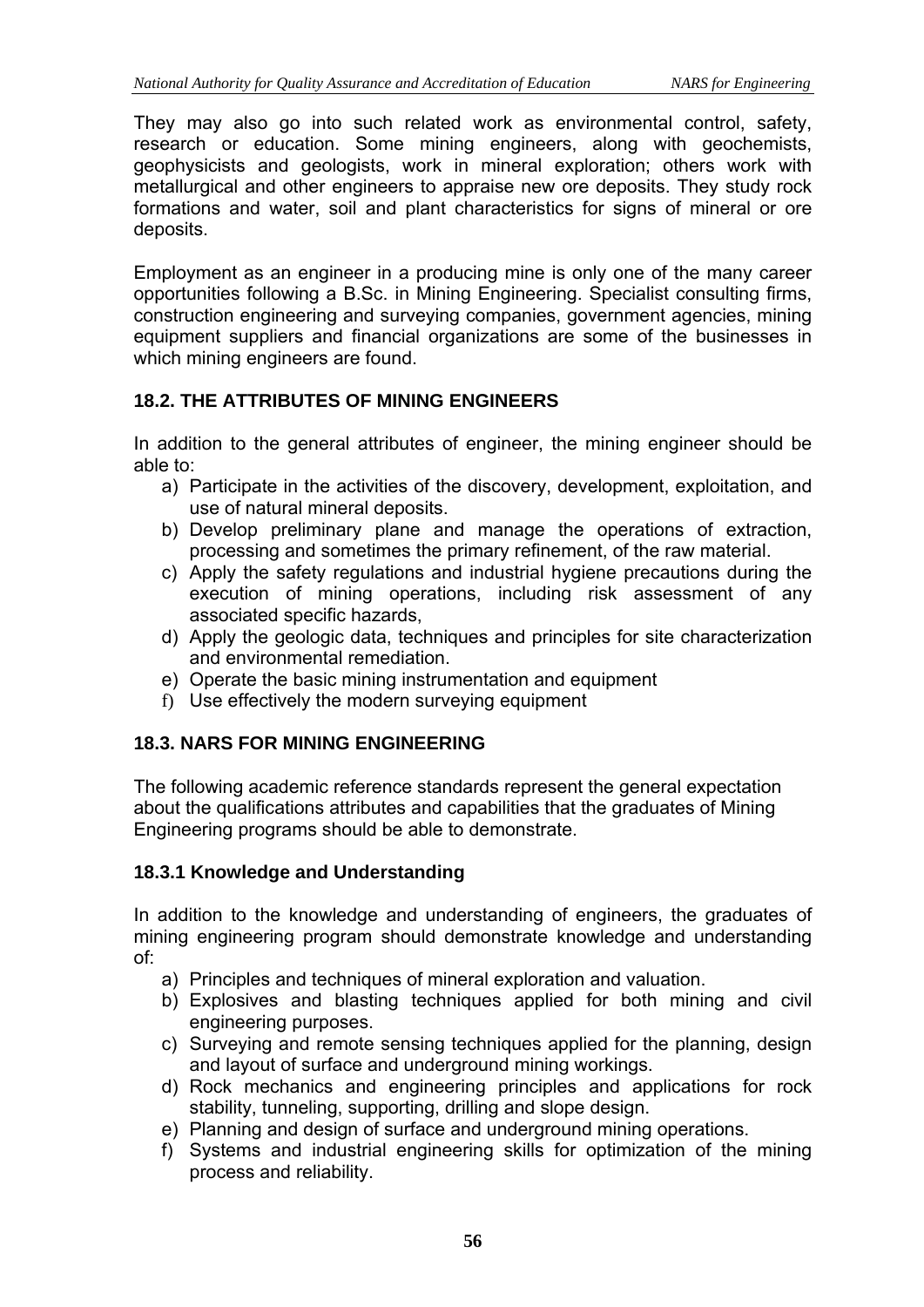- g) Chemical and environmental engineering skills for reclamation, mineral processing and environmental management.
- h) Environmental impact assessment of mining and control of mine climate through the application of mine ventilation and air conditioning techniques.
- i) Principles and applications of mineral processing techniques for design of mineral up-grading flow sheets.
- j) Risk, hazards, industrial hygiene, health and safety.

#### **18.3.2 Intellectual Skills**

In addition to the intellectual skills of engineers, the graduates of mining engineering program should be able to:

- a) Analyze the results of surveying and remote sensing techniques applied for the planning, design and layout of surface and underground mining workings.
- b) Optimizes of the mining process and reliability.
- c) Assessment of Environmental impact of mining and control of mine climate
- d) Analyze the geologic data, techniques and principles for the location, planning, design, constructions, operation and maintenance of engineering structures. This work also includes site characterization and environmental remediation.
- e) Interpret the results geophysical survey measurements during the exploration for minerals.

## **18.3.3. Practical & Professional Skills**

In addition to the practical and professional skills of engineers, the graduates of mining engineering program should be able to:

- a) Use computer programming, simulation, modeling, and information technology techniques to deal with mining systems.
- b) Apply of modern science and engineering in the discovery, development, exploitation, and use of natural mineral deposits.
- c) Supervise the operations of extraction, processing and sometimes the primary refinement, of the raw material.
- d) implement the safety regulations and industrial hygiene precautions during the execution of mining operations, including risk assessment of any associated specific hazards,
- e) Apply of geologic data, techniques and principles for the location, planning, design, constructions, operation and maintenance of engineering structures. This work also includes site characterization and environmental remediation.
- f) apply the geophysical survey measurements and interpret the results in terms of geologic features of the economic deposit sought during the exploration for minerals,
- g) Operate standard mining instrumentation and equipment such as that used for exploration, rock characterization, stopping, ventilation, transportation, drainage, etc.
- h) Execute surveying works using modern equipment and contouring and mapping software.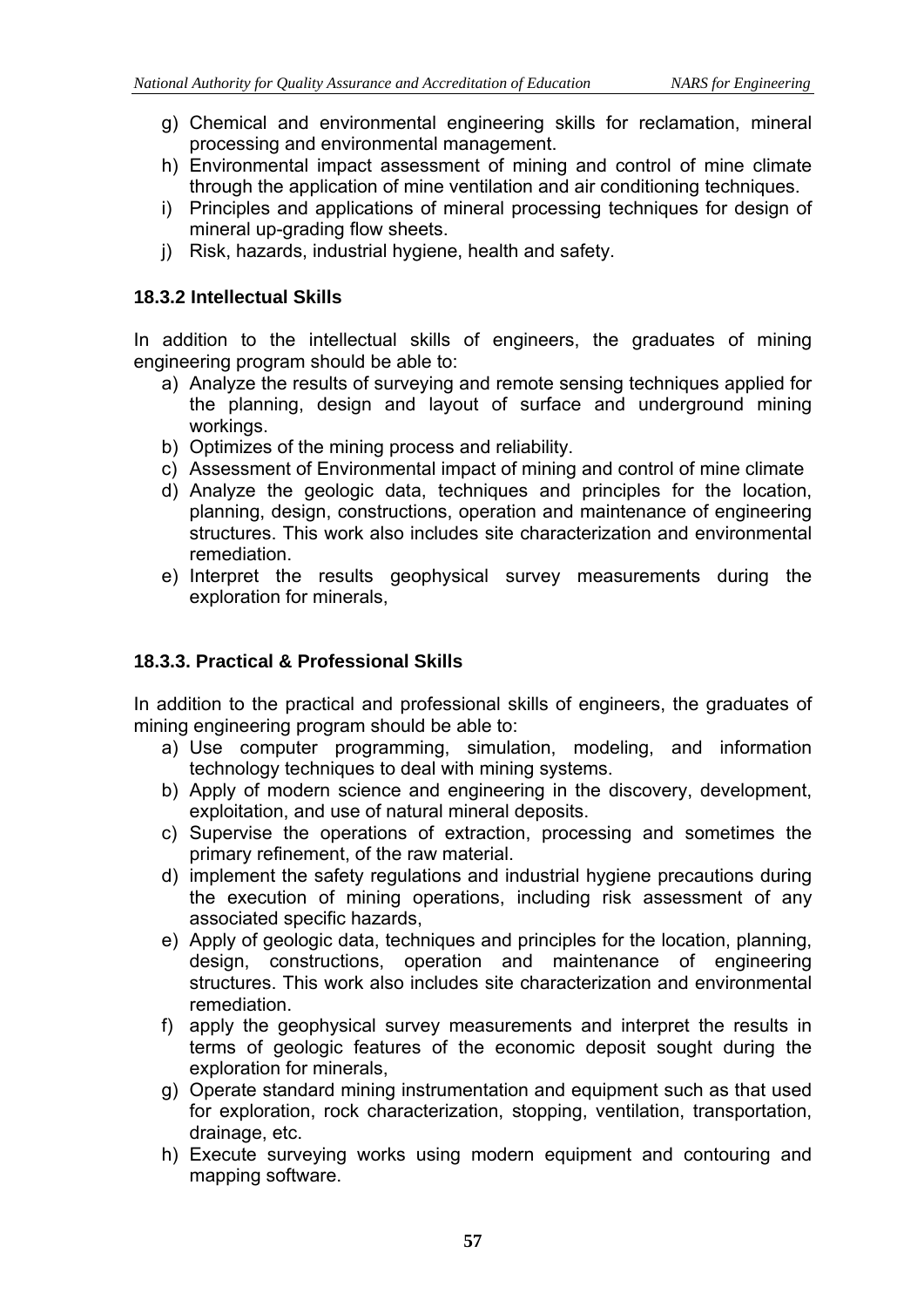# **SECTION 19 NUCLEAR AND RADIATION NARS CHARACTERIZATION OF ENGINEERING**

#### **19.1 INTRODUCTION**

The definition of engineering is as applicable to nuclear as it is to other disciplines: "Engineering is applied science concerned with using the earth's resources for supplying human needs in the form of structures, machines, transportation, etc." Nuclear engineering is concerned with the engineering aspects of the uses of nuclear processes for supplying human needs. Nuclear processes cover a wide range of technology, all the way from the splitting of heavy atoms (fission), to the joining of light elements (fusion), to generate electricity, to the use of radiation for medical or industrial diagnostics. The career opportunities for nuclear engineers are equally broad.

The undergraduate education of a nuclear & radiation engineer provides the knowledge to perform a great variety of engineering assignments. Compared with the more traditional disciplines, the nuclear engineer is a cross between mechanical engineer and physicist. The mechanical engineering aspect appears because of the heavy emphasis on thermal hydraulics in the proposed curriculum. The physics aspect appears because the nuclear engineering student should understand modern and nuclear physics in order to understand core and radiation physics.

The undergraduate nuclear engineering student should solve complicated problems requiring the extensive use of computers. This provides the capability to tackle complicated problems that extend beyond the field of nuclear engineering. In essence, the nuclear engineer should graduate with the technical foundation to solve or contribute to the solution of a broad range of technical problems – with particular strength in nuclear phenomena.

#### **Nuclear & Radiation Engineer may work in:**

- Atomic Energy Authority, at the existing research reactors besides the various labs of different nuclear applications
- The Nuclear Power Plant Authority
- The Nuclear Safety Center
- Different industrial facilities utilizing radioisotopes in their diagnostics and quality control
- All different medical establishments applying nuclear medicine in patients' examination and treatment

## **19.2 THE ATTRIBUTES OF A NUCLEAR & RADIATION ENGINEER**

In addition to the general attributes of an engineer, the nuclear & radiation engineer should be able to:

- a) Apply mathematics, physical sciences and system analysis tools in monitoring and surveillance of nuclear reactors.
- b) Handle safely radioactive materials and equipment.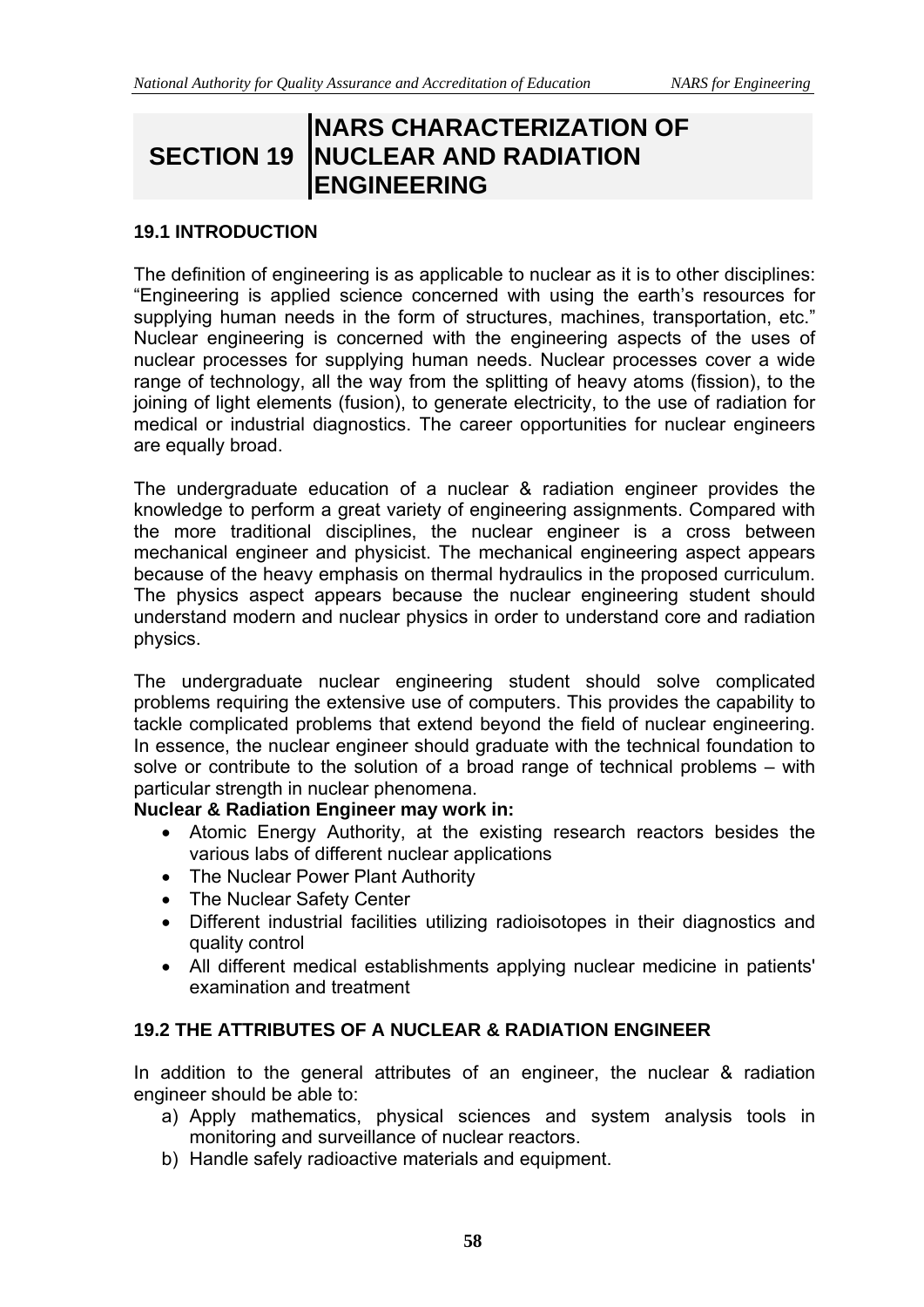- c) Design and develop experimental setups for the application and measurements of radioisotopes in industry, agriculture, medicine, and other applications.
- d) Apply computer codes for the analysis of nuclear systems.
- e) Develop computer software for the reactor safety analysis as well as for the evaluation of the radiation effects on materials.
- f) Simulate nuclear processes and building experimental setups to monitor system performance.
- g) Lead or supervise a group of technicians in the nuclear field.

## **19.3 NARS FOR NUCLEAR & RADIATION ENGINEERING**

In addition to the NARS of Engineering the following academic reference standards represent the general expectations about the qualifications attributes and capabilities that the graduates of Nuclear & Radiation engineering programs should be able to demonstrate.

## **19.3.1 Knowledge and Understanding:**

In addition to the knowledge and understanding of engineers, the graduates of nuclear & radiation engineering program should demonstrate knowledge and understanding of:

- a) Essential facts, concepts, principles, and theories relevant to Nuclear & Radiation Engineering.
- b) Relevant contemporary issues, nuclear safety measures and nuclear waste treatment.
- c) The environmental effects of nuclear reactors and radiations;
- d) The role of information technology in providing support for nuclear & radiation Engineering.
- e) The effects of radiation on materials properties and performance.

# **19.3.2 Intellectual Skills**

In addition to the intellectual skills of engineers, the graduates of nuclear and radiation engineering program should be able to:

- a) Simulate and design experimental setups, analyze and interpret the obtained data and scale it up to the real systems.
- b) Evaluate and assess the effects of radiation on environment and public at large.
- c) Develop solutions to applied problems using radiation.
- d) Analyze different components of a nuclear power plant and innovate new approaches to develop them.
- e) Create new applications of radioisotopes in industry, medicine, etc.
- f) Design radiation monitoring and measuring systems.
- g) Develop computer programs to simulate existing problems.
- h) Improve performance of existing nuclear systems.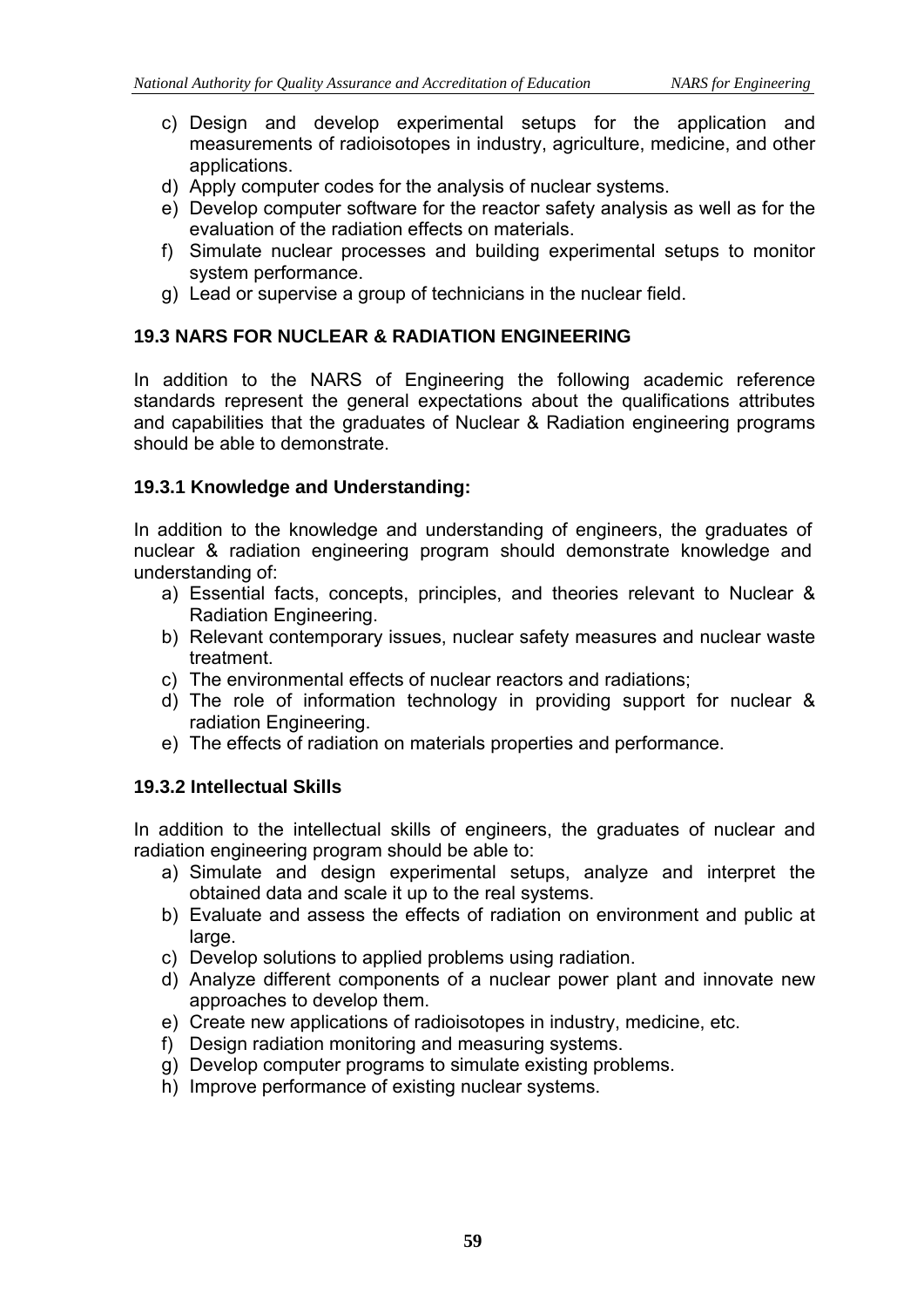# **19.3.3 Practical & Professional Skills**

In addition to the practical and professional skills of engineers, the graduates of nuclear and radiation engineering program should be able to:

- a) Operate and monitor performance of nuclear reactors.
- b) Use radiation measuring and monitoring equipments.
- c) Create new techniques for the applications of radioisotopes.
- d) Develop new techniques in materials analysis and characterization.
- e) Apply radiation monitoring and protection techniques for the safety of the environment.
- f) Improve performance of existing nuclear systems.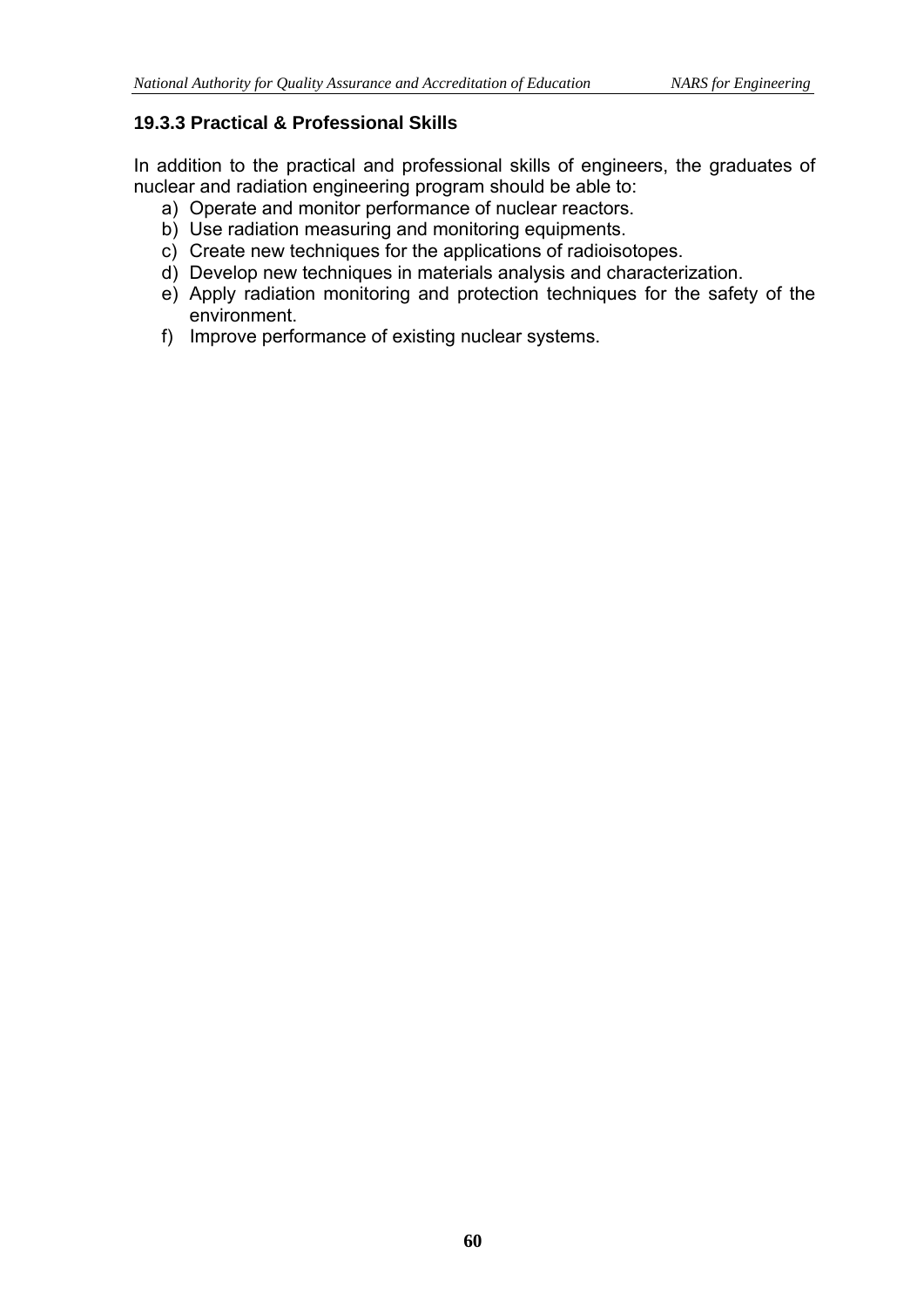# **Section 20 NARS CHARACTERIZATION OF PETROLEUM PRODUCTION ENGINEERING**

# **20.1 INTRODUCTION**

Petroleum engineers should be curious about the design and utilization of wells and well systems for producing oil, gas and other natural resources from the earth. They have a desire to solve problems and a talent for under standing exploration and drilling, well completion and work over operations, reservoir, petro physics, and production optimization from oil and gas wells. Also, petroleum engineers conceive, plan, design, convey fluids into, out of or through the earth is subsurface for scientific, industrial and other purposes. Petroleum engineers should be able to manage the technology and information in global oil and gas recovery operations. They understand, analyze, design the exploration of oil and gas reservoirs, drilling and production operations at safely, efficiently, reliably, and competitive or economical visible cost with minimized environmental hazards.

. Petroleum production engineering is a broad discipline that covers the fields of petroleum (oil and gas) exploration and drilling, well completion and work over operations, natural and artificial production operations, reservoir rock and fluid properties, enhanced oil recovery and formation evaluation, oil and gas reserves, computer applications in petroleum engineering, reservoir models and simulation, and petroleum economics. Basic studies are devoted to the knowledge of mathematics through differential equations, geosciences, fluid flow, engineering mechanics, thermodynamics, economics and probability and statistics.

Petroleum production engineering covers the application, design, analysis the recent advances in petroleum exploration and drilling, production optimization, reservoir management. Thus, the undergraduate educational programs in petroleum engineering are, therefore, specifically designed to provide a wide variety of topics. These include petroleum exploration, well construction (drilling and completion) production operations ( natural and artificial ) and work over, formation evaluation , petroleum reservoirs, enhanced oil recovery , natural gas engineering , and numerical simulation for petroleum exploration, drilling and, petroleum production , and petroleum reservoirs at optimum economical basis and minimum environmental hazards .

A B. Sc. degree in petroleum production engineering is designed for students who seek careers as engineers in upstream petroleum industry (joint ventures oil companies, services of companies, operating oil companies) consulting firms and private and governmental agencies. This degree is also appropriate for students who plan to be researchers or who intend to pursue an advanced degree in engineering. A typical program curriculum incorporates analytical tools, creative thought and diversity of skills as well as the state of art of the profession.

## **Petroleum engineer may work in:**

Upstream petroleum industries, where it is required to apply, design, operate and develop systems or methods in the following fields: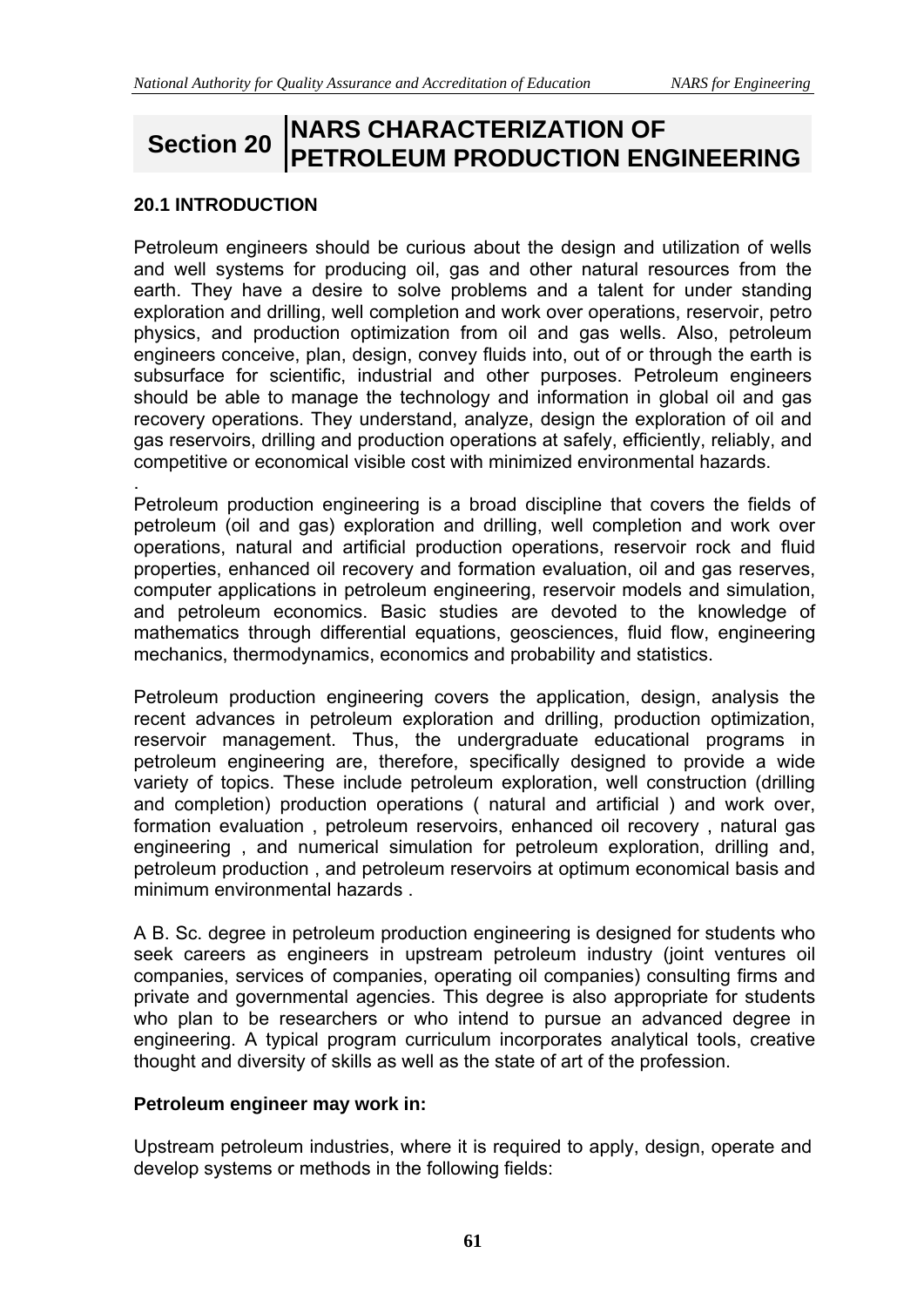- Petroleum exploration and drilling of oil, gas and water wells at services, joint ventures, and operating oil companies (national and international companies)
- Petroleum (oil and gas) production operations and work over at national and international oil companies.
- Petroleum reservoir engineering discipline at national and international oil and companies.
- Petroleum research exploration and production (E&P) disciplines at private, governmental agencies, universities, and national or international oil companies.
- Well services activities at oil services companies, and operating oil companies.
- Safety, environmental, training sectors at all oil companies (joint ventures, services, and operating companies)

# **20.2 THE ATTRIBUTES OF PETROLEUM ENGINEER**

In addition to the general attributes of engineer, the petroleum engineer should be able to:

- a) Apply his knowledge in petroleum exploration and well construction (drilling and completion) production and reservoir engineering, well services and enhanced oil recovery methods.
- b) Apply/Adopt system analysis tools in well design, reservoir simulation, production optimization and well services interpretation, and drilling optimization.
- c) Use and/or develop computer software, necessary for design, communication and visualization of industrial systems and projects.
- d) Analyze, synthesize, and design open–ended petroleum engineering systems, understand the associated uncertainties, and evaluate the economic impact.
- e) Contribute in the activities of petroleum exploration and drilling, production and reservoir engineering, formation evaluation and well logging (well services) enhanced oil recovery methods, and projects.
- f) Use and/or develop computer software, necessary for the design, analysis, interpretation, and solving problems in petroleum exploration and drilling, production and reservoir engineering, well services, management services.
- g) Find better lower-cost methods used in enhanced oil recovery (EOR).
- h) Lead or supervise a group of designers or technicians and other work force.

## **20.3 NARS FOR PETROLEUM ENGINEERING**

The following academic reference standards represent the general expectation about the qualifications attributes and capabilities that the graduates of petroleum engineering programs should be able to demonstrate.

#### **20.3.1 Knowledge and Understanding:**

In addition to the knowledge and understanding of engineers, the graduates of petroleum production engineering program should demonstrate knowledge and understanding of: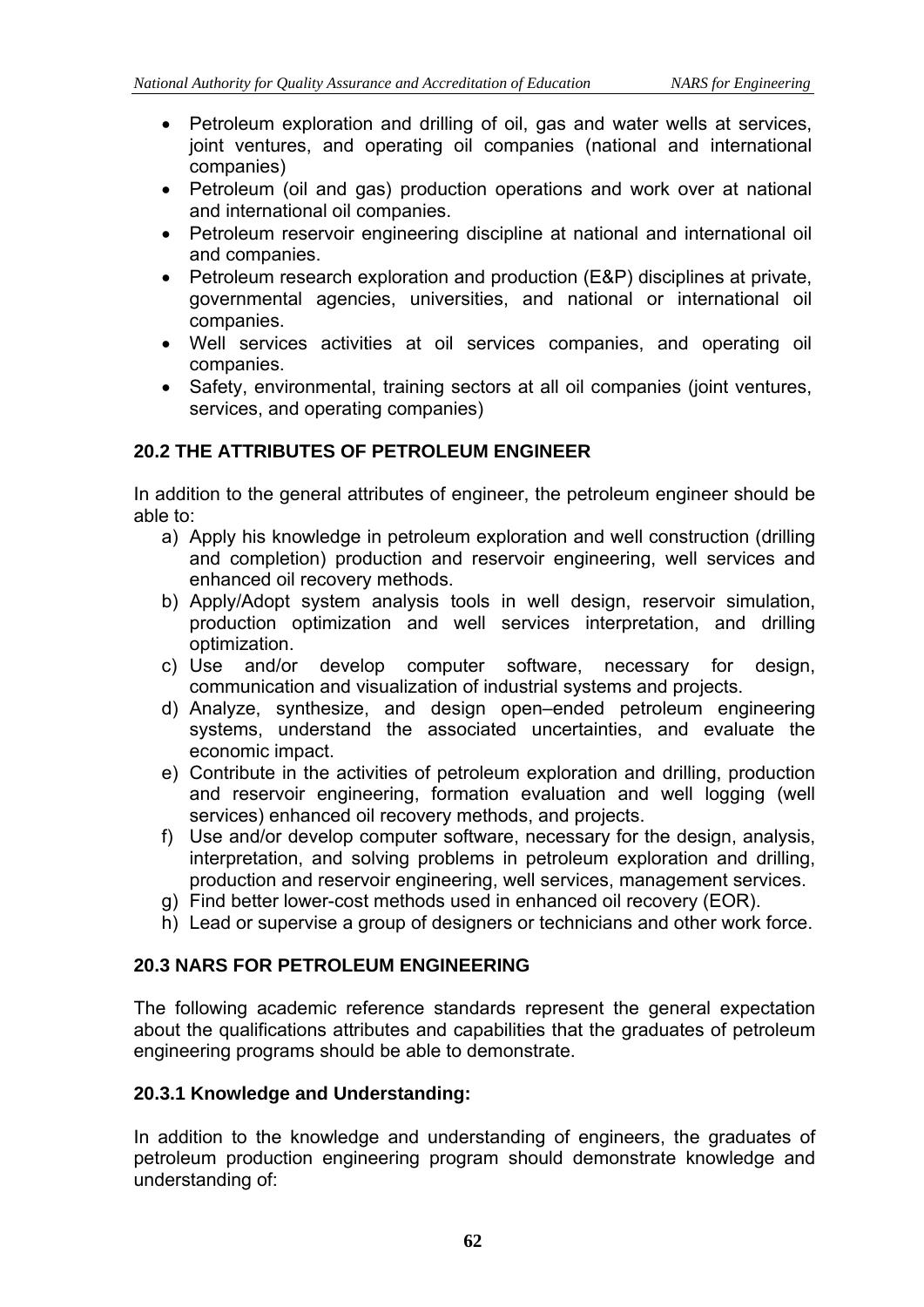- a) Exploration methods of petroleum ( Oil & Gas ) reservoirs
- b) Oil well drilling, completion and work-over operations.
- c) Formation evaluation, well logging, well test analysis, modeling and simulation.
- d) Natural gas engineering and Petroleum ( Oil & Gas) reservoir engineering
- e) Properties of reservoir rock and fluid in oil and gas bearing formation.
- f) Directing and monitoring oil and gas drilling operations.
- g) Conducting feasibility assessment studies for developing new oil and gas fields.

# **20.3.2 Intellectual Skills**

In addition to the intellectual skills of engineers, the graduates of petroleum production engineering program should be able to:

- a) Evaluate and appraise designs, processes(operations), equipment and machinery , and propose improvements;
- b) Use the principles of engineering science in developing solutions to practical petroleum engineering problems.
- c) Design case studies in exploration , drilling, production, oil and gas reservoirs
- d) Identify maps.
- e) Analyze well logs and testing.
- f) Design of well drilling operations.
- g) Select the best method to be used in enhanced oil recovery methods (EOR)

# **20.3.3 Practical & Professional Skills**

In addition to the practical and professional skills of engineers, the graduates of petroleum production engineering program should be able to:

- a) Carry out specialized engineering design in petroleum exploration and drilling, production and reservoir engineering projects.
- b) Design maps.
- c) Analyze well logs and testing.
- d) Employ the traditional and recent advances technologies in petroleum engineering branches.
- e) Use basic workshop equipment and machinery safely;
- f) Manage well drilling operations.
- g) Operate and maintain mechanical equipment and machinery, apparatus in oil and gas fields.
- h) Apply different methods to enhance oil recovery (EOR)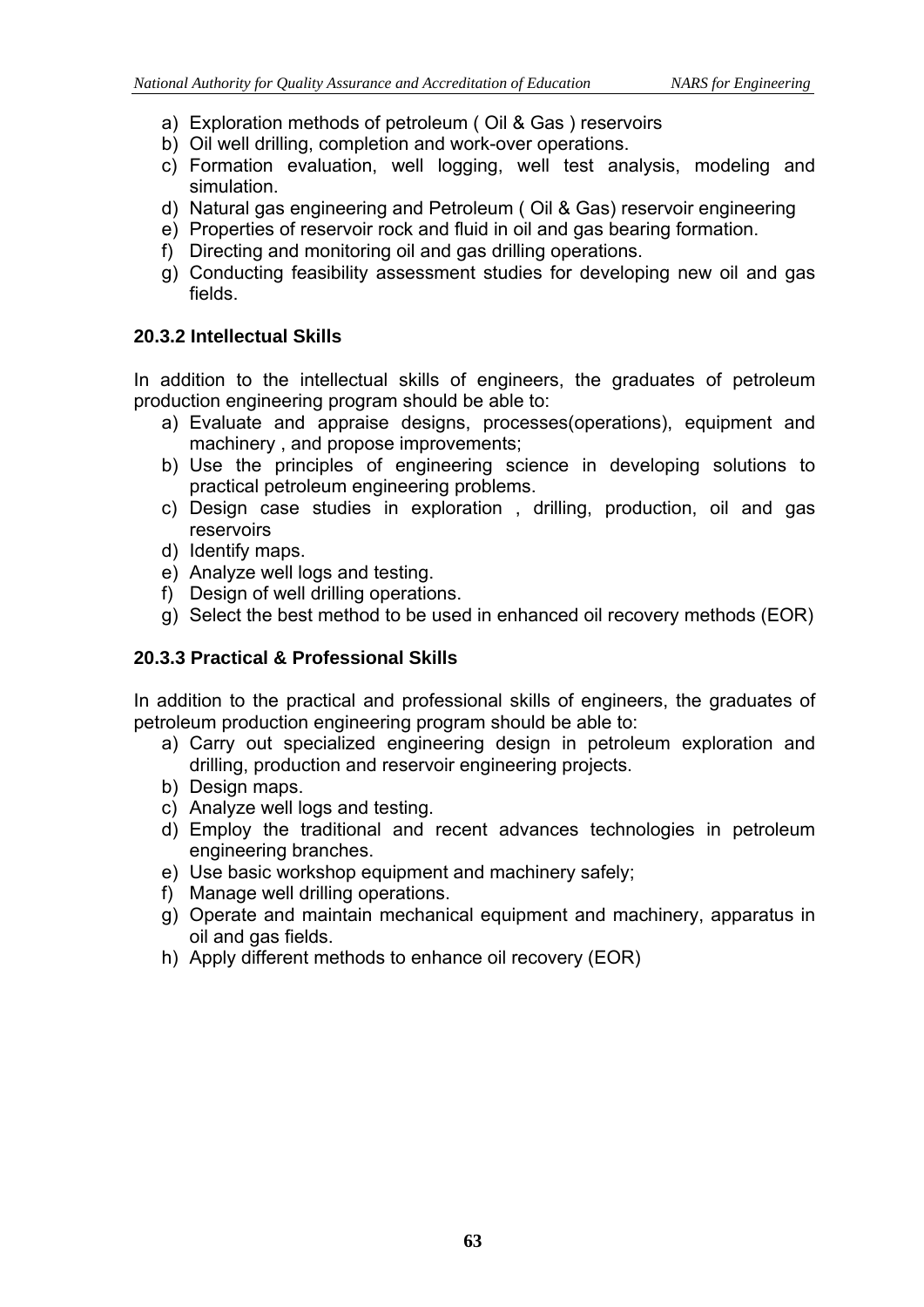# **SECTION 21 CHARACTERIZATION OF MARINE ENGINEERING (MARINE – OFFSHORE)**

## **21.1 INTRODUCTION**

The Marine Engineering program prepares a well qualified marine engineer who plays a significant role in shipping industry and marine business. Their responsibility will be the provision, management, design, selection to do installation, operation and maintenance of the engineering systems and associate equipment encountered in the shipping sector as well as marine industry.

The program of study in marine engineering covers the principles of ship design, construction, operation and different ship power plants and systems as well as offshore structure design, operation and maintenance.

Topics as strength, stability and sea keeping qualities, internal arrangement, resistance and propulsion characteristics of ship's hulls as well as shipyard technology are included. The various types of propelling machineries and auxiliaries as well as different marine systems onboard ships are included. Moreover, corrosion and fatigue in ships' structures and other metallurgical problems are taken into considerations. In addition to the marine engineering, the department offers specialization in offshore engineering.

#### **21.2 THE ATTRIBUTES OF MARINE AND OFFSHORE ENGINEER**

In addition to the general attributes of engineers, the marine (offshore) engineer should have the ability to:

- a) Perform efficiently in marine and offshore systems and subsystems design and manufacturing
- b) Adopt recent industry standard computer CAD/CAM packages specially written for marine vehicle structures, offshore platforms, piping systems, …etc
- c) Implement analytical tools and mathematical manipulations to design and assess marine vehicles hull, machinery, equipment, and outfitting.
- d) Select the proper ship/ rigs building materials regarding functionality, strength, maintainability and cost.
- e) Follow up the continuously changing amendments pertaining to marine and offshore International Conventions and associated National Authority Regulations.
- f) Use of computer visual aids (graphs, animations, audio, video, and other media) to illustrate and highlight design features.
- g) Specify marine/offshore projects maintenance, scheduling and inspection plans.
- h) Manage shipbuilding/ offshore projects economic, ecologic, ergonomic, and safety aspects.
- i) Conform to rules and regulations related to prevent marine pollutions and any other health or emission hazards.
- j) Analyze multi-disciplinary mechanical, electrical, control and marine and offshore hydrodynamic systems.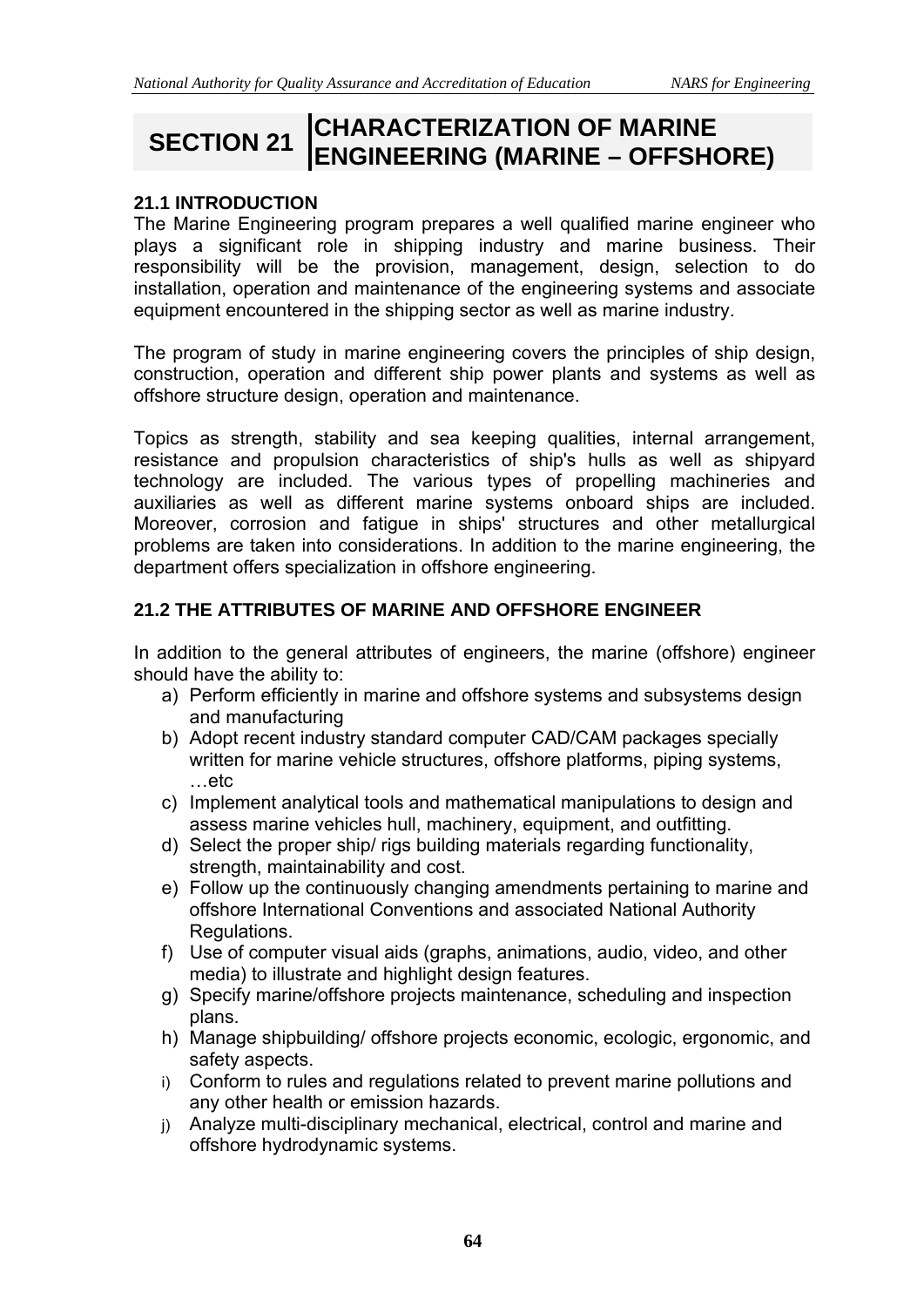# **21.3 NARS FOR MARINE AND OFFSHORE ENGINEER**

The following academic reference standards represent the general expectations about the qualifications attributes and capabilities that the graduates of Marine Engineering and Offshore programs should be able to demonstrate.

# **21.3.1 Knowledge and Understanding:**

In addition to the knowledge and understanding of engineers, the graduates of marine-offshore engineering program should demonstrate knowledge and understanding of:

- a) Essential facts, concepts, principles and theories relevant to Marine and offshore Engineering;(e.g. floatation, intact and damage stability, environmental loadings, safety of lives at sea, marine pollution prevention, …etc).
- b) The Classification societies rules minimum requirements constraints within which his/her engineering judgment will have to be exercised.
- c) A number of engineering science disciplines such as Mechanical, Electrical, Control, Aerodynamic and Structural Engineering as linked to Marine and Offshore Engineering.
- d) The professional and ethical responsibilities of marine and offshore engineers.
- e) Risk and hazards in shipbuilding offshore industry and repair yards and employing of safe engineering practice.
- f) Environmental impacts of ship and offshore operations.
- g) Ship /platform project management, design, fabrication, launching and fitting preceded by feasibility studies.
- h) Codes of practice, Guidelines and Recommendations, in marine and offshore engineering issues.
- i) Related research methods and approaches to innovate new and advanced marine vehicles for both commuters and offshore supply vessels.
- j) Methods of energy savings on board marine vessels and offshore platforms.
- k) Energy sources and methods of exploring both offshore conventional and renewable energies.
- l) Characteristics and properties of materials relevant to ship and offshore structures and the associated systems.

# **21.3.2 Intellectual Skills**

In addition to the intellectual skills of engineers, the graduates of marine and offshore engineering program should be able to:

- a) Use the principles of engineering science in developing solutions to practical marine and offshore engineering problems.
- b) Solve marine and offshore engineering problems
- c) Evaluate marine designs, systems processes and components performances, and suggest improvements;
- d) Assess risks involved in real and practical situations (e.g. shipbuilding yards, ship launching, ship accidents ...), and take appropriate steps to manage those risks.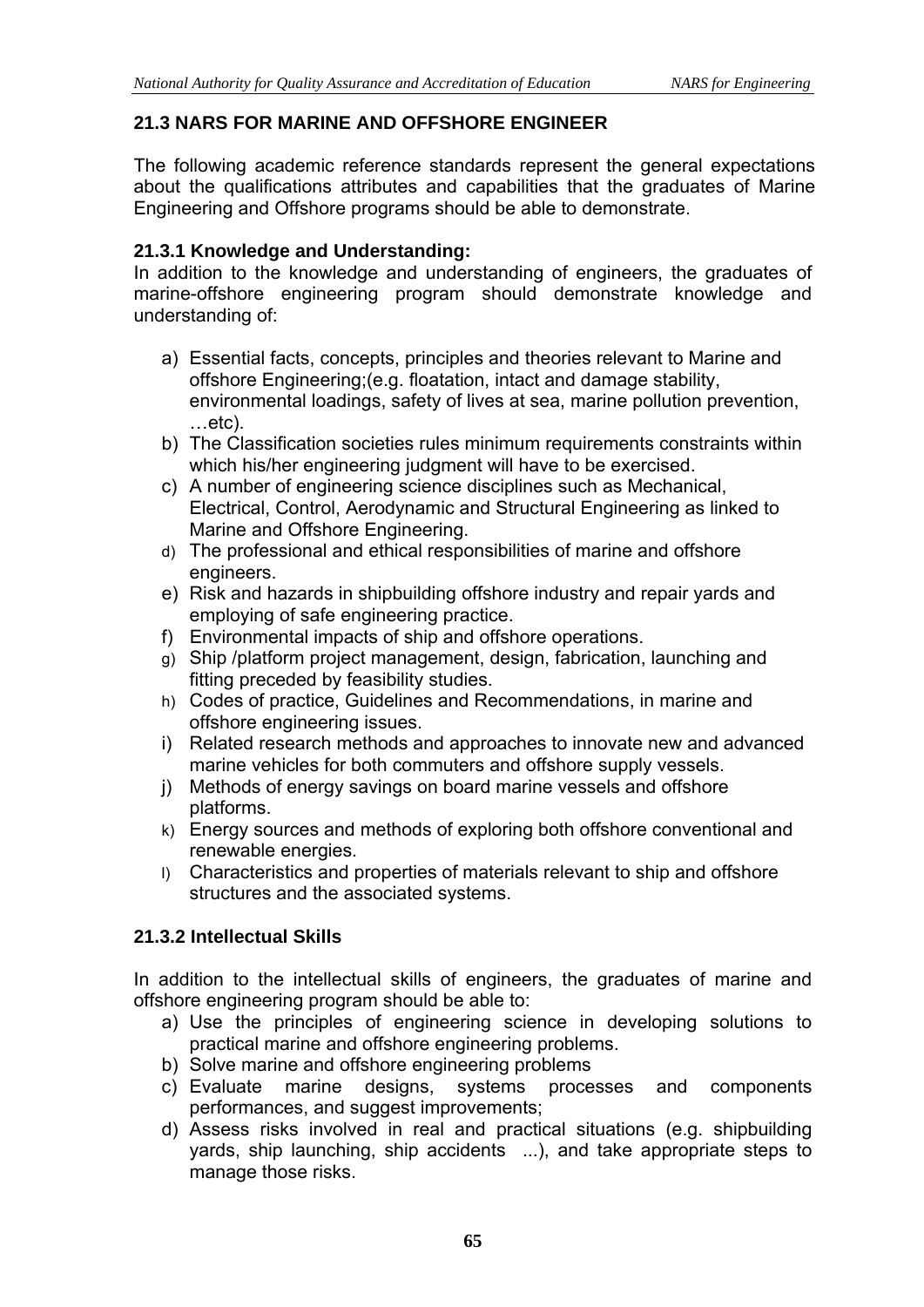- e) Develop a link between land based designs and their marine and offshore counterparts.
- f) Device preparedness plans for inshore and offshore stations suitable for combating emergency situations arising in seaways
- g) Think systematically along the design process, analyze marine and offshore structure plan, propose alternative solutions, and select the optimum solutions considering contradicting requirements and priorities.
- h) Search for information in support of marine and offshore engineering related problem solving, design and development, followed by critical evaluation of alternatives and performance data.
- i) Refer to professional scientific literature in the field of marine and offshore effectively.
- j) Use computational tools and packages pertaining to the marine and offshore discipline

## **21.3.3 Practical & Professional Skills**

In addition to the practical and professional skills of engineers, the graduates of marine and offshore engineering program should be able to:

- a) Follow up and gain skills in using marine/offshore software in solving practical problems.
- b) Apply engineering common sense, knowledge and understanding to appraise, improve, and modify existing marine vehicles and offshore platform designs.
- c) Conduct innovative and specialized marine and offshore designs.
- d) Incorporate engineering knowledge, past accumulated experience, intellectual judgement to marine and offshore systems and subsystems
- e) Disseminate knowledge and intellectual skills to marine and offshore engineering community and industry
- f) Apply safety measures to in site marine and offshore engineering projects
- g) Prepare and give technical presentations to help increase awareness of industry community to new and updated marine and offshore issues.
- h) Plan and manage projects time schedules and deadlines effectively.
- i) Prepare technical and working drawings using CAD facilities.
- j) Demonstrate organizing ability and management skills to marine and offshore projects.
- k) Get familiar with allow up and gain skills in using "recommendation and guidelines" type reports issued by concerned bodies in the field of marine and offshore engineering.
- l) Follow Up the continuous updates, revisions and amendments issued by international classification society rules and regulations and the related national and local regulations.
- m) Practice testing and assessment of systems and equipment on board marine vehicles and offshore rigs and conduct quay and sea trials tasks
- n) Integrate knowledge of mathematics, science, information technology, design, business context and engineering practice to solve marine and offshore related problems
- o) Employ combined computational and measuring tools to design experimental test setup, collect, reduce, analyze data and interpret results.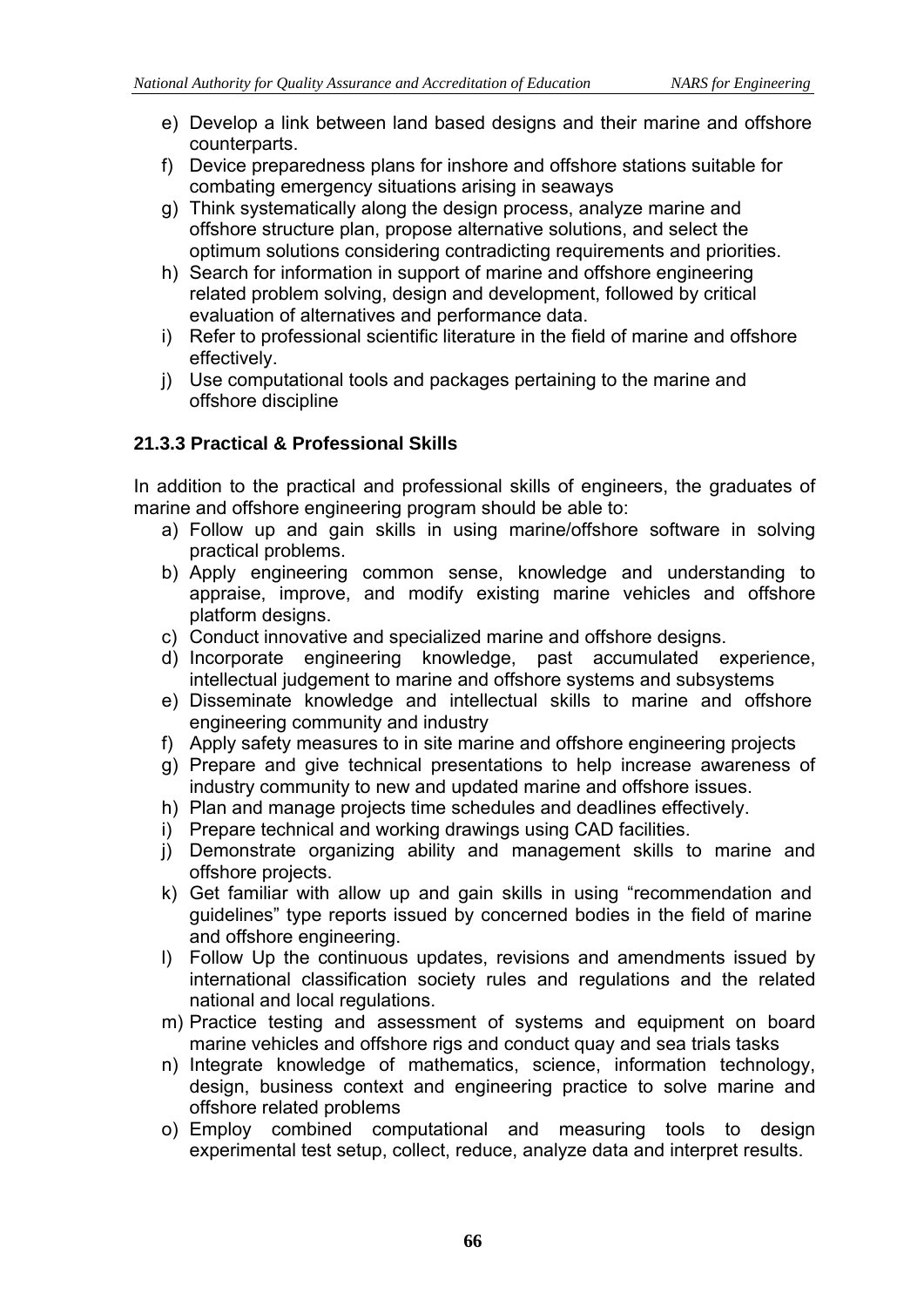# **SECTION 22 NARS CHARACTERIZATION OF TEXTILE ENGINEERING**

# **22.1 INTRODUCTION**

Textile engineering is one of the fields that cover the sciences necessary to provide society and industry with their fundamental needs of textile products. The utilization of textiles in industrial, medical and smart applications greatly attributes to the current industrial boom. Such applications are engineered by professionals having wide knowledge of several basic sciences (physics, chemistry, math, polymers…) as well as machine design, operating systems of production lines, quality control, environmental protection, material usage and waste recycling.

Textile engineering includes the processing of synthetic fibers, controlling their chemical morphology, and producing them with different scales down to nanometer dimensions. This engineering discipline incorporates several specialties and links with many fields such as chemistry, physics, polymer science, mechanics, machine design, automatic control, computer technology and others.

**TEXTILE ENGINEER MAY WORK IN:** Plants for the production and manufacturing of man-made fibers, yarn, weaving, knitting, non-woven, garments and textile machines. He is also qualified to work in the finishing & dyeing sectors, fabric & apparel design centers, textile research institutes, textile testing and quality control centers.

# **22.2 THE ATTRIBUTES OF A TEXTILE ENGINEER**

In addition to the general attributes of engineer, the textile engineer should be able to:

- a) Professionally design and operate different processing systems in the textile industries and plan the related activities of maintenance, modernization and replacement.
- b) Improve production plans and effectively apply the special safety measures to preserve inventories of row materials and semi-manufactured products as well.
- c) Plan and manage the quality assurance activities in addition to insuring the protection of the production facility environment internally and externally.

#### **22.3 NATIONAL ACADEMIC STANDARD REFERENCE (NARS) FOR TEXTILE ENGINEERING**

The academic standards of the textile engineering graduates are as follows:

## **22.3.1 KNOWLEDGE AND UNDERSTANDING**

In addition to the knowledge and understanding of engineers, the graduates of textile engineering program should demonstrate knowledge and understanding of:

a) Properties of the textile materials